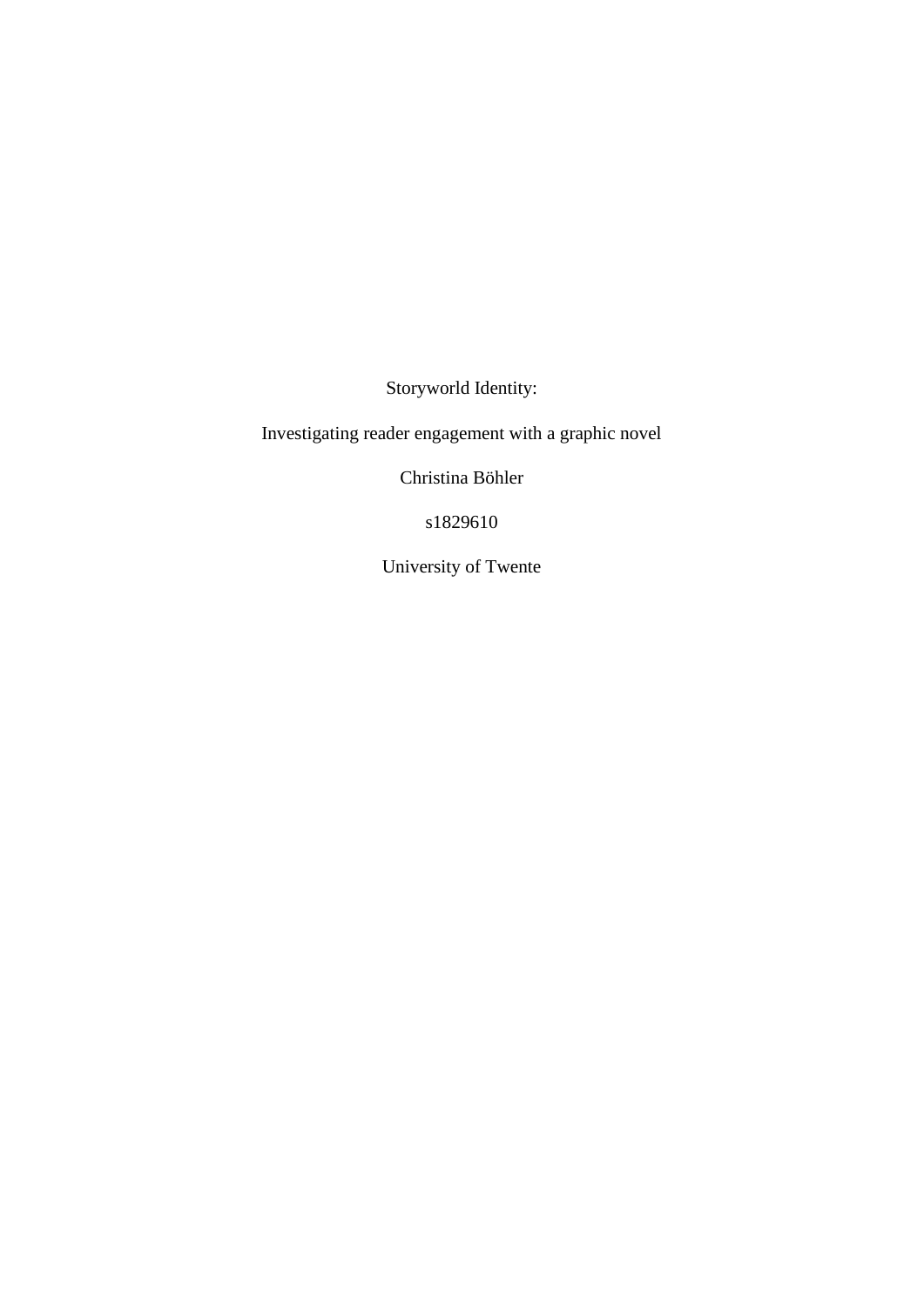# *Contents*

# Abstract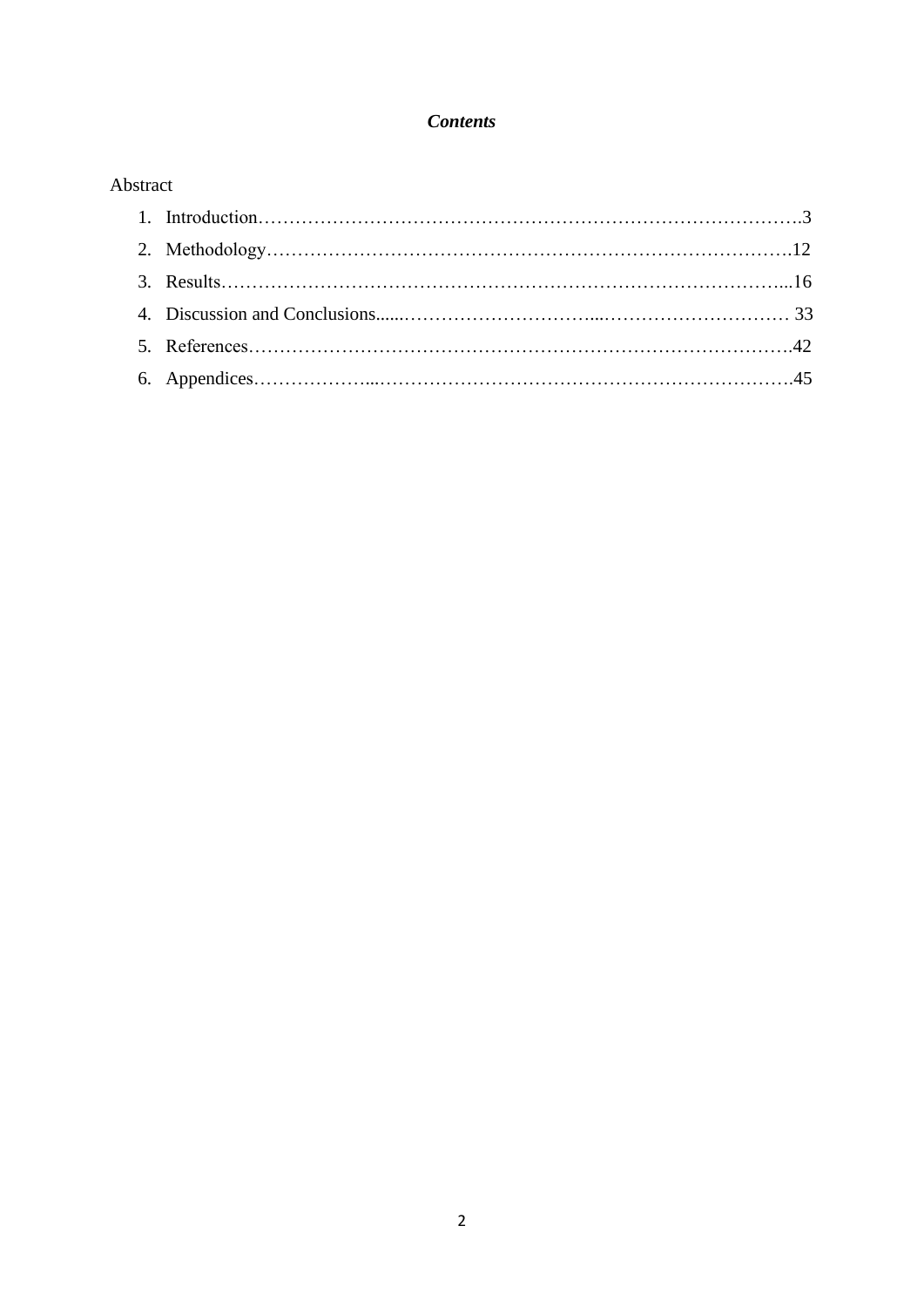#### Abstract

Readers of fiction experience not only great pleasure, but also powerful psychological effects from engaging with a narrative. Particularly, the feeling of "being transported" into a story was in the focus of much research on narrative engagement. Such studies found this and other phenomena to play a crucial role in the reading process. A blending model by Martinez (2018) aims to illustrate the actual operations that seem to guide the narrative engagement. The model theorizes that two input spaces, the reader's self-concept, and features of the storyworld character, become combined to a new construct, called the storyworld possible self, which allows the reader to take on a new perspective. The theory was tested by Herman and Martinez (2019), who applied the model to investigate students' responses to a graphic novel. The present study replicated their research with a sample of 6 University students that were asked to engage with a graphic novel and to answer a number of open-ended questions. The aims of the data analysis were (1) to summarize the students' general impression of the novel, (2) to identify self-concept features (self-schemas and possible selves) that the students had projected into their construal of the story, and (3) to reconstruct their responses, including emotional reactions, to the novel. The results show that the students generally interpreted the story's course similarly with the most frequent associations being the traveling scenario, as well as the space (travel) scenario. The students' self-concept features were in line with that. The reconstruction of the blending processes revealed individual responses**.** Emotional expressions did not differ significantly between the students. The findings generally imply that students generally interpreted the story as a traveling or space exploration scenario and provide further evidence for the functionality of the model. The results are similar to those of the previous study and seem to stress the need for further research to continue building a uniform coding-scheme to allow the comparison between studies that apply the same graphic novel.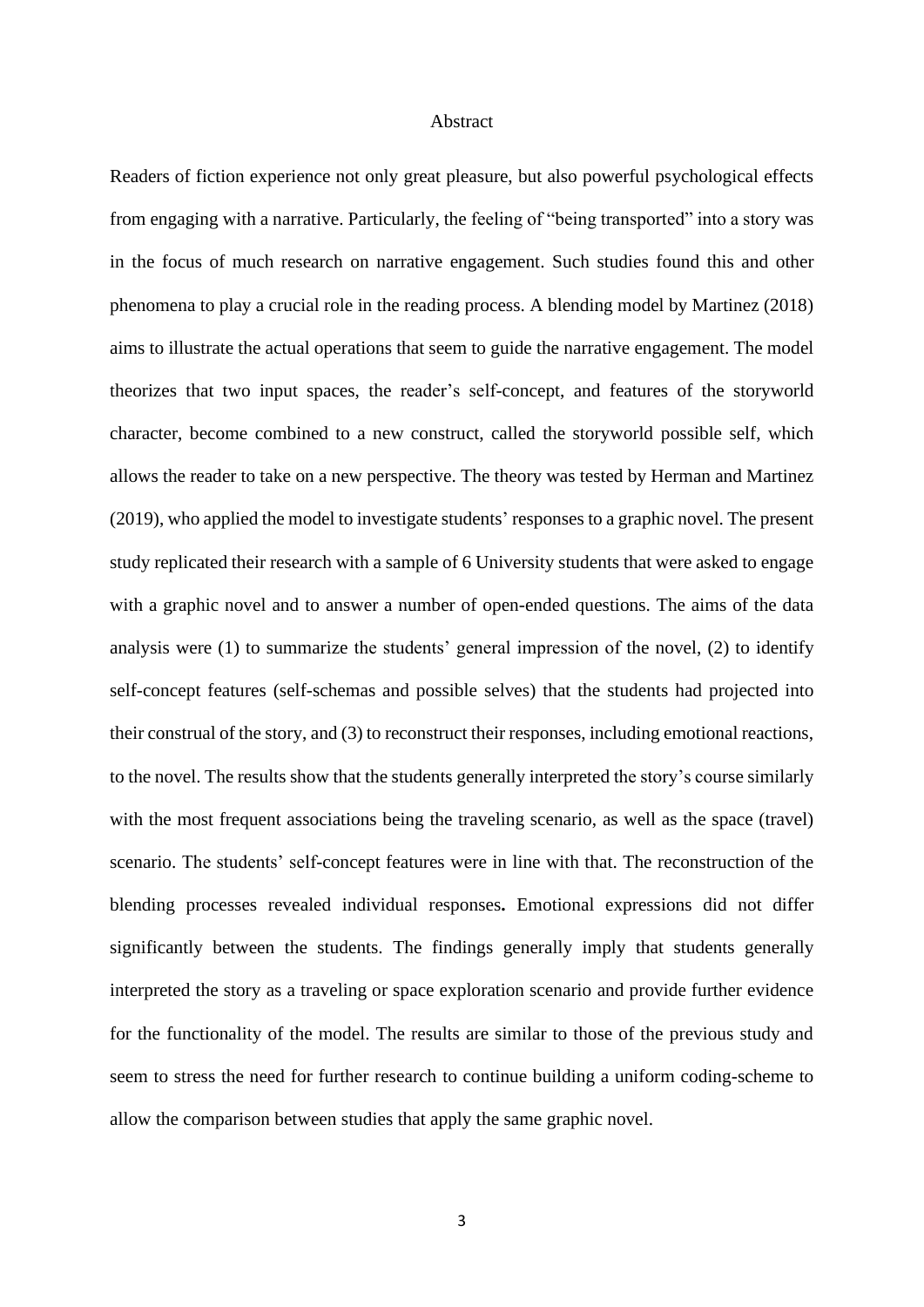Story world Identity: Investigating reader engagement with a graphic novel

#### **1. Introduction**

*"[…] fiction is not just a slice of life, a not just entertainment, not just escape from the everyday. It often includes these but, at its center, it is a guided dream, a model that we readers and viewers construct in collaboration with the writer, which can enable us to see others and ourselves more clearly. The dream can offer us glimpses beneath the surface of the everyday world."* 

(Oatley, 2011, p.xi)

The world of literature offers a wide range of opportunities for acquiring information, education and, in particular, entertainment. For centuries, authors have managed to create captivating fantasy worlds and thrilling storylines, and still, numerous novels are produced every year to satisfy the demands of fiction readers. People explain their excitement for novels with several reasons. In the quote by Oatley (2011), entertainment and escape are mentioned as two of them. Indeed, both of them are primary reasons for people to engage with fiction since they are associated with feelings of pleasure and enjoyment (Hansson, 1990). However, Oatley (2011) argues, that there is more to reading fiction than that. He refers to it as "a guided dream" which is constructed by the reader and the author in collaboration and offers us an insight "beneath the surface of the everyday world.", which could be understood as a metaphor for a different perspective (Oatley, 2011, p.xi).

In respective studies, readers were indeed indicating their appreciation for not just the entertaining aspect of novels, but also for the opportunity of becoming acquainted with new perspectives (Ooi, 2008). And taking over this new perspective may even feel like one is slowly becoming part of the fictitious storyworld that was created by the author, a feeling that is commonly described as "being transported" into the narrative (Gerrig, 1993). The dream reference appears to emphasize the perceived intensity of this feeling, and researchers agree that the imaginative process involved in the narrative interaction can create a powerful experience for the reader.

Slater et al. (2014) found that readers believe to have greater freedom in literary simulations than they would find in most scenarios of the "real world". The absence of the usual limitations of reality may result in a perceived "expansion" of social and physical boundaries. Challenging interactions with the social environment become easily achievable which promotes self-development and interaction with the self which may lead to growth of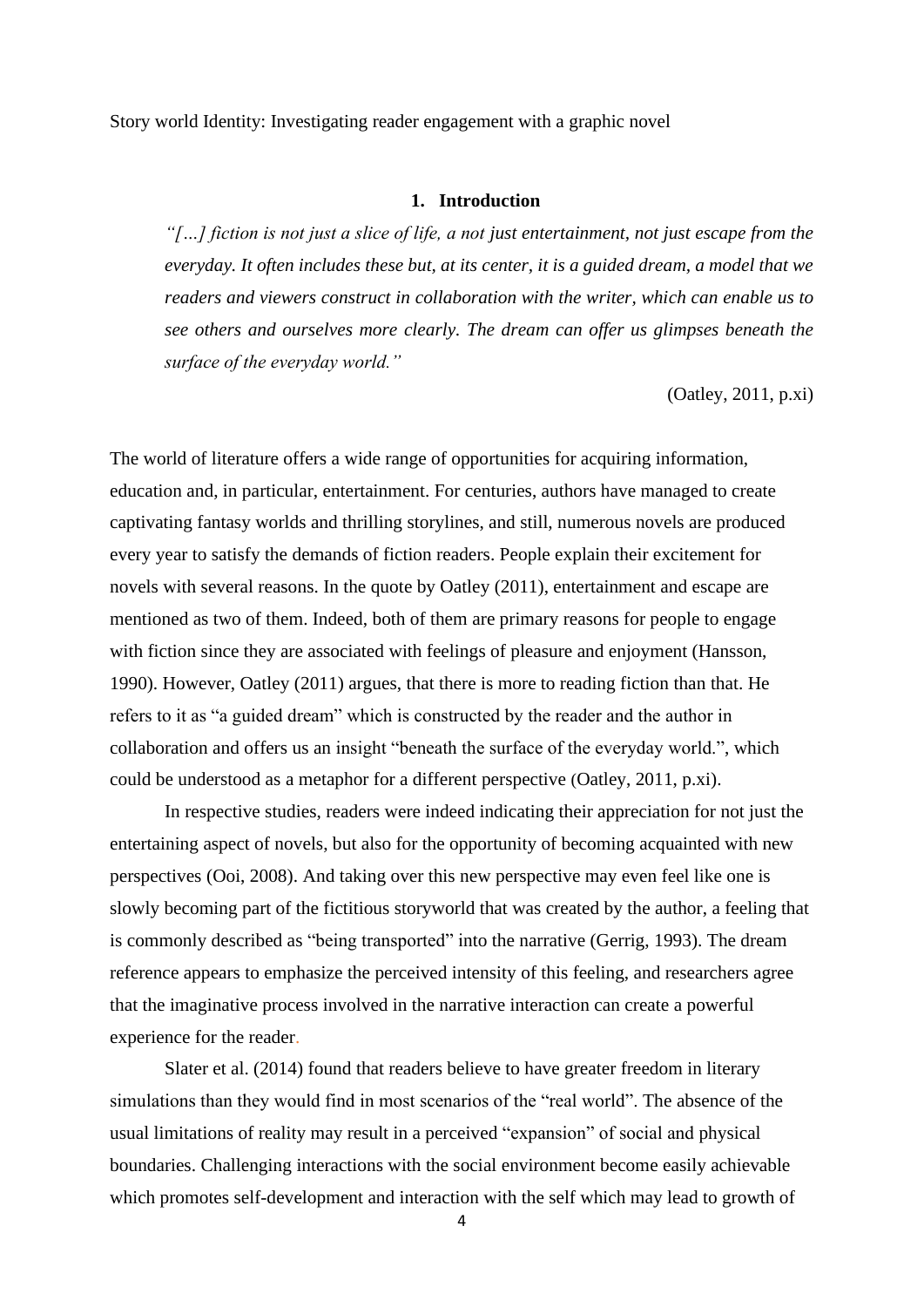the self-concept (Slater et al., 2014). Oatley (2016) adds that emotional engagement in a story can stimulate self-transformation as the reader gets confronted with novel circumstances and characters. Apparently, narrative engagement offers more than just entertainment. This is why the cognitive processes involved in the interaction have been part of the research in the field of psychology.

#### **1.2. The psychology of narrative engagement**

Psychology is already applying the benefits of narratives in practice. Narrative psychology assumes human life itself to possess a structure similar to that of a narrative, and therapeutic approaches treat experiences like stories to make them more understandable to the client. The language that clients use is assumed to be reflecting their problems. Therefore, the clients interpretation of their experiences in life is at the center of the narrative approach (White and Epson, 1990; Cowley & Springen, 1995).

The way that readers interpret their narrative experience will determine its outcome. Authors of fiction have an impact on that as well. However, to stimulate narrative engagement in the reader, several requirements are necessary. For example, first-person narratives are said to be especially powerful in promoting reader immersion as it facilitates identification with the protagonist. While a third-person narrative or general "you" statements will make the reader feel rather disconnected from the context, first person-narratives imply to the reader that he is being part of the storyline which makes them feel closer to the focalizer, which is the storytelling perspective (Oatley, 1999).

Research suggests that the reader occupies the deictic parameters of the focalizer during the narrative experience, meaning that they will align their perspective with that of the focalizing character. This is known as deictic center shifting and is thought to promote identification with the focalizer, which plays another major role in the process. In identification, the reader adopts the focalizer's goals and intentions. He or she will feel emotions when the focalizer succeeds or fails (Martínez, 2018a; Oatley, 1999). Empathy allows the reader to take on the perspective of the character. Feeling empathy for the focalizer means to understand and share their feelings. It facilitates the feeling of transportation into the storyworld (Mangen & Kuiken, 2014) The extent to which readers experience transportation influences the extent to which they apply the reading experience to their own life (Gerrig  $\&$ Rapp, 2004).

Transportation is also crucial for triggering emotional responses to a story (Martinez, 2018b). While some emotions result from feeling empathy for the character, others are felt by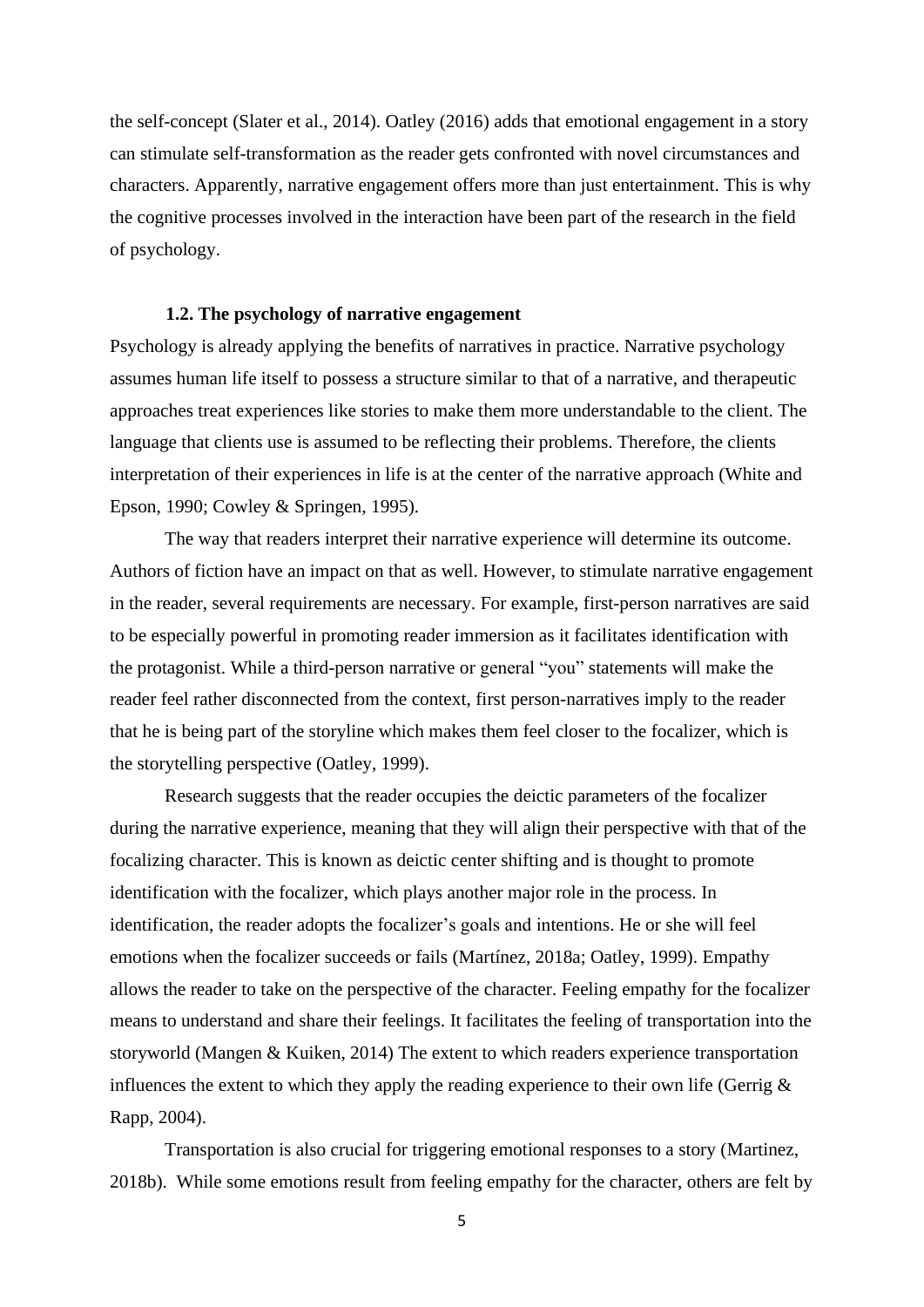the reader in response to the story without being triggered by the character's feelings. Those are called fresh emotions and are known to be another strong promoter of engagement with a narrative (Miall & Kuiken 2002).

The last crucial aspect of reader engagement is self-transformation. It is defined as the demanding cognitive process of regulating one's identity, that people almost constantly engage in (Slater et al., 2014; Siegel, 1999). Readers will self-transform in response to narrative engagement, only if they experience transportation. This is necessary as it allows them to integrate parts of their identity into their construal of the narrative. Readers tend to project their own beliefs and habits onto their representation of the focalizer during narrative engagement (Holland, 1975; Oatley, 1999).

This combination, or "blending", of reader and focalizer has been in the focus of research which intended to clarify the involved mechanisms. However, a theoretical model is thought to be necessary to outline the operations that regulate the process. A generalized blending theory has been summarized from a selection of previous models of conceptual projection (Faucconier and Turner, 2008). The researchers argue that different input spaces can become combined if part of their features get projected into a fresh mental space, where they merge into a conceptual "blend", or mental projection that has novel structures built from the input structures. In the case of the fiction interaction, there would be two input spaces, the reader's self-concept and their mental model of the focalizer.

Martínez (2018a) continued this theory and introduced the term storyworld possible self (SPS) to refer to the blurring of boundaries between the story's focalizer and the reader's self-concept. Her version of the model will be further described in the following.

#### **1.3. The Blending Process**

The model by Martínez (2018a) suggests that the storyworld serves as a generic space, an overall structure where the encounter of the readers identity and the story's focalizer can take place (see Figure 1). Some features from the two input spaces then get activated by cues in the storyworld and are then projected into a newly occurring space which Martinez (2018a) refers to as the SPS blend. Its structure is thought to be determined by the structure of the generic space, whilst possessing an entirely new structure as a result of the blending between the input spaces.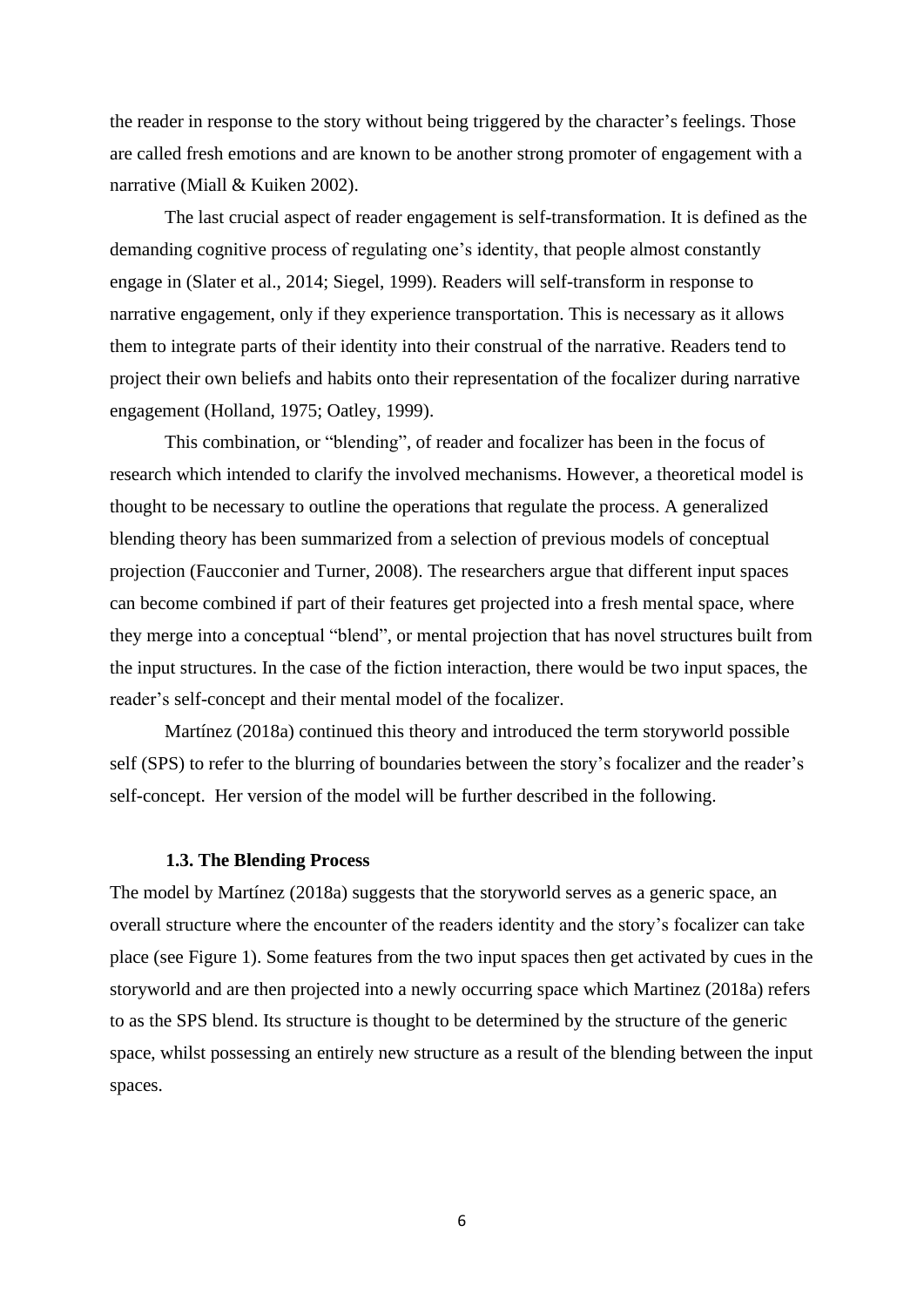

*Figure 1*. Basic SPS blending network (Martinez, 2018a, p.257)

The blending process is said to create perspectival alignment between the reader and the focalizing character, allowing the reader to view the story from the focalizer's perspective. The reader may experience this as a chance to "try out" certain behaviors in an unfamiliar situation or environment, as presented by the storyworld. The theory argues that features that got projected into the blend may be projected back into one or either of the input spaces, even if those features were not originally present in them (Martinez, 2018a). This backwards feature projection may implement new features in either the reader's self-concept or in the character construct, or even both. This will either cause positive emotions and potential selftransformation or negative emotions due to the perceived approach of an undesired selfconcept feature. The self-concept theory conceptualizes identity as a system of various competing selves to illustrate the constant self-regulation in every individual and explains how traces of the identity get transported into a storyworld.

### **1.4. Possible Selves, Self-Schemas, and the Self-Concept**

In their research, Markus and Nurius (1986) introduce the possible selves which represent a person's ideas about who they were in the past and what they could potentially become in the future. They are sensitive to changes, as they have not been confirmed by social experience (Markus & Nurius, 1986). Possible selves impact people's behavior by representing the selves they aim to become and the selves they prefer to avoid. Therefore, the theory distinguishes between desired and undesired possible selves. A desired possible self represents a self that we strive for, such as the loved self which may include the notion: "In my social environment I have people who love and support me." (Markus and Nurius, 1986).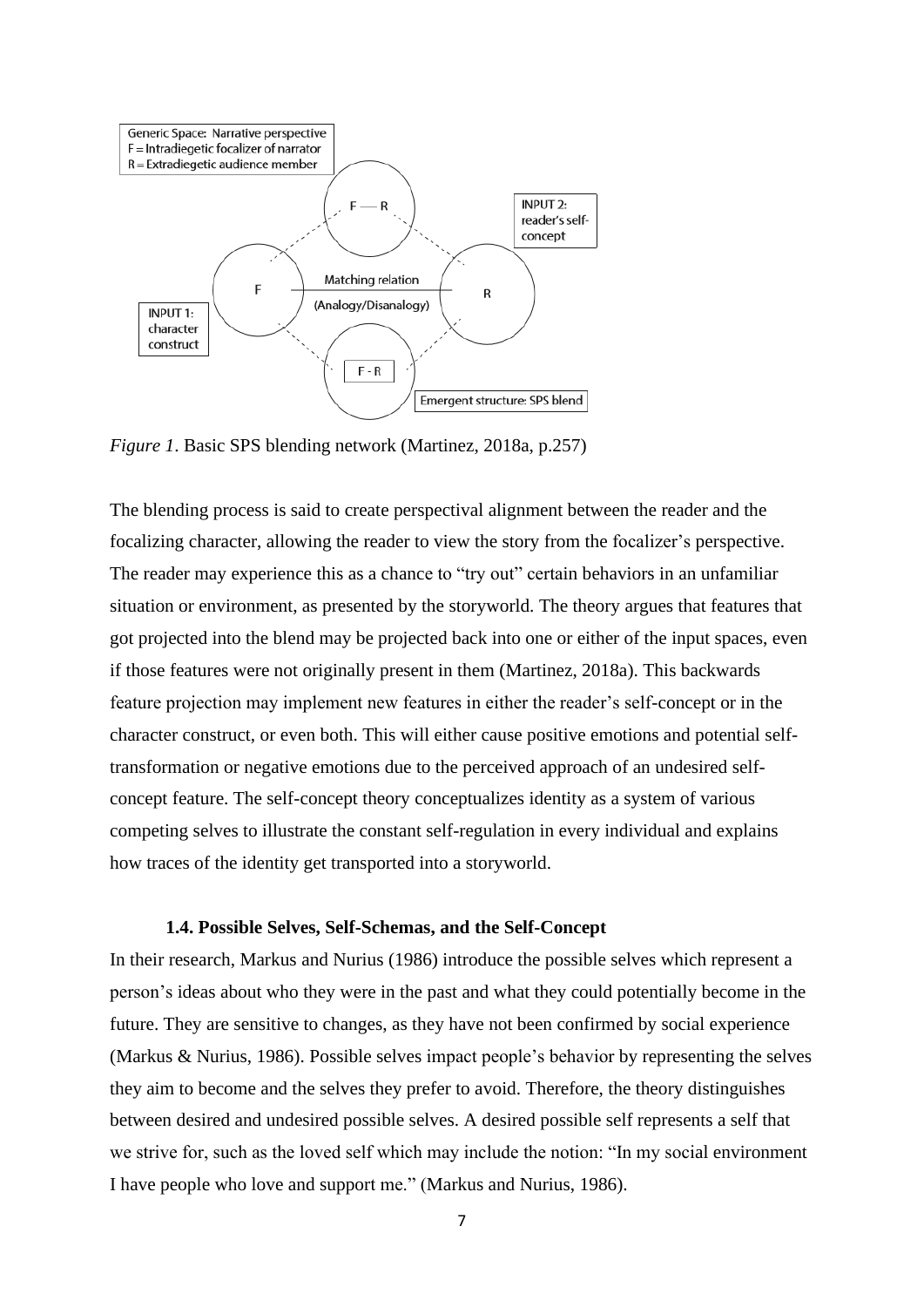In contrast, a feared possible self may be the lonely self which could be linked to the fact that "As a kid, I hardly found any friends in school." By engaging appropriate behaviors, people constantly intend to approach desired possible selves and avoid undesired ones. Even past possible selves can continue to guide one's behavior provided that they get reactivated by corresponding environmental stimuli. For example, a past "traveler self" may be reactivated by environmental cues that trigger the recall of memories related to a traveling experience (Markus and Nurius 1986).

Furthermore, self-schemas constitute the coherent knowledge about the self that has been confirmed by relevant social experience. They are structured cognitive representations of the self-knowledge that are built from past social experiences (Markus, 1977). A self-schema has a constant impact on the processing of knowledge about the self by selecting the stimuli that will be attended to and determining how they will be interpreted and approached. Selfschemas are self-related knowledge that has continuous relevance (e.g. the self as a dancer or as an artistic person) and results in a perceived category membership based on the evaluation by oneself and others. Self-schemas may include gender, social and professional roles, physical characteristics, interests, or personality traits (Greenwald & Pratkanis, 1984; Markus & Sentis, 1982 as cited in Markus & Nurius, 1986).

The combination of the self-schemas and the possible selves constitutes the selfconcept. The dynamic nature of the possible selves is constantly challenging existing selfschemas by regulating the application of behavioral strategies to transform their self-concept in a desirable way. Success will lead to positive emotions while failure generates negative feelings (Markus & Nurius, 1986). Mental representations of real individuals appear to have similar internal structures as representations of fictional characters, meaning they are isomorphic. This allows conceptual integration of the self-concept with mental representations of storyworld characters during narrative engagement, and may, therefore, result in a storyworld possible self (Martinez, 2018b).

#### **1.5. Storyworld Possible Selves**

During narrative engagement, a reader will possibly find matches between features that are present in their self-concept, but also in their mental representation of the focalizer. Relevant cues in the story will activate related self-schemas or possible selves and thereby stimulate the emergence of mental models that represent a merge of the reader's self-concept and his mental representation of the fictional character. Those are called storyworld possible selves (SPS). However, the projection will only take place if at least one feature of the mental model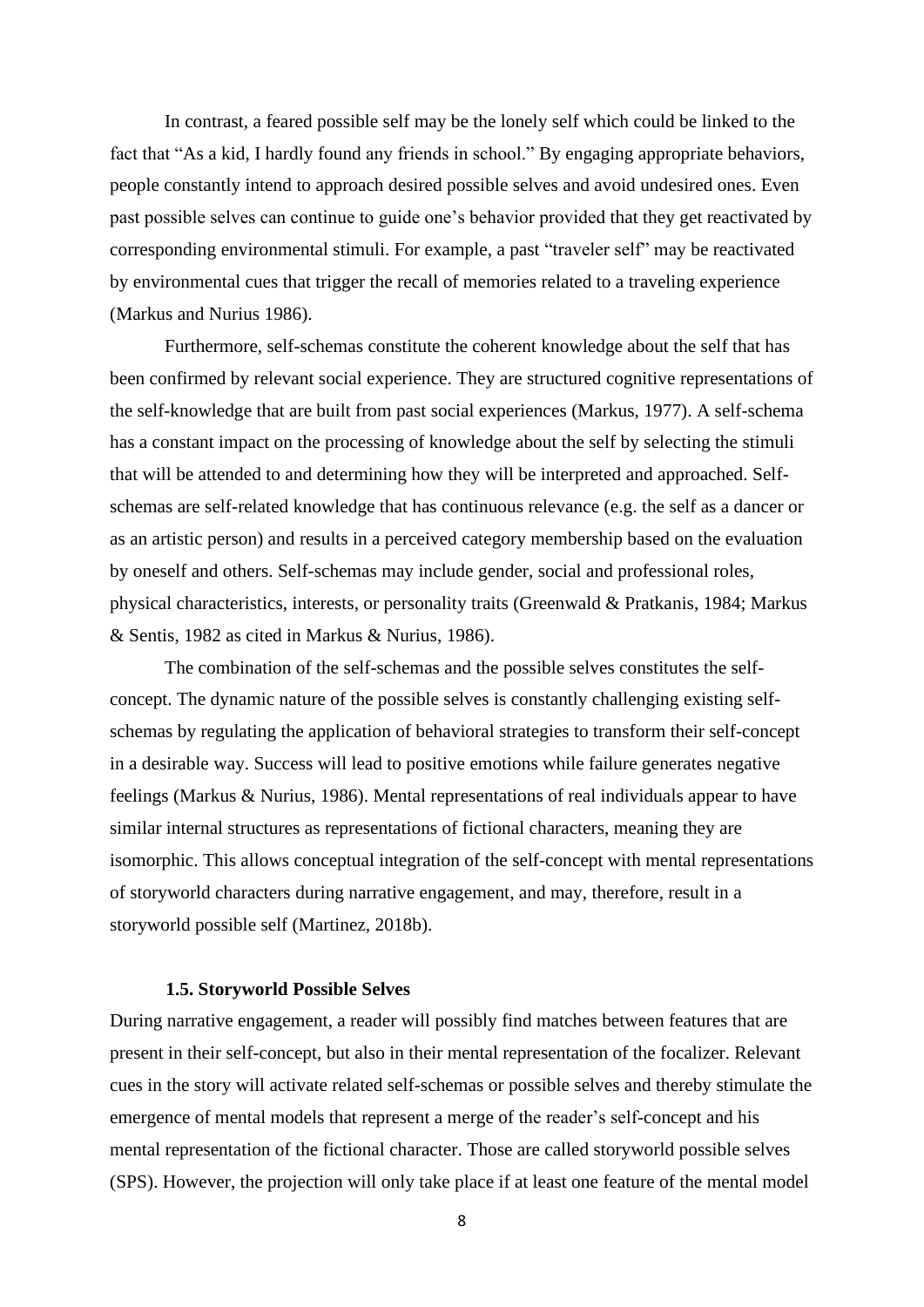of the focalizer matches with a feature of the reader's self-concept. Otherwise, the reader will perceive no relevance in engaging with the focalizer, which decreases general interest in the narrative experience. (Martínez, 2018b).

According to Martínez (2018b), there are different types of SPSs that derive from Input 1 (reader's self-concept network), Input 2 (character constructs), the blending operation or the cultural predictability. However, the present study will be focusing on three types of SPSs: the past SPSs, the primary SPSs and the SPS slipnets since those were assumed to be most relevant for the study's purpose. A past SPS is an example of an input 1 SPS. It is grounded on a preceding narrative experience, that continues to impact the reader's construal of narrative experiences. It may, therefore, lead readers to interpret the same story differently due to the differences in their past reading experience (Martínez, 2018b).

Primary SPSs and SPS slipnets both derive from cultural predictability and were included to illustrate the possible variety of responses to a narrative discourse. Primary SPSs are SPS blends which most readers will easily engage in as they represent scenarios that are familiar to a large group of people which makes them highly predictable. In contrast, SPS slipnets are strongly idiosyncratic which makes them rather unpredictable. They derive from a unique previous experience of the reader, leading to, for example, the activation of personal unpleasant memories in response to a scenario that most readers would associate with peace and relaxation. The uniqueness of the experience may lead the reader to project strongly personal, unpredicted responses into the SPS blend (Martínez, 2018b).

#### **1.6. Importance of the Model**

According to Faucconier and Turner (2008) the blending experience is necessary for the reader to establish conclusions and to feel emotions in response to fiction. However, Martinez (2018b) suggests, that the previous blending models have failed to illustrate the operations that guide the psychological processes and effects in readers during engagement with a narrative. She argues that a more sophisticated model, which takes into account the emergence of a storyworld possible self, may serve this purpose.

According to Martínez (2018b) an SPS blend can assist in comprehending the collective sensemaking process and "perspectival alignment" between the reader and their mental representation of the focalizer. It may also explain the emergence of individual as well as of collectively shared reader experiences and could illustrate how specific narrative cues induce the blending experience. Moreover, the model is considered a potential tool for explaining the occurrence of fresh emotions in response to certain features in the input spaces.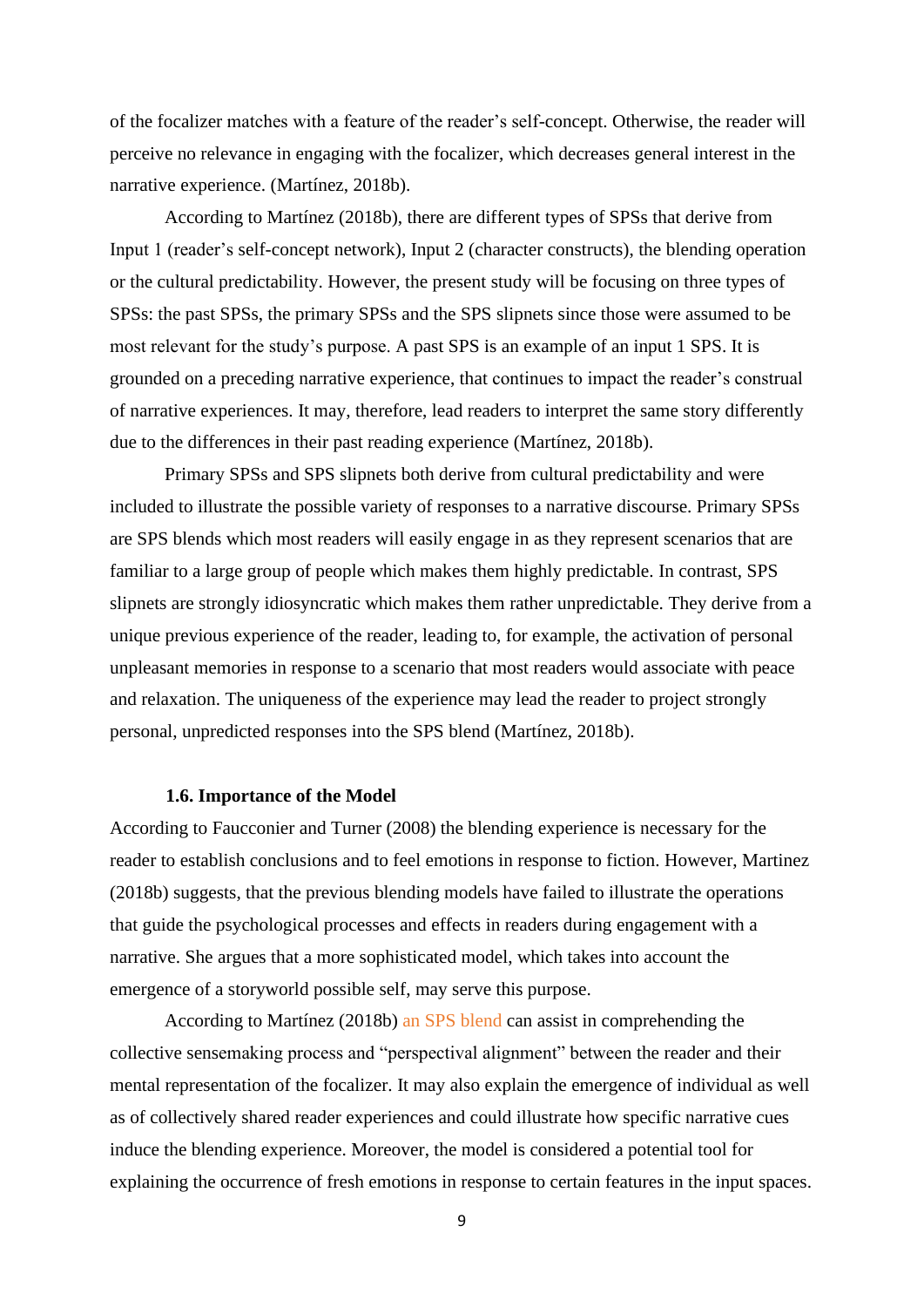Lastly, the model could provide insight into the self-transformation that people may engage in as a consequence of the blending experience.

The just mentioned functions of the model illustrate the relevance of its application in psychological research. However, the blending theory by Martinez (2018b) can still be considered a novelty and needs scientific evidence to demonstrate its functionality. This requires empirical research, which is why Herman and Martinez (2019) recently tested the model with a sample of 15 University students. The participants were asked to engage with a graphic novel and to indicate their response to the narrative by answering several open-ended questions. Their study was applying the graphic novel "City" by Wasco. The findings show that the students interpreted the novel as showing a traveling situation which they also partly associated with space travel. The researchers identified a variety of self-concept features from the answers to the questionnaire, most of them were self-schemas. Again, many of the most frequently occurring self-concept features were associated with traveling and/or space travel.

A reconstruction of the readers' blending processes was done with the help of the model, which revealed great differences in the students' construal of the story as they projected different features onto the character. Their responses to the blending experience were rather individual and partly very emotional. The researchers concluded that the students generally interpreted the story as showing an alien or human creature who is experiencing either a tourism or space exploration scenario. Lastly, their results imply that model was indeed applicable as a tool for reconstructing the individual reading experience which is shown in the specificity of the students' responses to the graphic novel. The reasons for the application of a graphic narrative will be explained in the following.

### **1.7. The graphic novel**

In contrast to a written novel, the graphic novel is a story that is told by using only images. It guides the reader by using graphic illustrations of characters that communicate thoughts and feelings through facial expressions and posture. Readers will make sense of those by allocating meanings and intentions to the objects and characters in the novel. People naturally make sense of objects, even vague ones, by comparing them to real-world experiences. Conclusions are drawn depending on similarities and differences with the previous experience, even when those graphic elements are not depicting real-world objects in real time and space (Petersen, 2011).

Furthermore, the course of a graphic novel tends to be easily comprehensible as readers are naturally able to determine the expression of story characters by observing their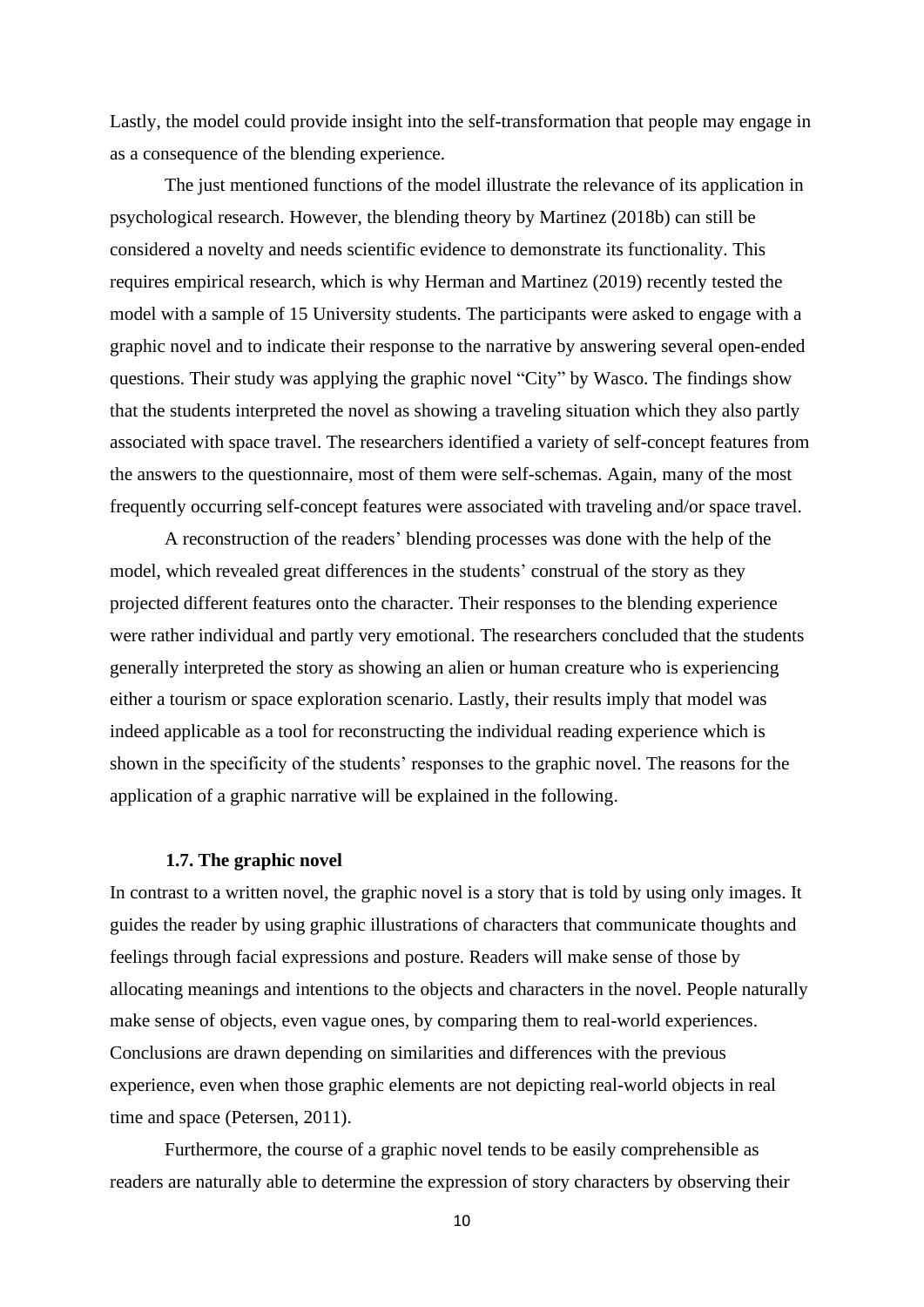faces and body language. If an expression is not understood entirely, readers will intentionally fill the gaps by projecting their self-image onto suggestive images of characters to make sense of them. Ultimately, this will lead every reader to their individual interpretation of the story (McCloud & Manning, 1998).

### **1.8. The present study**

The current study is a follow-up study of the research project by Herman and Martinez (2019). The research aims to replicate the study design of the research project by Herman and Martinez (2019), albeit with a different sample.

The study has two main objectives. First, it aims to provide further insight into the way that students' respond to a graphic novel. A new sample will very likely elicit new reader responses to the novel since the sample used in the present research consisted of students from a different country and academic background than the previous sample, which may lead them to interpret the story differently. Applying the methodology of the previous study will enable a comparison of the results of both studies.

Second, the study aims to empirically test, to what extent the blending model by Martinez (2018a) can work as a tool for explaining a narrative experience and for providing insights into effects such as emotions and the engagement into self-transformation. Empirical application of the model is expected to allow a re-evaluation of the model's functionality from a different perspective which may even elicit potential ideas for further improvement. To do so, the focus was on the following research question: In what way do students respond to a graphic novel?

To specify the objectives of the research, the research question was divided into the following three subquestions:

- 1. What are the students' general impressions of the graphic novel?
- 2. To what extent can features of the students' self-concept be found in the answers?
- 3. What will the data reveal about the students' responses to their engagement with the novel?

The results are expected to give an impression of how the students perceive the story and what self-concept features they project into it. The identified features may differ from the ones of the previous study, due to the different sample.

In addition, an attempt to reconstruct the blending process will be made which is expected to illustrate how the students generate their individual interpretations of the same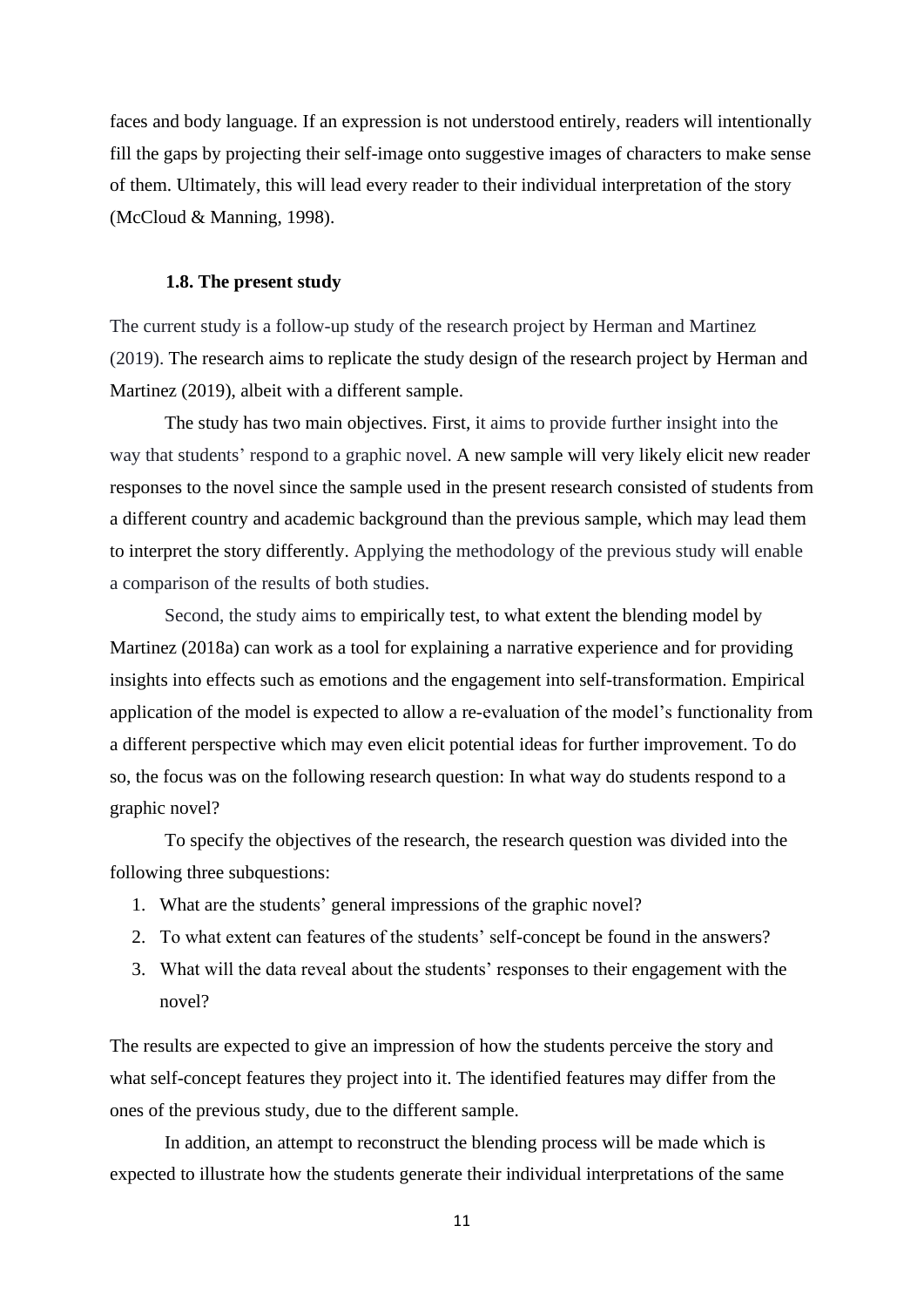story, and how they lead to specific reader responses. The design of the study will be described in the following.

### **2. Methodology**

#### **2.1. Participants and recruitment**

Participants were recruited through convenience sampling. Recruitment took place by approaching people in the available social environment and asking them to participate. Participants were only included in the research if they were students over the age of 18 as this study is focusing on adult readers at a University education level. The use of University students intended to avoid misunderstandings since the questionnaire is only known to be applicable to participants with this education level and advanced knowledge of the English language. The student sample also guaranteed that the outcomes are comparable to the findings of Herman and Martinez (2019).

In total, 16 people were approached via electronic media, 13 of them gave a positive reply and agreed to participate. However, one of them canceled their participation due to health reasons. Eventually, there was a sample of 12 students which consisted of six males and six females. Since there were two researchers, each of them supervised the participation of one half of the sample. The present paper will, therefore, be dealing with three male and three female students from the sample, all of which were German. Five of the participants were Psychology students, one was studying technical orthopedics. Participants were between 23 and 30 and the mean age in the sample was 25.

Ethical standards of the research project were assessed and approved by the BMS Ethics committee of the University of Twente. Verification of that approval can be found with the help of the following request number: 191219.

#### **2.2. Procedure, Measures, Materials**

The study was conducted either in a quiet study room at a library or in the participants' homes, whereby in the latter case the participation was always implemented in a calm room at a time when no disturbances had to be expected.

At the beginning of the procedure, each participant gave their informed consent, while also indicating their age, gender, and nationality. Then they received quick instructions. First, they were informed that their participation was completely voluntary and that they were free to leave at any time. They were also told that there would be no time limit and that answering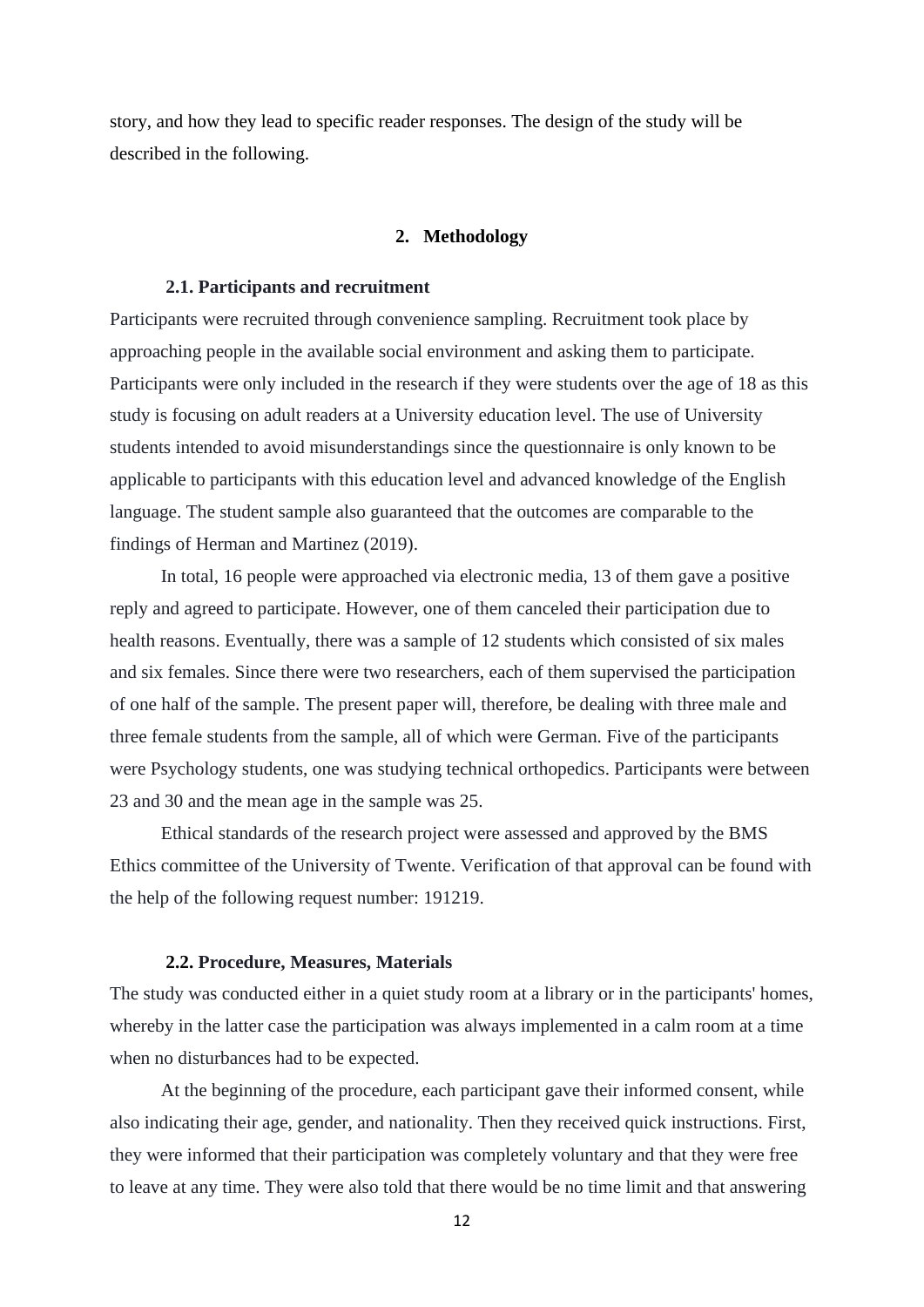the questions was going to take about 45 to 60 minutes, depending on the length of the participant's answers. Lastly, participants were informed that the study was about students' responses to a graphic novel. They were not told that the evaluation of the data would involve the analysis of indications for self-schemas and possible selves. The explanation of the study's purpose was kept vague in order to avoid biased responses. However, after finishing all the tasks, participants were informed about the real purpose of the study.

Furthermore, participants were asked to look closely at a colored printed version of the graphic novel "City" by the Author Wasco, which consists of 20 panels and was presented in the size of an A4 sheet (see Appendix A). Next to that, participants had to work through 5 tasks, some of which consisted of open-ended sub-questions. The answers to the questions were written down by the participants in a Word document on a laptop.

The questionnaire intended to gain insight into the participants' understanding and interpretation of the graphic novel. Therefore, the first task was to just retell the story in their own words while adhering to the limit of 250 words. Second, the participants were asked to think of possible speech bubbles for panel 1 to 18. Task 3 required the participants to answer 8 open-ended questions such as, for example: "Has the story triggered any sort of unexpected awareness/realization in you?" or "Write two sentences containing the word 'should' that come to your mind after reading the story.".

Another question in Task 3 asked the participants to indicate the emotions felt by the character in panels 6, 7, 16 and 17. This was done for only a small number of panels in order to limit the cognitive effort to a minimum. The fourth task was to rank the likelihood of different scenarios (for example space exploration) being addressed in the story on a Likert scale from 1 to 5. Finally, the fifth task asked the participants to complete three sentences regarding their expectations for the future, for example, "In the near future, I expect humans to…" (Herman & Martinez, 2019). The methodology of the present study was entirely taken over from the research by Herman and Martinez (2019). A time limit for the completion of the tasks was not given. On average, participants needed approximately 70 minutes to respond to all tasks.

#### **2.3. Data Analysis**

As in the original study, the participants' answers to the questionnaire were evaluated regarding indications of self-schemas and possible selves, as well as storyworld possible selves (SPS), which were then used to reconstruct each students' reading experience and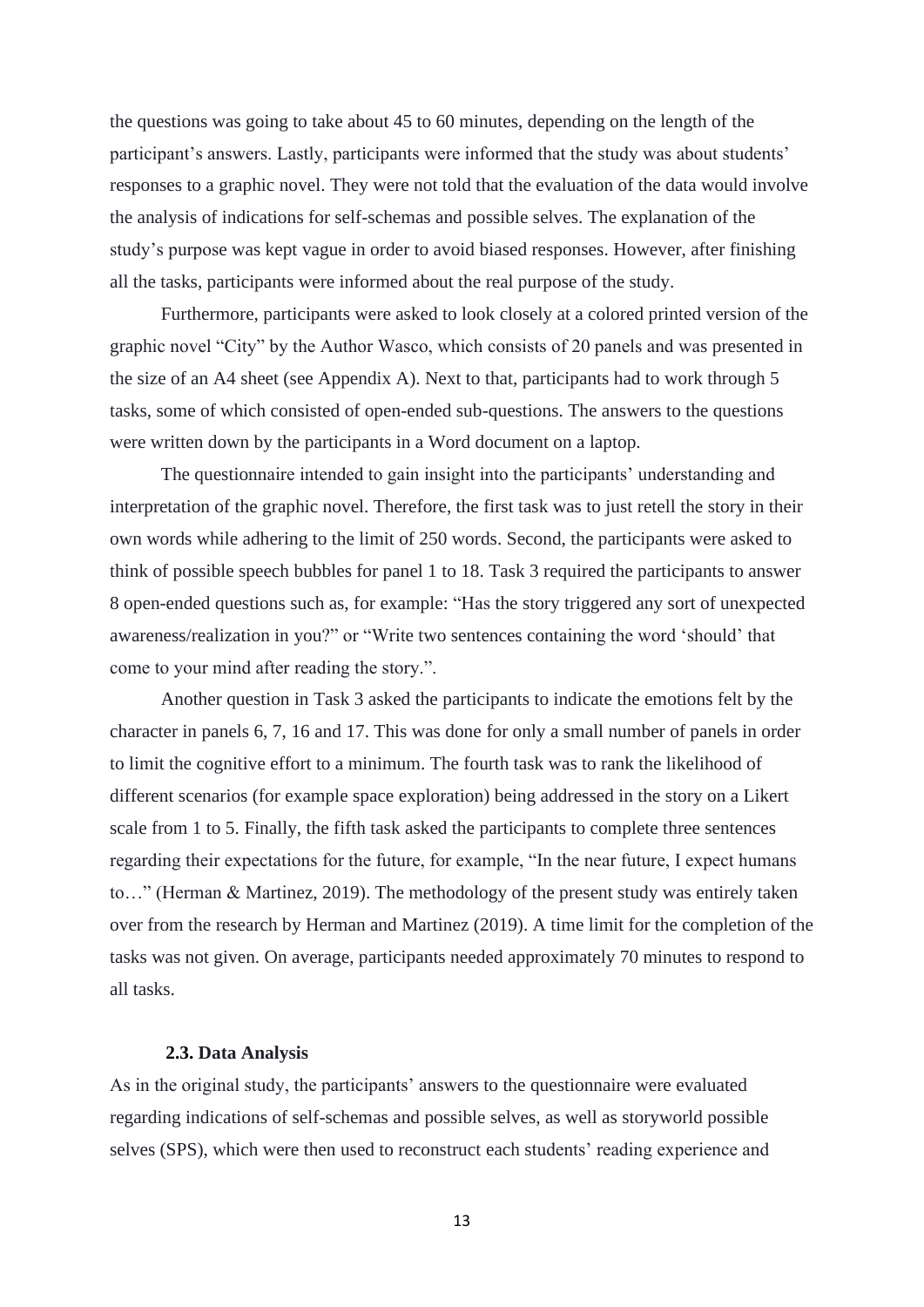response to the novel. Since two researchers were analyzing the sample, the answers of one student were coded by both of coding.

The actual analysis was divided into three steps that follow the order of the three subquestions. In the first step, the character input space was reconstructed by summarizing the participants' general impressions of the narrative. The second step was the reconstruction of the reader input space by coding and the answers to identify cues of the students' self-concept features. The third and final step was the reconstruction of the blending process, which involved an outline of every individual reader response, including emotional responses, to the novel. The first two steps were thought to enable conclusions on a cross-case level while the third step was expected to provide insights on a within-case level.

The first step aimed to answer the first research question. To execute step 1, the first input space was considered as participants' general impressions of the graphic novel. For its reconstruction, participants' answers to the first task of the story were briefly summarized with regard to similarities and differences in their construal of the story.

In step 2, the second input space was summarized by coding the answers to the questionnaire for cues of self-concept features of the participants. This was done to answer the second research question. To do so, this study was using a coding procedure that was inspired by the original study. It consisted of categories determined by specific criteria that helped to scan the students' answers for linguistic realizations that were most probably indicative of the presence of a self-schema and possible self. A linguistic realization is a specific language cue that represents an underlying abstract construct. Linguistic realizations of self-schemas were thought to be statements written in present tense that contained "I", "one" or "we" assertions. In addition, clear general assumptions about the focalizer's character mentioned by participants were also assumed to be implications of the participants' self-schemas. An example of the latter could be the sentence "The little man is quite adventurous [...]".

Furthermore, the desired possible selves were assumed to be indicated by statements that clearly mentioned an absent but desired feature or character trait. Assertions containing the word "should" assertions were counted as especially strong indicators for desired possible selves. An example of that would be "[…] humans should start to use their mind, recognize how the world functions and then change their behaviour.". Undesired possible selves were assumed to be indicated by statements written in present tense that gave indications of projections which do not match participants' preferences regarding their own identity, for example: "I would find it really confusing and I would feel lonely and as if there was something wrong because there is no one else there.".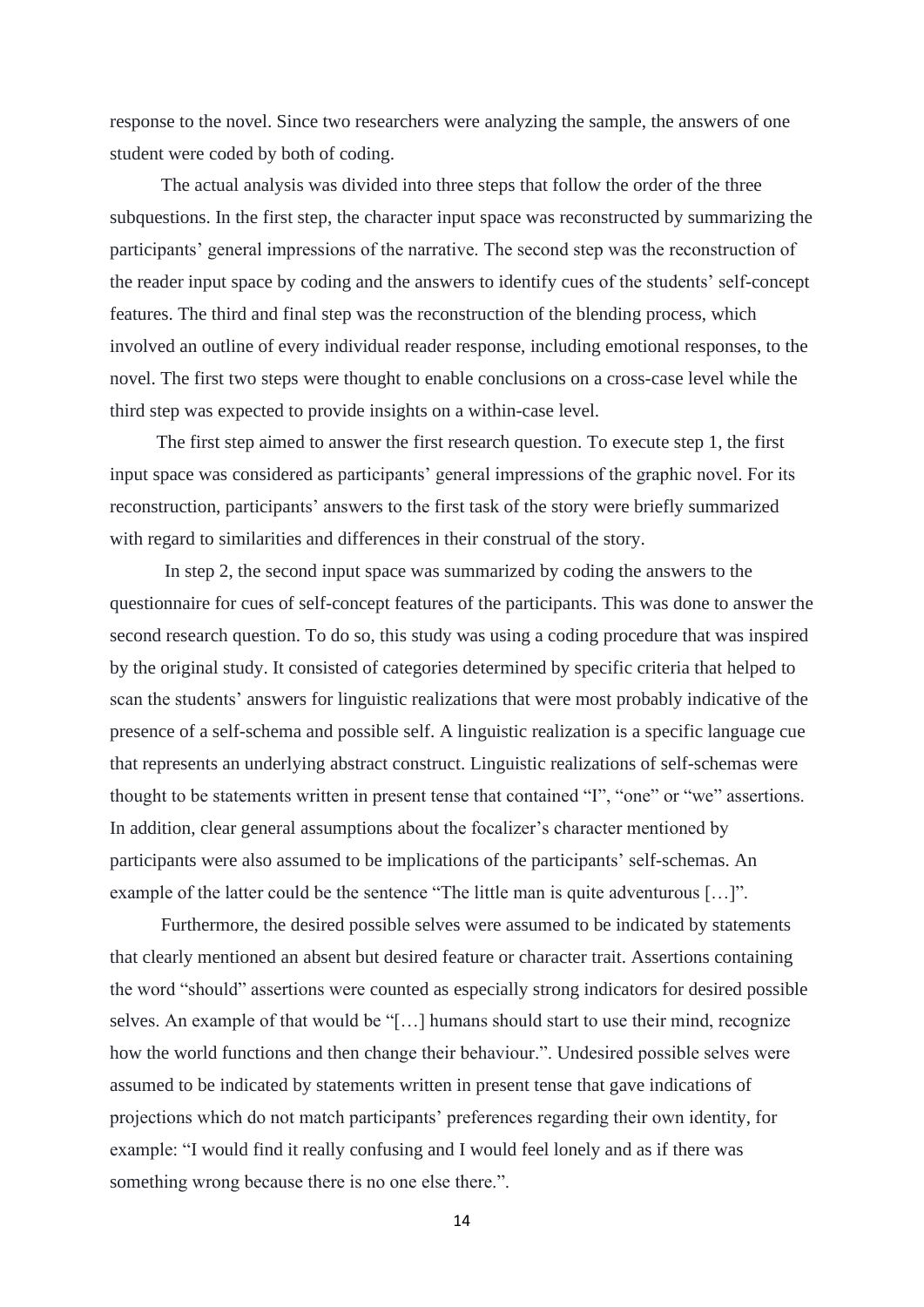Moreover, statements written in past tense were assumed to imply the presence of past possible selves, for example: "[…] when I was traveling in a different country. At the beginning, I was very excited and couldn't wait to explore the new city […]". Lastly, clear references to the story's focalizer, especially names or labels that were assigned to him, were categorized as evidence for past SPSs, such as "the last human being" to refer to the story character.

When a statement did not clearly fall into one of the categories, for example, when a feature was neither clearly framed as desired or undesired, the remaining answers of the respective participant were used as a frame of reference for proving or disproving the presence of the assumed possible self. For instance, student 6 gave clear indications of a "troubled earth inhabitant" self but never clearly labeled it as something he feared which is why it could not be clearly labeled as an undesired possible self at first. However, in the remaining answers that the student expressed his worries about the environment which is why the "troubled earth inhabitant" self was finally identified as an undesired possible self.

Simultaneously to the coding procedure, a list of all identified selves with a brief description and examples of linguistic realizations was developed to provide a better understanding of why a certain "self" label was chosen. Examples of linguistic realizations were included to illustrate what kind of language cues the analysis was looking for. The identified selves were organized into seven different clusters. Several types of selves were combined to a cluster if they had one overarching feature in common. The "Explorer selves" cluster summarizes all selves that express a high level of openness and a risk-taking attitude. The second category consists of the "sensitive selves", which are all similar in their indication of remarkable emotional reactions to some kind of situation or life event. The third category summarizes the "resilient selves" which express attitudes that help to counteract stressful and burdensome situations.

The fourth cluster summarizes the "thoughtful selves". Those have in common that they express an ambition to question concepts and behaviors, as well as to consider the consequences of their actions with the goal to live a life that is guided by mindful decisions. The "caring" selves are connected by the fact that all of them express the desire to take care of other beings in some way. Finally, the reader selves mainly illustrate different types of past SPSs. Two of the identified selves could neither be assigned to any of the existing clusters, nor build a new one, and were summarized in the "other" category".

In the third and last step, the third research question was approached by reconstructing the blending process for each participant with the help of their most salient self-concept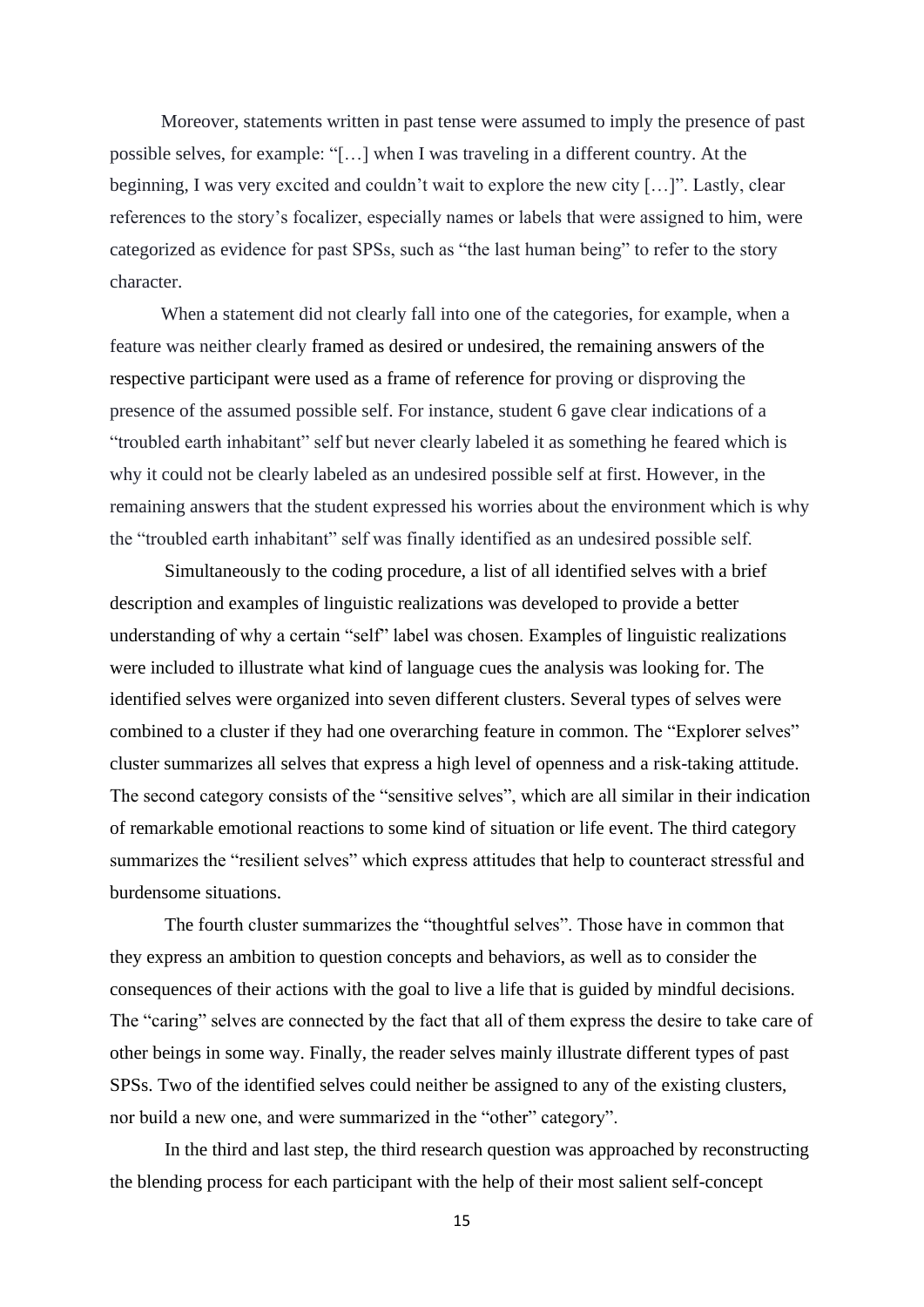features found their answers. The reconstruction procedure was started by summarizing every student's most salient self-concept features that they seemed to have projected into the blend. A feature was considered as "salient" if it clearly dominated a student's answers, for example, though frequent occurrence or the association with intense memories or emotions that affected the entire course of their construal of the story.

In the third and last step, the blending process was reconstructed for each participant with the help of their most salient self-concept features found their answers. The reconstruction began with a summary of every student's most salient self- concept features that they seemed to have projected into the blend. A feature was considered as "salient" if it clearly dominated a student's answers, for example, though frequent occurrence or the association with intense memories or emotions that affected the entire course of their construal of the story. The reconstruction further involved an outline of how features, that were projected backwards from the SPS blend into the character input space, became visible in the students' description of the focalizer. Lastly, all readers' responses to the blending experience were outlined by highlighting the features that represented the outcome of their reading experience, such as self-concept featured that seemed to emerge in response to memories activated by the story, but also emotional responses to the blend.

# **3. Results**

The results will be presented in three different sections which correspond with the three analysis steps. The first section summarizes the students' general impressions of the narrative by outlining the reconstruction of the first input space. In the second section, the reconstruction of the second input space is displayed. Finally, the third section summarizes the reproduction of the blending process and reader response, including emotional responses, of each individual participant. All results will be explained further in the discussion section below.

#### **3.1. Reconstruction of character input space**

To answer the first research question, the first input space was summarized from the participants' general impressions of the novel which were mainly gained from their answers to tasks 1 and 2. The description outlines similarities and differences in the students' perception of the character to display their individual interpretation of the focalizer and was therefore summarized as follows: A person, who is identified as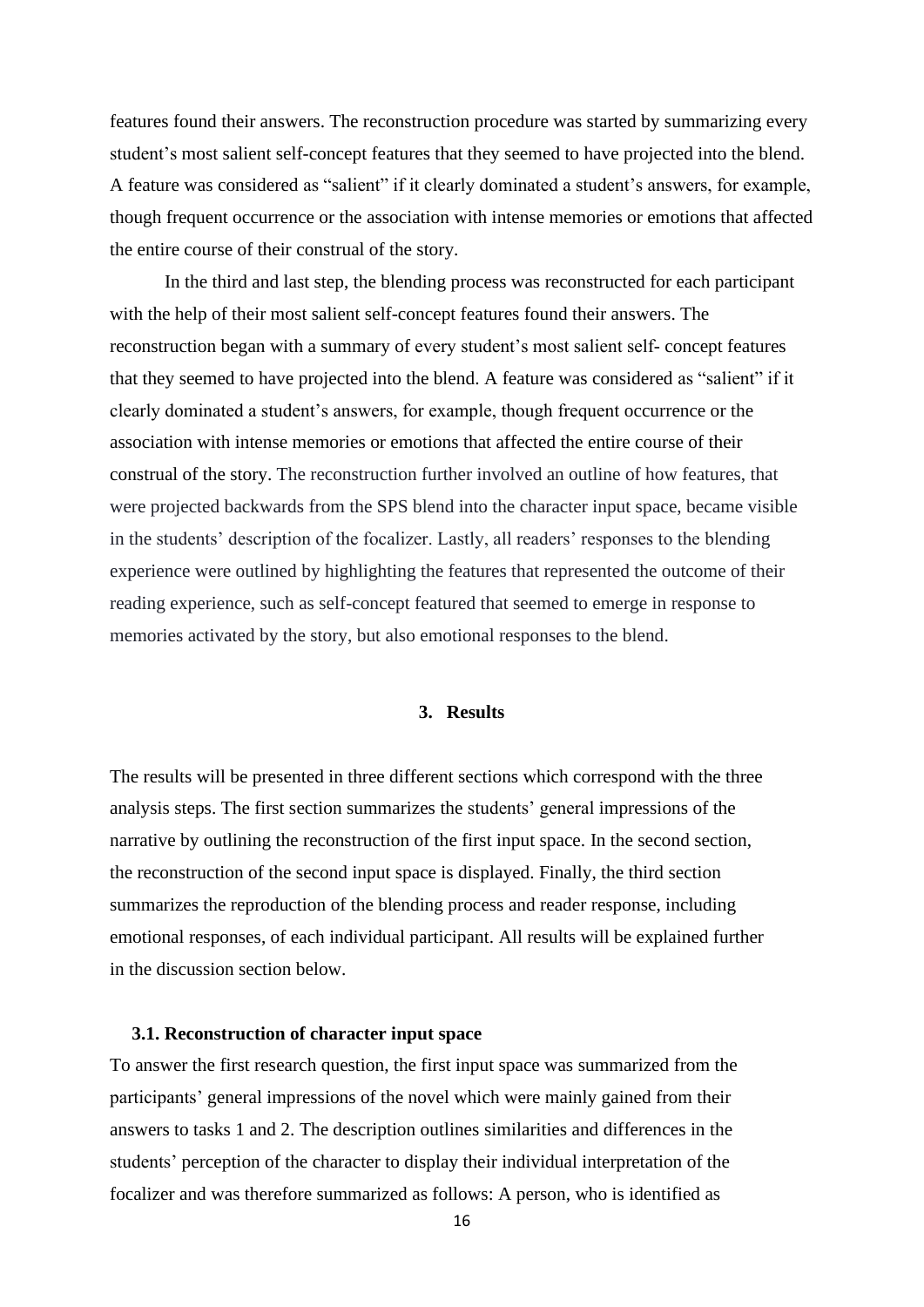human by students 3 and 4, arrives in a city with a white dog. Presumably, they are on another planet where, according to S2 to S5, they went with their "UFO", which is labelled a "spaceship" by student 6. Some participants point out that the person, whose gender is not clearly defined, is wearing a red robe and hat. Student 4 highlights the "strange geometrical shapes" of the city's buildings, while student 5 mentions the "different shades of pink and purple".

The person and the dog take a walk through the city, where the students 2, 3, 4 and 6 saw a yellow bird which looked like a white bird to student 5. Student 5 also made a very unique discovery since she described that the buildings in the seventh panel looked like a "pyramid with a fish face".

Furthermore, most of the students mention that the character is walking over the bridge. To student 1, it looks like this bridge is leading to another city. While student 2 described the general atmosphere of the story as "peaceful", student 3 and 4 noticed a lack of people in the city which lead to uncomfortable feelings in student 3. Furthermore, a chair that is placed on one of the rooftops in panel 10, looked like a "throne" to student 2, while student 3, 4 and 6 saw an "electric chair".

Afterwards, the person finds a place where "sculptures" or "statues" are being displayed, which were described as "spooky figures" by student 2 who described the character as enjoying the art, while in the perception of student 1 the character did not like the art and felt rather overwhelmed by all the impressions. Students 3 and 4 described the statues and paintings as "odd" and the answers of students 3 and 5 gave references to psychedelic substances to explain the strangeness of the scenery.

Afterwards, the person and the dog find a stream that student 4 and 6 described as a "river", although 4 also assumed it to be "sewage" and 2 saw "dirty mud". Then they visit a place that most students recognize as a graveyard. Afterwards, the person sits down on a bench, supposedly to rest. Afterwards, the person and the dog probably return to the UFO or spaceship and leave the place, although student 2 saw them walking into two different ways, and only the person flying away. Lastly, student 3 was the only one who saw "something like an eye" coming "out of the ground" in panel 19.

The answers to the Likert scale task gave further indications that both the tourism and the space exploration scenario were perceived as likely. The average score of the tourism situation was 3.6, whereby only 5 of 6 students scored this scenario. The space exploration got an average score of 3.5. The "other" option was not used at all by the majority of the students.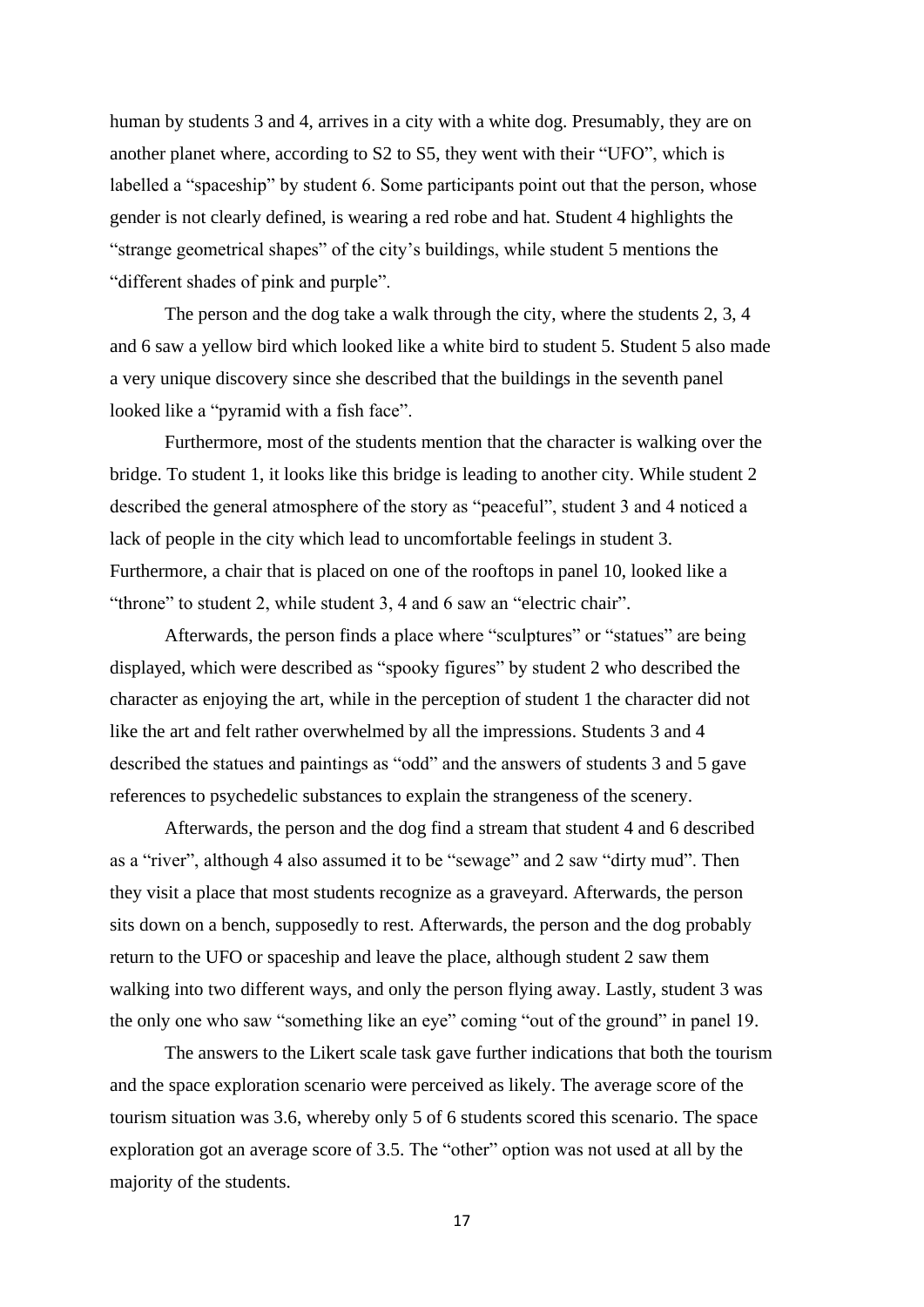### **3.2. Reconstruction of reader input space**

The reconstruction of the reader input space aimed to answer the second research question. The coding of the students' answers gave insight into the participants' self-concept, which is the second input space of the blending model. The results show a variety of self-schemas and possible selves that were identified in the procedure. Table 1 displays the identified selves along with definitions and examples of linguistic realizations. With each linguistic realization it is indicated, whether it led to the identification of either a self-schema (SS) or a possible self (PS). Note that all of "selves" can be either self-schemas or possible selves (see the methods section for the distinction). The study identified 26 different types of selves in the answers of the participant which were ordered into seven clusters. Of all the selves displayed in this table, 13 were not identified in the previous study. The table shows that the identified selves are of great variety, especially the "explorer selves" and the "sensitive selves" clusters contribute the greatest variety of self types.

#### Table 1

### *Selves Definitions*

| Cluster/selves         | Definition                                                                                                                                   | Linguistic realization                                                                                                                               |  |
|------------------------|----------------------------------------------------------------------------------------------------------------------------------------------|------------------------------------------------------------------------------------------------------------------------------------------------------|--|
| <b>EXPLORER SELVES</b> |                                                                                                                                              |                                                                                                                                                      |  |
| The "traveler" self    | any expressions of motivation for<br>visiting other cities, countries or<br>even planets and engage with an<br>unknown place and its culture | "The little man is always"<br>looking for other being in<br>new cities to learn as much<br>about them and their<br>culture." $(S5: Q1)$ $(SS)$       |  |
| The "curious" self     | Someone who expresses a desire<br>to know or learn (more) about<br>something                                                                 | "The character looks happy<br>with a childlike curiosity.<br>He seems to look forward<br>to experience something<br>new and fun." $(S2: Q1)$<br>(SS) |  |
| The "discoverer" self* | A person full of curiosity and<br>excitement about new things and<br>places, acts of purposefully<br>searching for them                      | "The character in red is a<br>human being on his way to<br>discover a planet with<br>another civilization." (S3:<br>$Q1)$ (SS)                       |  |
| The "spontaneous" self | A person who does not think<br>much about one's actions before<br>$\overline{a}$                                                             | "He is very spontaneous<br>and does not think a lot                                                                                                  |  |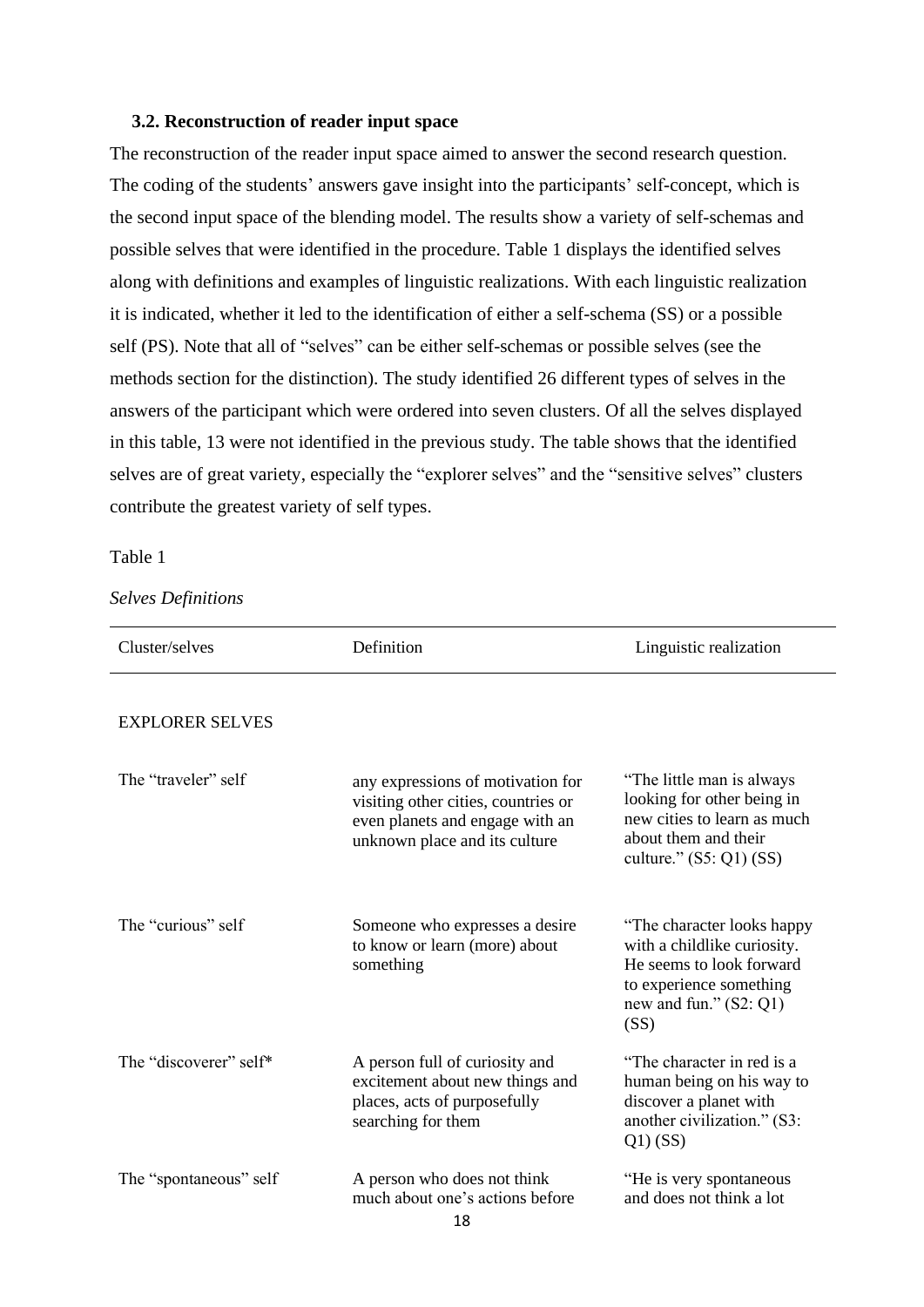|                        | doing them, for example, not<br>making detailed plans before a<br>city trip                                                                                                        | about his actions or<br>decisions, as he just does<br>whatever he wants to at the<br>moment." $(S1: Q1)$ $(SS)$          |
|------------------------|------------------------------------------------------------------------------------------------------------------------------------------------------------------------------------|--------------------------------------------------------------------------------------------------------------------------|
| The "adventurous" self | Being open-minded towards<br>novel/unknown experiences that<br>may involve discomfort or risk<br>(financial, physical, etc.)                                                       | "The little man is quite"<br>adventurous, and his best<br>friend 'dog' comes<br>everywhere with him." (S5:<br>$Q1)$ (SS) |
| The "brave" self       | A person who is able to face a<br>(potentially) dangerous or risky<br>situation without feeling<br>intimidated by the risk of getting<br>harmed (physically, financially,<br>etc.) | "You should always be<br>brave enough to follow<br>your dreams." $(S1: Q7)$<br>(PS)                                      |

# SENSITIVE SELVES

| The "lonely" self       | Somebody who mostly spends<br>time alone, expressions of<br>recognizing being alone as a<br>remarkable situation, either<br>undesired (loneliness as a<br>negative consequence of<br>behavior) or desired (loneliness<br>as a comfortable situation,<br>associated with safety, calmness) | "[ $\ldots$ ] on the other hand, I<br>would find it really<br>confusing and I would feel<br>lonely and as if there was<br>something wrong because<br>there is no one else there."<br>(S3: Q4) (PS)                                                                                                                                      |
|-------------------------|-------------------------------------------------------------------------------------------------------------------------------------------------------------------------------------------------------------------------------------------------------------------------------------------|-----------------------------------------------------------------------------------------------------------------------------------------------------------------------------------------------------------------------------------------------------------------------------------------------------------------------------------------|
| The "sympathetic" self* | Being someone who genuinely<br>feels affected by another person's<br>feelings (both positive and<br>negative ones), feeling what the<br>other person feels                                                                                                                                | "She looks as a sympathetic<br>person together with her<br>dog, which shows her love<br>to animals." $(S6: Q1)$ $(SS)$                                                                                                                                                                                                                  |
| The "overwhelmed" self* | any expressions of feeling<br>exhausted and overchallenged<br>from engaging with a great<br>number of novel stimuli or<br>impressions, for example in a<br>new city or country, at a loud<br>party, etc.                                                                                  | "[] when I arrived, I was<br>a little shocked because<br>everything was so different<br>and I was overwhelmed by<br>all the impressions I got and<br>all the feelings inside me.<br>So that made me "mentally<br>tired" and I wanted to just<br>go back home because that<br>is easier than dealing with<br>everything that comes up in |

that new country, especially the feeling of uncertainty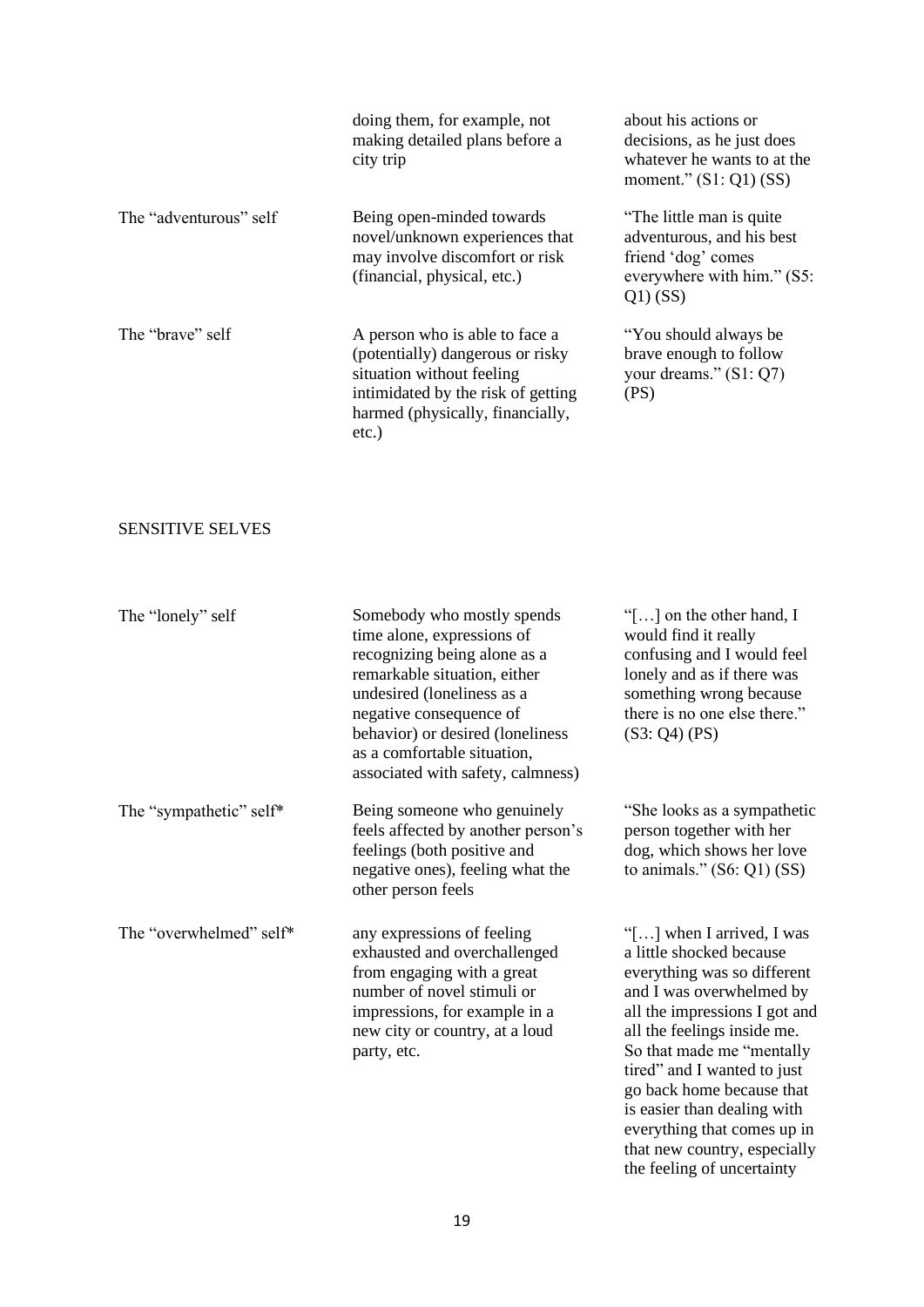|                         |                                                                                                                                                                                                                                                                        | and now knowing." (S1:<br>$Q3)$ (PS)                                                                                                                                                                                                                                                                                                          |
|-------------------------|------------------------------------------------------------------------------------------------------------------------------------------------------------------------------------------------------------------------------------------------------------------------|-----------------------------------------------------------------------------------------------------------------------------------------------------------------------------------------------------------------------------------------------------------------------------------------------------------------------------------------------|
| The "lost" self*        | Someone who feels clueless and<br>nervous (or even anxious) in an<br>uncomfortable and confusing<br>situation, feeling like one cannot<br>easily escape                                                                                                                | "[] I think It would rather<br>make me nervous and<br>anxious because it would<br>probably be very quiet and<br>it would feel weird to be<br>somewhere that alone. I<br>would feel lost and wonder<br>if there is something<br>(dangerous) hiding (from<br>me?)." (S3: Q4) (PS)                                                               |
| The "worrier" self*     | People with a tendency for<br>rumination, insecurity,<br>expectations of certain<br>consequences                                                                                                                                                                       | "And I also ruminated, was<br>sad and tired before in<br>situations that did not make<br>sense to me (worrier self)."<br>(S3: Q3) (PS)                                                                                                                                                                                                        |
| The "failing" self      | A person who is sensitive to<br>failure, who thinks of him or<br>herself as someone who generally<br>fails a lot                                                                                                                                                       | "I would feel excited and<br>disappointed when I tried to<br>catch something or reach a<br>goal but then I have to see<br>that I can't $-$ like in the<br>situation when the bird flew<br>away." (S3: Q3)                                                                                                                                     |
| The "avoidant" self*    | Someone who deliberately denies<br>and ignores or seeks distraction<br>from an uncomfortable truth to<br>justify the refusal of behavioral<br>change and to avoid dealing with<br>negative feelings, negative<br>emotions are being suppressed<br>instead of processed | "When he starts realizing<br>that the world is looking<br>awful, he simply walks<br>away and continues to have<br>fun with something else he<br>feels comfortable with. At<br>the end of the day he is<br>happy because he had his<br>fun and forgot that the<br>world looks awful and is<br>probably full of problems."<br>$(S2: Q5)$ $(SS)$ |
| <b>RESILIENT SELVES</b> |                                                                                                                                                                                                                                                                        |                                                                                                                                                                                                                                                                                                                                               |
| The "optimistic" self   | A person who is able to see the<br>positive aspects in every kind of<br>situation, even after setbacks                                                                                                                                                                 | "You should always try to<br>see the positive of<br>everything." $(S1: Q7)$ (PS)                                                                                                                                                                                                                                                              |
| The "achiever" self     | A person who expresses<br>ambitions to be successful<br>(mainly in academic context)                                                                                                                                                                                   | "I should really get started<br>with studying for my tests."<br>(S3: Q7) (PS)                                                                                                                                                                                                                                                                 |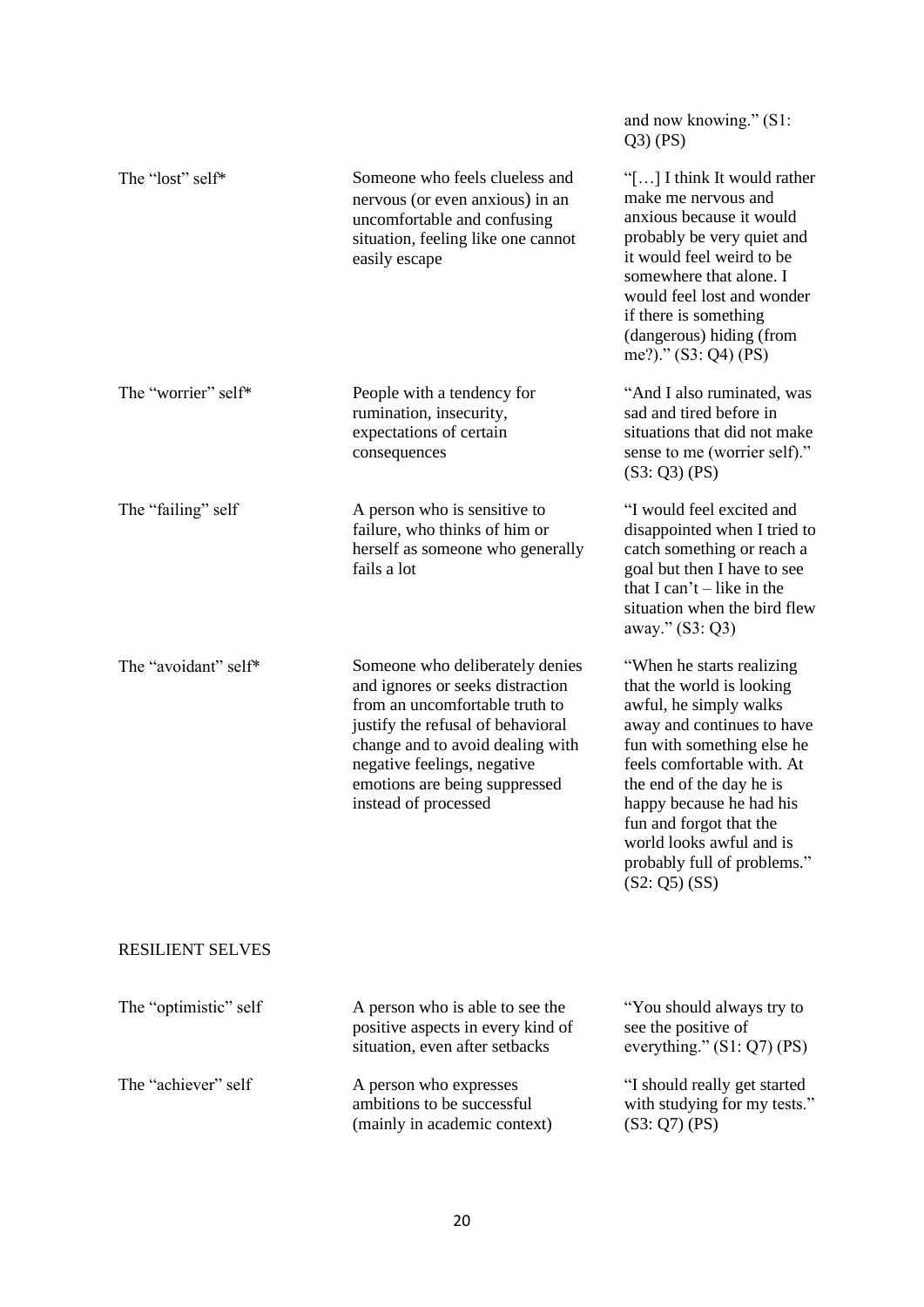| The "perseverant" self                   | expressions of working towards a<br>goal in a very persistent way, not<br>giving up on something                                                                                                                                                                      | "The person should have<br>tried something else to see<br>if they could find other life<br>on the planet." $(S3: Q7)$<br>(PS)                                                                                                                                |  |
|------------------------------------------|-----------------------------------------------------------------------------------------------------------------------------------------------------------------------------------------------------------------------------------------------------------------------|--------------------------------------------------------------------------------------------------------------------------------------------------------------------------------------------------------------------------------------------------------------|--|
| <b>THOUGHTFUL SELVES</b>                 |                                                                                                                                                                                                                                                                       |                                                                                                                                                                                                                                                              |  |
| The "reflective" self*                   | People who think about what is<br>right and what is wrong, evaluate<br>one's own behavior, and change<br>it if that is necessary to act upon<br>their beliefs and values, opposite<br>of denial                                                                       | "At first I am happy with<br>something that I do or<br>experience but then there<br>comes a disillusioning<br>moment in which I<br>recognize that what I am<br>doing might be wrong."<br>$(S2: Q3)$ $(SS)$                                                   |  |
| The "aware" self                         | Being in a state of understanding<br>and insight about the true<br>conditions of something, the<br>ability to constantly observe<br>one's behavior and guide it in a<br>way that matches their beliefs and<br>values, the complete absence of<br>denial and ignorance | "In a far future I expect<br>humans to realize how<br>important our world is and<br>that we did a huge mistake<br>in our current time in the<br>ways how we treat it. (Also,<br>I expect everyone to realize<br>that veganism rocks.)" (S5:<br>Task 5 $(PS)$ |  |
| The "troubled earth inhabitant"<br>self* | People who live on an earth full<br>of problems and catastrophes<br>regarding wars and/or climate<br>change                                                                                                                                                           | "I the near future I expect<br>humans to go extinct if we<br>don't change our behavior<br>regarding the environment<br>or the way we treat each<br>other and other beings."<br>(S5: Task 5) (PS)                                                             |  |
| <b>CARING SELVES</b>                     |                                                                                                                                                                                                                                                                       |                                                                                                                                                                                                                                                              |  |
| The "cherishing" self*                   | Wanting to show appreciation<br>towards loved ones, such as<br>family members, life partner and<br>friends                                                                                                                                                            | "I should treasure the ones<br>that I love before they're<br>gone." (S4: Q7) (PS)                                                                                                                                                                            |  |
| The "animal-lover" self*                 | The self as someone who<br>experiences joy and relaxation<br>when being surrounded by<br>animals                                                                                                                                                                      | "She looks as a sympathetic<br>person together with her<br>dog, which shows her love<br>to animals." $(S6: Q1)$ $(SS)$                                                                                                                                       |  |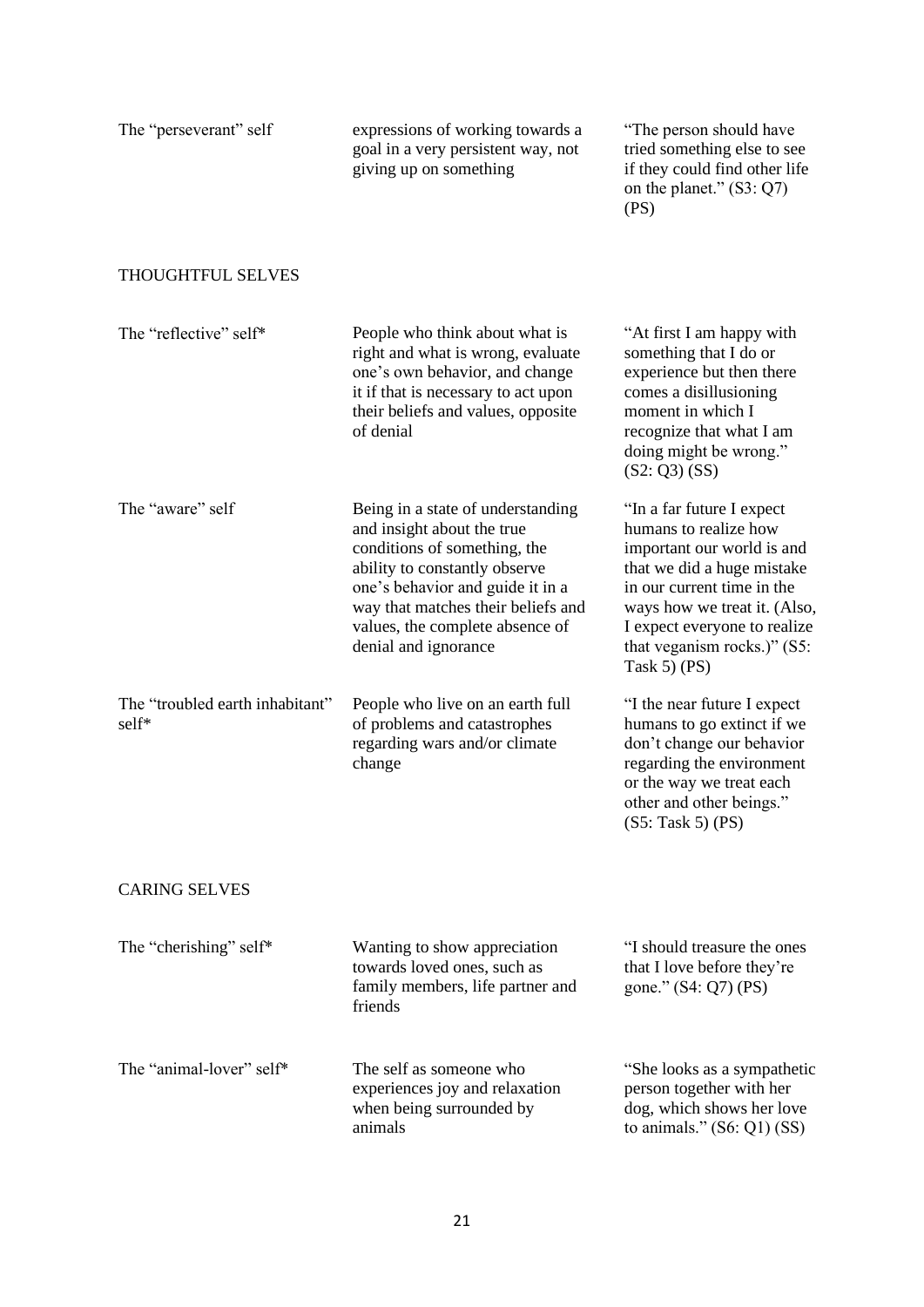| The "dog owner" self*                            | Someone who shares their life<br>with a dog                                                                                                                                                   | "Everyone should have a<br>dog by their side." $(S5: Q7)$<br>(PS)                                                                                      |  |
|--------------------------------------------------|-----------------------------------------------------------------------------------------------------------------------------------------------------------------------------------------------|--------------------------------------------------------------------------------------------------------------------------------------------------------|--|
| <b>READER SELVES</b>                             |                                                                                                                                                                                               |                                                                                                                                                        |  |
| The "reader of space novels"<br>self*            | A person who has previously<br>engaged with a story that takes<br>place in space or deals with the<br>topic of space travel in some way                                                       | "In a violet alien town with<br>strange geometrical shapes<br>for its streets and buildings,<br>the hatch of a little blue<br>UFO opens." (S4: Task 1) |  |
| The "reader of post-apocalyptic<br>novels" self* | A person who has previously<br>engaged with a story, that deals<br>with the "apocalypse" or some<br>kind of destroyed world scenario<br>including, for example, the<br>extinction of humanity | "On another planet in<br>another city landed a UFO<br>steered by the last human<br>being with his dog." (S3:<br>Task1)                                 |  |
| <b>OTHER</b>                                     |                                                                                                                                                                                               |                                                                                                                                                        |  |
| The "creative" self*                             | Expressions of enjoyment and<br>passion regarding creative<br>activities, such as writing,<br>painting, doing crafts etc.                                                                     | "I saw that I enjoyed<br>writing a story about it and<br>it reminded me that I enjoy<br>creative tasks." (S3: Q6)<br>(SS)                              |  |
| The "villager-alien" self*                       | Someone who feels like a<br>stranger in a big city after<br>growing up in a village                                                                                                           | "As a villager, I also tend to<br>feel quite alien in larger<br>cities." $(S4:Q1)$ $(SS)$                                                              |  |

*Note:* The selves marked with an asterisk (\*) were not identified in the previous study.

Table 2 displays the frequencies of the identified selves, as well as their distribution between the different self-concept features. It stands out that some clusters seem to be dominated by one specific self-concept feature. As the table shows, most of the identified selves, belong to the "explorer selves" category, the majority of them being self-schemas. Desired possible selves, were found in this category as well, the most frequent one was the "traveler" self with 4 occurrences. Two past SPS were also found in this category, but no undesired PS or past SPS. The "sensitive selves" formed the category with the second highest number of selves, which were found in the form of self-schemas, undesired and past PS.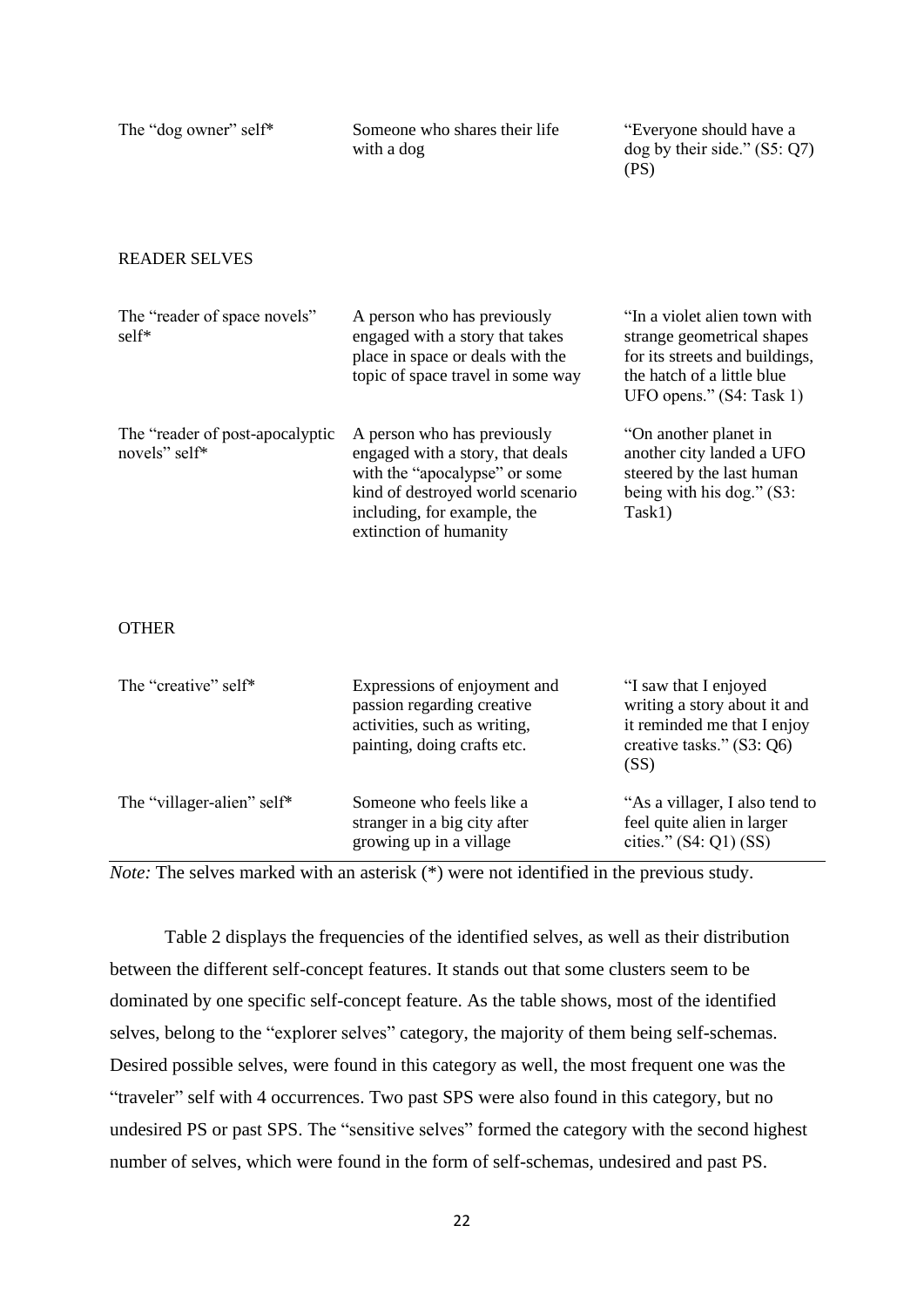The "thoughtful" selves cluster consisted of eight selves which were desired and undesired selves but also one self-schema. The two "Reader selves" occurred in past SPSs, whereby the "reader of space novels" self was the one that occurred most frequently of all selves, namely five times. The "resilient selves" were only found in the form of four desired selves in the sample. Finally, the "Caring" selves were present in the form of self-schemas and desired possible selves and the two remaining self-schemas were summarized in the "other" category.

# Table 2

| Selves/Clusters of Selves   | Self-<br>schemas | Desired<br><b>PS</b> | Undesired<br><b>PS</b> | Past PS          | Past SPS         | Totals           |
|-----------------------------|------------------|----------------------|------------------------|------------------|------------------|------------------|
| <b>Explorer selves</b><br>➤ | $\,8\,$          | 6                    | $\boldsymbol{0}$       | $\overline{2}$   | $\boldsymbol{0}$ | 16               |
| The "traveler" self         | 1                | $\overline{4}$       |                        |                  |                  |                  |
| The "curious" self          | 1                |                      |                        | $\sqrt{2}$       |                  |                  |
| The "discoverer" self*      | $\overline{c}$   | $\mathbf{1}$         |                        |                  |                  |                  |
| The "spontaneous" self      | $\overline{c}$   |                      |                        |                  |                  |                  |
| The "adventurous" self      | $\mathbf{1}$     |                      |                        |                  |                  |                  |
| The "brave" self            | 1                | 1                    |                        |                  |                  |                  |
| Sensitive selves<br>➤       | 3                | $\boldsymbol{0}$     | $\overline{4}$         | 3                | $\boldsymbol{0}$ | 10               |
| The "lonely" self           |                  |                      | $\mathbf{1}$           | $\mathbf{1}$     |                  |                  |
| The "sympathetic" self*     | 1                |                      |                        |                  |                  |                  |
| The "overwhelmed" self*     | $\mathbf 1$      |                      |                        | 1                |                  |                  |
| The "lost" self*            |                  |                      | $\mathbf{1}$           |                  |                  |                  |
| The "worrier" self*         |                  |                      |                        | $\mathbf{1}$     |                  |                  |
| The "failing" self          |                  |                      | $\mathbf{1}$           |                  |                  |                  |
| The "avoidant" self"        | 1                |                      | 1                      |                  |                  |                  |
| Thoughtful selves<br>➤      | 1                | $\overline{4}$       | 3                      | $\mathbf{0}$     | $\mathbf{0}$     | 8                |
| The "reflective" self*      | $\mathbf{1}$     | $\sqrt{2}$           |                        |                  |                  |                  |
| The "aware" self            |                  | $\overline{2}$       | 3                      |                  |                  |                  |
| The "troubled earth" self*  |                  |                      |                        |                  |                  |                  |
| Reader selves<br>➤          | $\boldsymbol{0}$ | $\boldsymbol{0}$     | $\boldsymbol{0}$       | $\boldsymbol{0}$ | 6                | $\boldsymbol{6}$ |

*Frequencies and distributions of selves*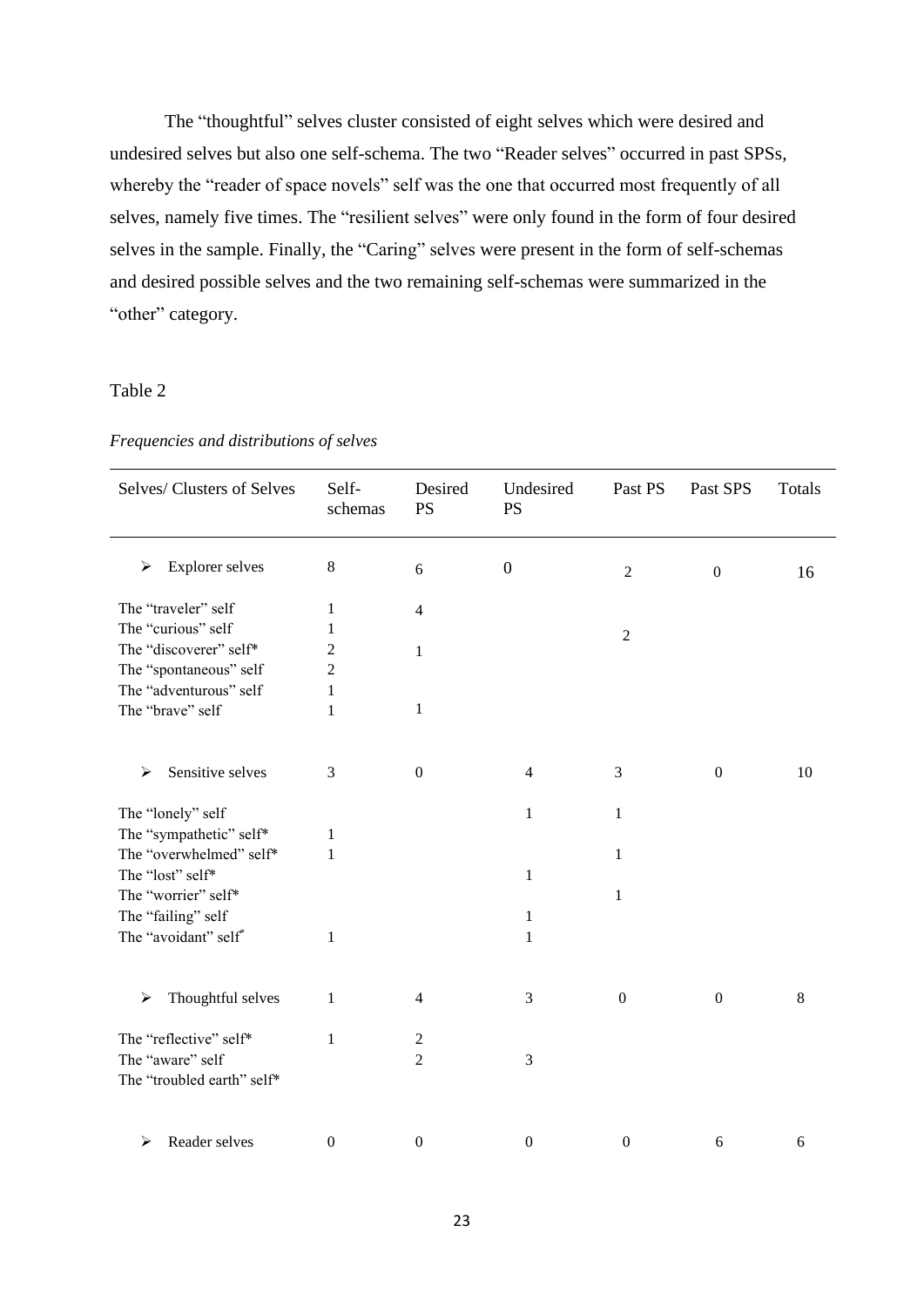| The "reader of space novels"<br>self*                                 |                |                          |                  |                  | 5                |                |
|-----------------------------------------------------------------------|----------------|--------------------------|------------------|------------------|------------------|----------------|
| The "reader of post-<br>apocalyptic novels/last human<br>being" self* |                |                          |                  |                  | 1                |                |
|                                                                       |                |                          |                  |                  |                  |                |
| Resilient selves<br>≻                                                 |                | $\overline{\mathcal{A}}$ | $\boldsymbol{0}$ | $\boldsymbol{0}$ | $\boldsymbol{0}$ | $\overline{4}$ |
| The "optimistic" self                                                 |                | 1                        |                  |                  |                  |                |
| The "achiever" self                                                   |                | 1                        |                  |                  |                  |                |
| The "perseverant" self                                                |                | $\overline{2}$           |                  |                  |                  |                |
| Caring selves<br>⋗                                                    | 1              | $\overline{c}$           | $\boldsymbol{0}$ | $\boldsymbol{0}$ | $\boldsymbol{0}$ | 3              |
| The "cherishing" self*<br>The "animal lover" self*                    | 1              | $\mathbf{1}$             |                  |                  |                  |                |
| The "dog owner" self*                                                 |                | 1                        |                  |                  |                  |                |
| Other<br>⋗                                                            | $\overline{c}$ | $\boldsymbol{0}$         | $\boldsymbol{0}$ | $\boldsymbol{0}$ | $\boldsymbol{0}$ | $\overline{2}$ |
| The "creative" self*                                                  | 1              |                          |                  |                  |                  |                |
| The "villager alien" self*                                            | 1              |                          |                  |                  |                  |                |

*Note:* The selves marked with an asterisk (\*) were not identified in the previous study.

Table 3 shows how many different types of selves were found in each self-concept feature category and compares how often a type occurred in general to the number of students they occurred in. It further provides an overview of the selves that constitute inputs for primary SPSs and for SPSs slipnets. The table displays the 13 self-schemas, 10 desired possible selves, 5 undesired possible selves and 4 past possible selves that were identified in the analysis. Two types of past SPSs were also identified. The data shows that most of the features were present in the majority of students. There were significantly more types of selfschemas per student than any other self-concept feature. The identified self-schemas were the most varied, followed by desired PS and then the undesired PS. Self-schemas and desired PS also occurred most frequently and were found in all six students. The five undesired PS were distributed between five students, whereas, past PS were found in three students. Lastly, the two past SPS were distributed between five students.

The table further shows that the most frequently occurring primary SPS input was the "space travel" past SPS, which was found in five of six participants. It stands out that primary SPS inputs were mostly present in the form of self-schemas, such as the "traveler" self. The desired "traveler" self and the past "space travel" SPS stand out as they occurred more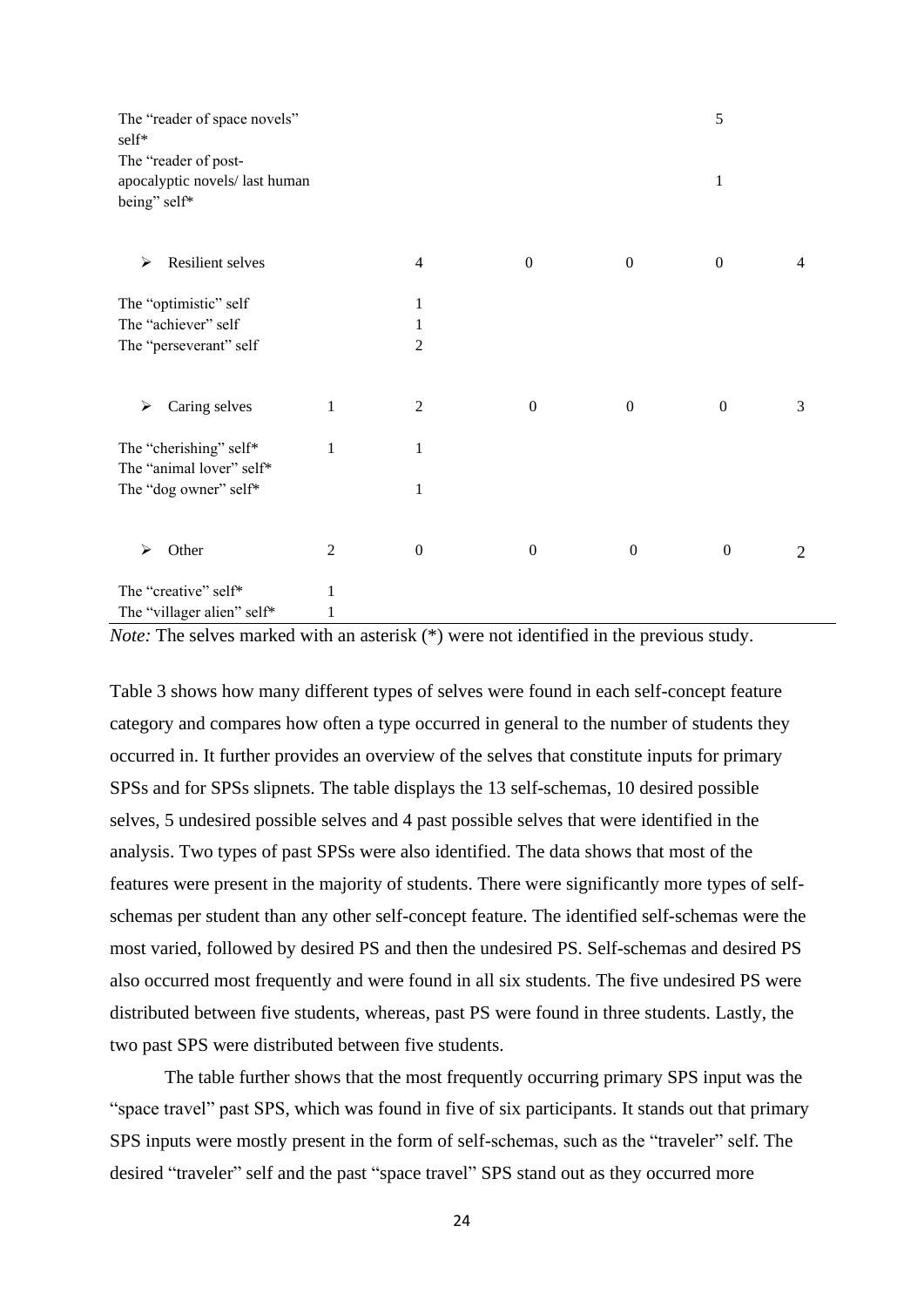frequently than any other self type. In addition, the "traveler" self seems to dominate the table as it can be found in three of the self-concept features where it always constituted the most frequently present self. Inputs for SPSs slipnets were more distributed over the different selfconcept features but still occurred more frequently as self-schemas. A great number also occurred as desired possible selves, only one was identified in the form of a past SPS. Generally, there were significantly more idiosyncratic SPS slipnets than primary SPS inputs.

Table 3

| Idiosyncrasy<br>$+/-$            | Self-schemas<br>$+++$  | Desired PS           | Undesired<br>PS                            | Past PS        | Past SPS<br>---             |
|----------------------------------|------------------------|----------------------|--------------------------------------------|----------------|-----------------------------|
| Different Types                  | 13                     | 10                   | 5                                          | $\overline{4}$ | $\overline{2}$              |
| Number of<br>students            | 6                      | 6                    | 5                                          | 3              | 5                           |
| Inputs for primary<br>SPSs (most | Traveler self<br>(2)   | Traveler self<br>(4) | Troubled earth Traveler self<br>Self $(3)$ | (2)            | Space<br>travel self<br>(5) |
| frequently<br>occurring)         | Spontaneous<br>self(2) |                      |                                            |                |                             |
|                                  | Discoverer self<br>(2) |                      |                                            |                |                             |
|                                  | Overwhelmed<br>self(2) |                      |                                            |                |                             |
| <b>Inputs for SPSs</b>           | Curious self           | Brave self           | Avoidant self overwhelmed Last human       |                |                             |
| slipnets (one<br>occurrence)     | Avoidant self          | Optimistic self      | Lonely self                                | self           | being self                  |
|                                  | Reflective self        | Discoverer self      | Failing self                               | Lonely self    |                             |
|                                  | Creative self          | Achiever self        | Lost self                                  | Worrier self   |                             |
|                                  | Villager-alien<br>self | Cherishing self      |                                            |                |                             |
|                                  | Adventurous<br>self    | Dog-owner<br>self    |                                            |                |                             |
|                                  | Sympathetic<br>self    |                      |                                            |                |                             |
|                                  | Overwhelmed<br>self    |                      |                                            |                |                             |

*Distribution, Inputs for primary SPSs and SPS slipnets*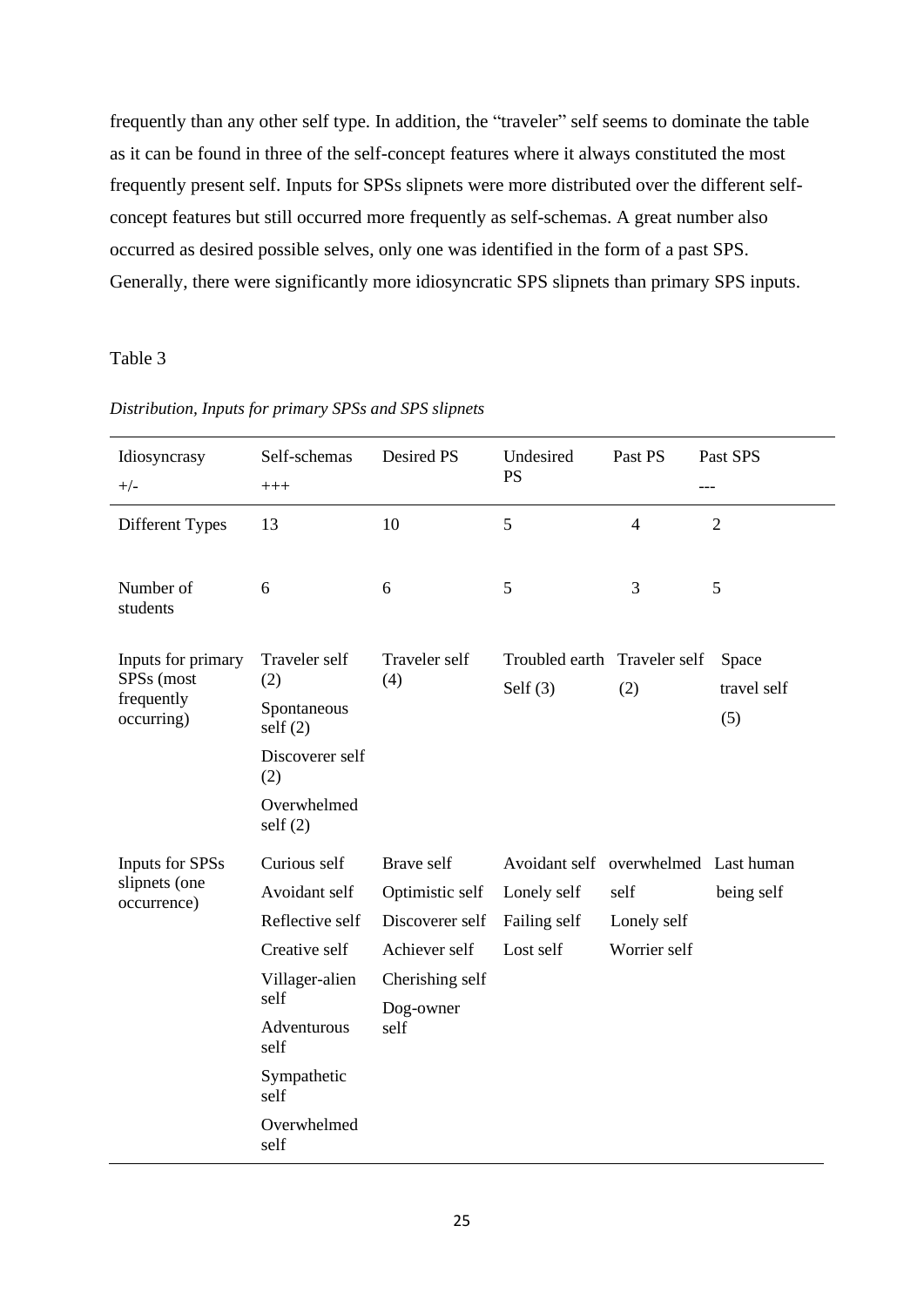Table 4 displays the emotions that each student indicated as being felt by the character in panel 6, 7, 16 and 17 and reveals which panel each student perceived as the most striking one. It stands out that the students did mainly agree on the emotions felt in response to the panels, however, they did not agree on the most striking panel. Another remarkable aspect of those results is that emotions indicated for panels 6 and 7 were rather positive and expressed high levels of excitement or energy, while emotions indicated for panels 16 and 17 were more negative and less energetic.

Regarding panel 6, the emotions that students perceived in the character were quite similar. Emotions indicated for this panel were "excited" and "enthusiastic", other students described the character as "happy" or "wondrous". Two others mentioned that the person looks curious. In panel 7 it was also indicated three times that the character was feeling "excited", others described the emotion as "thrilled" or "lively". All of these emotions, again, express a high level of excitement and general positivity. Therefore, the emotion indicated by student 4 stood out the most, as he described the character as feeling "content".

In panel 16, the indicated emotions were more varied. While some students described the character as feeling "overwhelmed", "angry" or "startled", one of them indicated that the character was feeling "relaxed". The last two students used the words "lonely and "mourning" to describe the emotions in this panel. The emotions indicated for panel 17 have in common that the character is depicted as feeling either "tired", "exhausted" or "resting", with the latter being a common reaction to tiredness or exhaustion. However, while students 3 and 5 indicated a slightly negative emotional response by mentioning sadness and the assumed death of the city's residents, student 2 described the character as feeling "satisfied" due to the novel experience. Furthermore, students 1, 3 and 4 indicated some kind of thinking process going on in the character by mentioning that they were either "process[ing]", "ruminating", or "contemplating".

Regarding the most striking panel, the answers differed significantly more. Two of six students mentioned panel 10 as the one that stood out the most, which is due to different reasons. Student 1 indicated that the character is taking a break and his emotions were unclear in that panel, whereas student 3 expressed her strong confusion about the electric chair that she saw in panel 10. Panel 11 was chosen by student 2 since it looks like a moment of "realization" to him, which reveals "how awful the world is". Student 4 chose panel 17 due to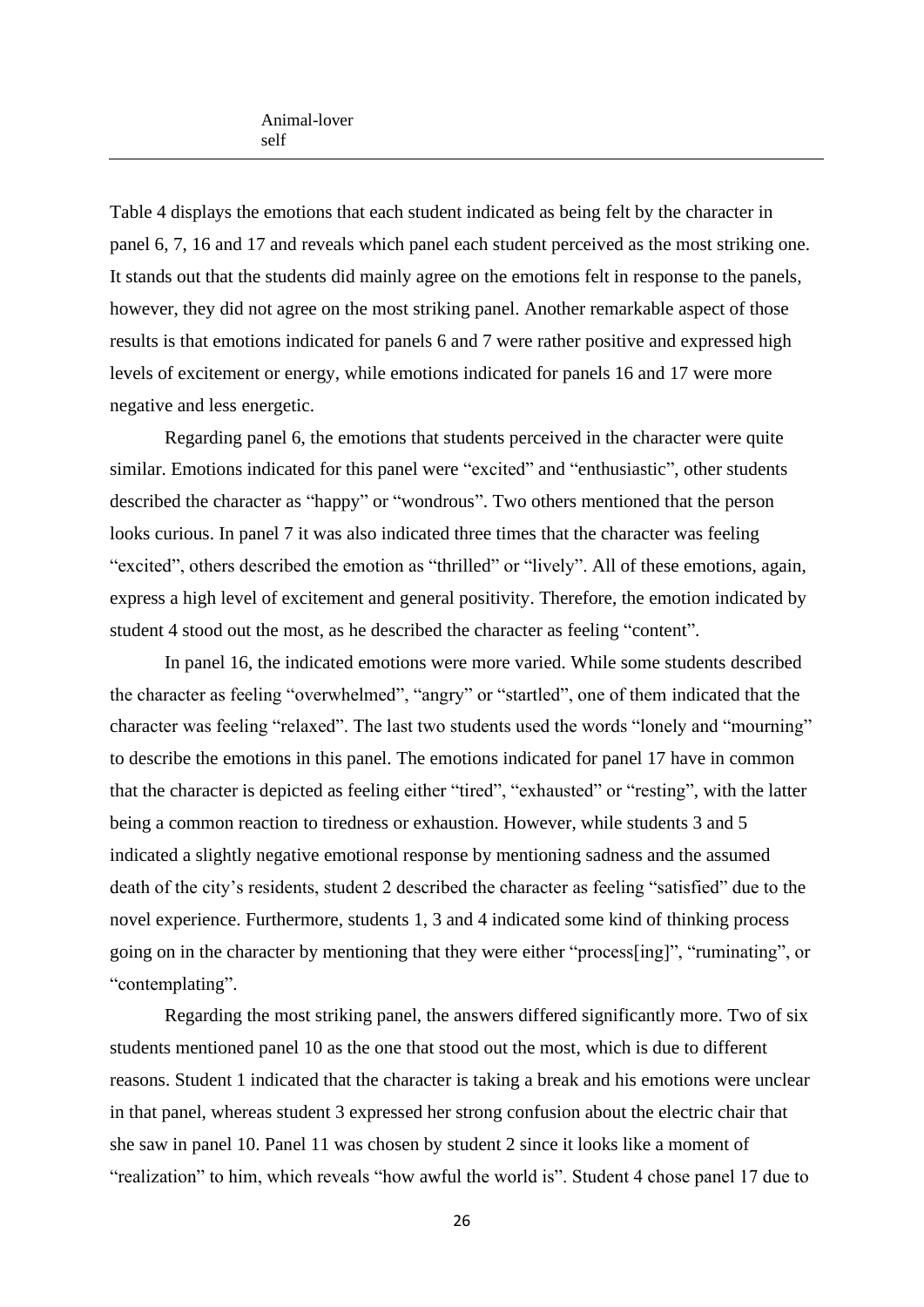the moment of "silent contemplation" which he perceives as a positive aspect of the character. Student 5 found panel 7 to be the most striking one since she saw a building in there that, in her opinion, has a rather unusual shape. Finally, student 6 selected panel 12 because of the sculptures which he thought to be "impressive".

# Table 4

| Students' emotional response to the panels from task 3 |  |  |
|--------------------------------------------------------|--|--|
|--------------------------------------------------------|--|--|

| Student        | <b>P6</b>                                                                | P7                                                                             | P16                                                           | P17                                                                                       | Most striking<br>panel                                                                                    |
|----------------|--------------------------------------------------------------------------|--------------------------------------------------------------------------------|---------------------------------------------------------------|-------------------------------------------------------------------------------------------|-----------------------------------------------------------------------------------------------------------|
| S <sub>1</sub> | Excited and<br>surprised,<br>discovered a<br>bridge                      | <b>Excited</b> and<br>motivated                                                | Overwhelmed,<br>saw many new<br>things and wants<br>to leave  | Needs time to<br>process, tired,<br>relieved                                              | P10, character<br>is taking a<br>break from<br>walking over<br>the bridge,<br>emotions not<br>clear       |
| S <sub>2</sub> | Curious, sees a<br>bird                                                  | Lively, trying<br>to follow the<br>bird                                        | Angry, dog<br>urinates at<br>gravestone                       | Satisfied (got to<br>know<br>something.<br>new), tired                                    | P11, realizes<br>how awful the<br>world is,<br>continues his<br>walk and gets<br>distracted               |
| S <sub>3</sub> | Happy,<br>discovered the<br>first living<br>creature in the<br>new place | Excited, a little<br>disappointed,<br>he was too<br>slow to follow<br>the bird | Lonely, puzzled,<br>cannot find<br>anybody                    | Ruminating,<br>sad, tired (did<br>not find any<br>people,<br>wondering<br>where they are) | P <sub>10</sub> ,<br>wondering<br>about the<br>electric chair                                             |
| <b>S4</b>      | Wondrous,<br>gentle, curious                                             | Content                                                                        | Mourning<br>reminiscent                                       | Contemplating,<br>resting                                                                 | P17, quiet<br>moment to rest<br>and reflect,<br>gives the<br>character<br>depths, silent<br>contemplation |
| S <sub>5</sub> | Excited,<br>discovered other<br>living being                             | Thrilled, tries<br>to follow the<br>bird                                       | Startled, realizes<br>that all beings in<br>the city are dead | Exhausted (from<br>impressions and<br>deaths of<br>people)                                | P7, corner and<br>building look<br>like a pyramid<br>with a fish<br>face and an<br>antenna hat            |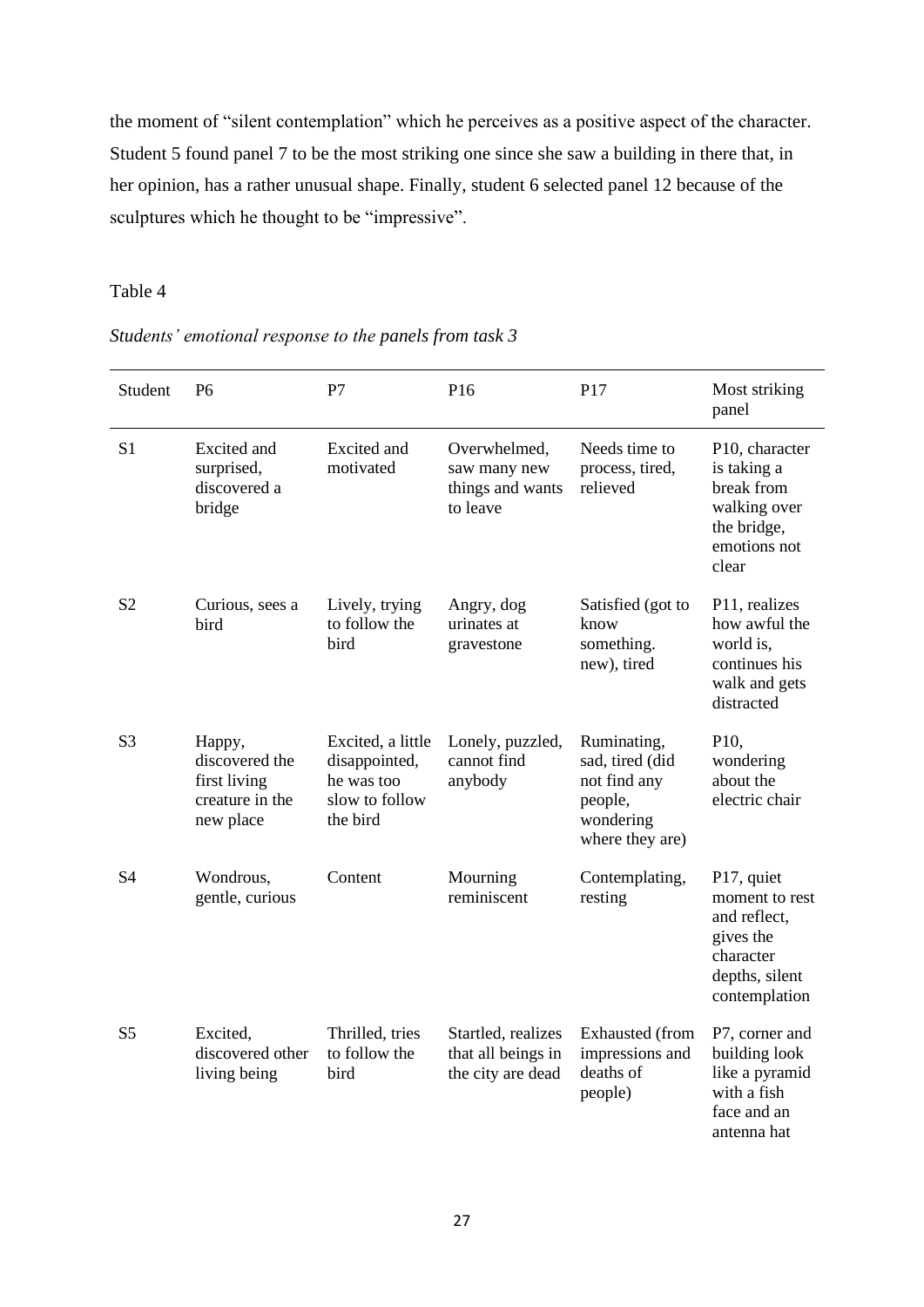| S6 | Enthusiastic,<br>because of the<br>yellow bird | Excited,<br>because of the<br>city and the<br>sculptures | Relaxed,<br>because of the<br>silence on the<br>graveyard | Tired (from the<br>long walk) | P <sub>12</sub> , because<br>of the<br>impressive<br>shapes of the<br>sculptures |
|----|------------------------------------------------|----------------------------------------------------------|-----------------------------------------------------------|-------------------------------|----------------------------------------------------------------------------------|
|----|------------------------------------------------|----------------------------------------------------------|-----------------------------------------------------------|-------------------------------|----------------------------------------------------------------------------------|

#### **3.3. Reconstruction of the blend and reader responses**

Each students' answers were analyzed again with regard to the reconstruction of their blending experience and their individual response to the narrative. This was done to provide an answer to the third research question. The following section will provide an outline of the most salient self-concept features that each student projected into the SPS and will describe how the students' blend projected features back into the character input space. Lastly, each students' individual response to the narrative experience will be summarized, including the emotions that the students felt in response to the novel.

#### *Student 1: Female, 23, German, Psychology Student*

The first student gave a rather short and simple description of the novel compared to the other participants. She generally described the character's experience as a great challenge due to a sensitivity towards a high number of novel impressions. The salient self-concept features that the student projected into the SPS blend were a "discoverer" self-schema, a "spontaneous" self-schema, a past "overwhelmed" self, as well as a past "traveler" self and a desired "optimistic" self.

The first one as identified since the student described the character as "really brave and interested in exploring new things/places." (Q1). The second feature showed in the sentence "He is very spontaneous and does not think a lot about his actions or decisions, as he just does whatever he wants to at the moment."  $(Q1)$ . The character's emotions related to the experience are further described as "excited" and "surprised", which implies a strong reaction to novel experience like this one. Furthermore, the character is described as feeling "overwhelmed" due to the high number of novel impressions. Specifically, she wrote "He feels overwhelmed because he saw so many new things and he wants to leave this place and go home."  $(Q2)$ .

The graphic novel seems to have activated a memory of a past travelling experience in the student. The past "traveler" self showed in her description of previous visits to foreign countries and her excitement about new impressions (Q3). However, she also mentioned a sensitivity towards great numbers of novel impressions, which became apparent in her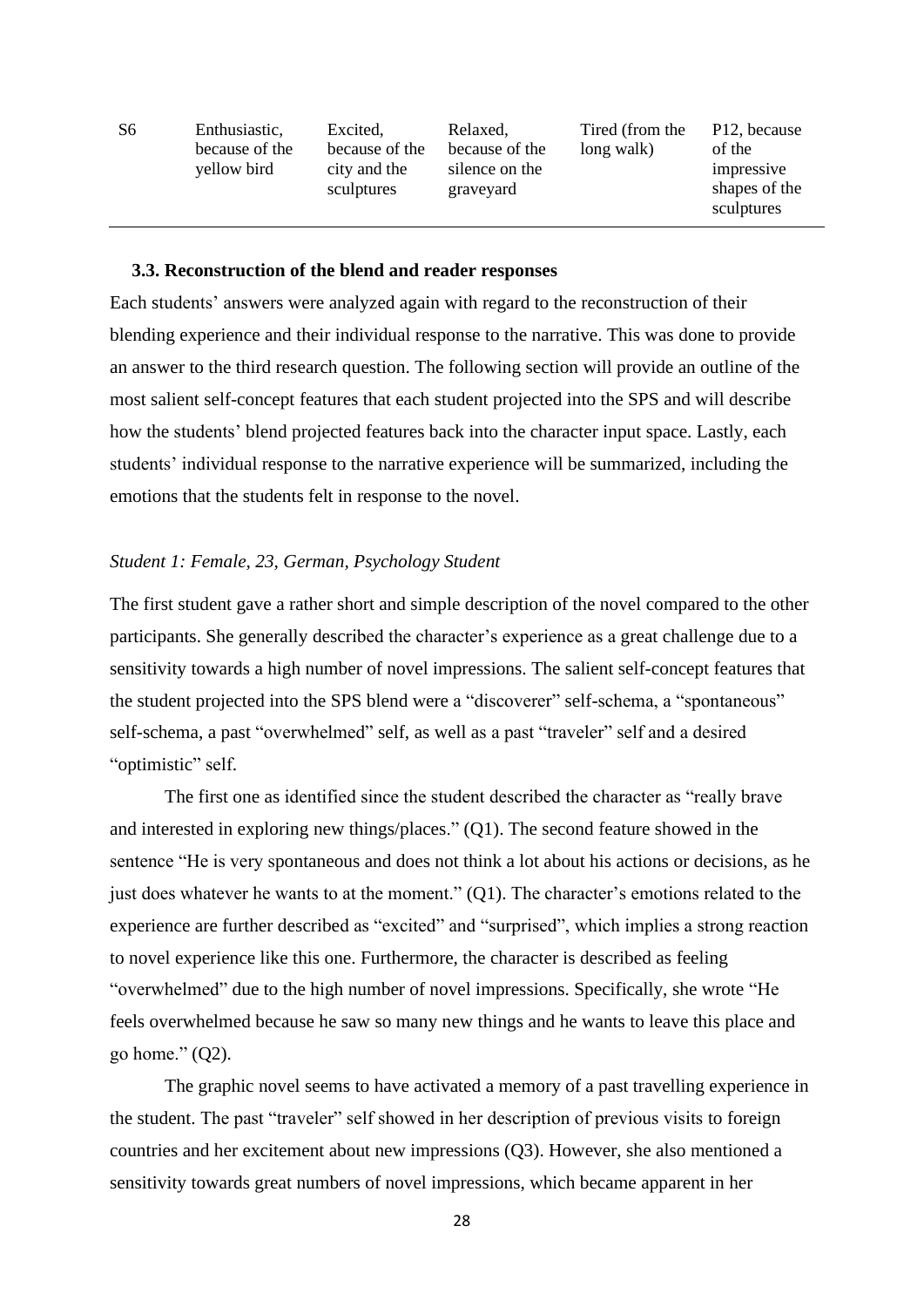description of the travelling experience and led to the identification of a past "overwhelmed" self. She explained that this experience has caused her to feel "shocked", "overwhelmed" and "mentally tired", resulting in the desire to go home (Q3). Her engagement with the graphic novel seems to have activated this memory along with the emotions connected to it.

In addition to that, she described the character's feelings in panel 17 as follows: ""He needs time to deal with all the impressions he just got and he feels tired from walking, but he is glad that they made it out of that weird place, he feels relieved." (Q2). This implies the projection of her past possible self into the storyworld character. As the "overwhelmed" self dominated most of the students' answers to the questionnaire, it became clear, that this is a very outstanding feature of her self-concept. However, her answers also gave indications of a desire for more of such experiences which was interpreted as a desired "traveler" possible self. She explains this desire with the perceived self-growth and being able to change "in a positive way" that is associated with this kind of experience (Q4). She further gave indications of a desired "optimistic" possible self, which might help her to focus on the positive side of all experiences, even uncomfortable ones.

# *Student 2: Male, 30, German, Psychology Student*

The second participant generally described the scene in the novel as showing a "peaceful" place with the "friendly looking" character exploring the city with a dog. The salient selfconcept features in the SPS blend were a "curious" self-schema, a "reflective" self-schema and an "avoidant" self-schema. Additionally, there was a salient desired "reflective" possible self and an undesired "avoidant" possible self.

The student described the character as someone with a "childlike curiosity". While walking through the city, the character is described as being interested in new impressions. He seems to be enjoying the experience since he is looking at the figures "with a smile on his face" (Task 1). However, in panel 10 the character is saying "this place is confusing. From this point of view the city looks very ugly. […]" (Task 2), which implies a slight rejection of some parts of the city. The student further indicated that the character feels "disappointed" when he is starting to realize "how ugly the reality is" (Q2). This led to the identification of a "reflective" self-schema, as he seems to putting into question what he is seeing. The "avoidant" self-schema then showed in the following sentence: "When he starts realizing that the world is looking awful, he simply walks away and continues to have fun with something else he feels comfortable with. At the end of the day he is happy because he had his fun and forgot that the world looks awful and is probably full of problems." (Q5). In reaction to panel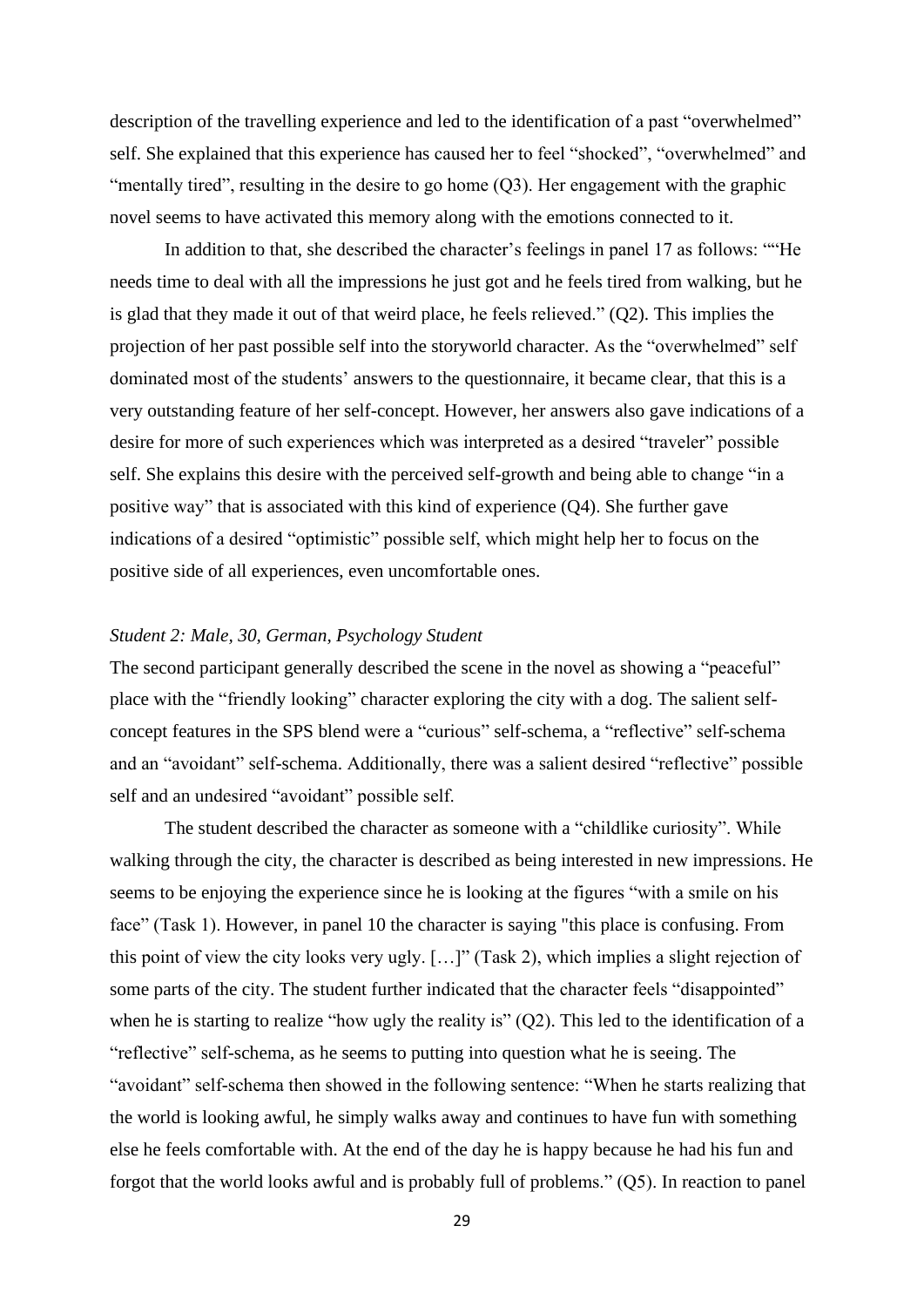17 the character was described as feeling "satisfied" since he "got to know something new"  $(O2)$ .

The story clearly triggered memories in the student since he explained that he has noticed the same kind of behavior in himself (Q3). He described having experienced a "disillusioning moment" before, that made him recognize his inappropriate behavior. However, he then mentioned having distracted himself from that insight, in order to forget about his wrong behavior so he can continue as he used to without feeling guilty (Q3). The student's response to the story was therefore defined as an undesired "avoidant" self which was believed to be undesired, due to his disapproval of the character's behavior. Specifically, he answered Q4 by stating "[…] my answer would be 'No'. Not because he experienced something bad, but even more because he did not change his behavior after experiencing something bad. Experiencing the same story means that I would recognize how ugly the world is but it also means that I would carry on with my previous behavior.".

In his answer to Q5 he mentioned the issue of climate change to this kind of behavior, as he is predicting "trouble" for the future of the world. He still expresses his hope for an "aware self" by expressing that people can develop a consciousness about what they are doing". It seems like the student is trying to move away from the undesired avoidant self and towards the desired "reflective" or "aware" self. The latter became apparent when the student expressed a desire for humans to "use their mind" and "change their behavior" (Q7).

## *Student 3: Female, 26, German, Psychology Student*

Student 3 labelled the focalizer of the novel "the last human being" who is visiting a different planet. She perceived the scenery as "odd" and described it in a rather detailed way, for example, by mentioning the "thorns" that are "sticking out of the ground and the "thick and brown fluid". Salient self-concept features that were projected into the storyworld by the student were a "discoverer" self-schema, as well as an undesired "lonely" self, an undesired "lost" self and a "last human being" past SPS.

The "discoverer" self-schema, became apparent since the character is described as a person who enjoys discovering places and he feels "excited" about seeing a bird, which is "the first living creature" he could find on the planet  $(Q2)$ . The character is also described as perceiving the situation as "exciting and interesting" because he "discovers a whole new place." (Q4). However, the character feels "lonely" and "puzzled" since "all the streets and places are empty and he wonders how this could happen that there is a city but no soul anywhere." (Q2). It stood out that the student labelled the character as "the last human being"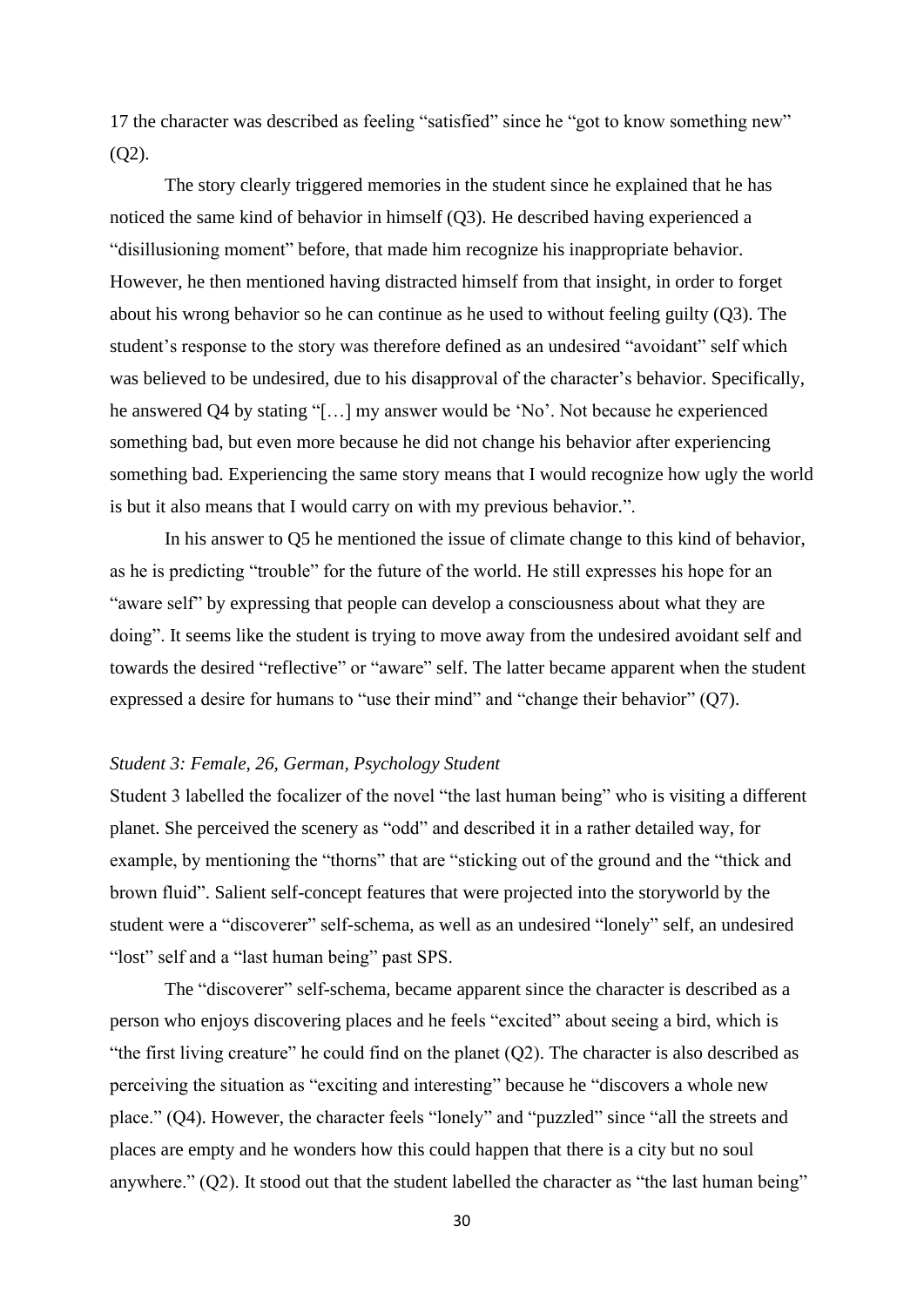which gives the story a guiding thread and seems to explain their motivation to look for life on another planet.

The student's response to the story was became apparent when she mentioned an aversion of having a similar experience as she would "feel lonely and as if there was something wrong […]" (Q4) if no other people were visible. An undesired "lonely" self was identified due to her expressions of fearing loneliness. She also explained that she would expect to feel "anxious" and "lost" if she was in the situation of the protagonist (Q4), leading to the identification of a "lost" self. The story further left her with an "unsatisfactory feeling" but also with "hope" (Q6). Generally, she perceived the characters experience as uncomfortable since she reacted with negative emotions. She even seems to fear being in a similar situation, leading her to avoid approaching the undesired "lonely" possible self.

Furthermore, the student also gave indications of an undesired "failing" self, in response to the character who failed to follow the bird. She then expressed a desire for a "perseverant" self which she perceived to help continuing to strive for a goal. Her answers also showed a rediscovery of a "creative writer" self-schema, which was triggered by the first task which asked students to retell the story.

#### *Student 4: Male, 24, German, Psychology Student*

The fourth student describes the scenery in the story in a rather detailed way, while highlighting the unusual shapes of the buildings. He describes the landscape as "surreal" and perceives the story to have a "dark undertone" (Task 1, Q5). His answers gave indications of a salient "spontaneous" self-schema and a desired traveler as well as a desired "cherishing" self.

The character is described as a "small" and "human-looking traveler" who is "going into the big town minding his business and admiring the city". He is further described as "dwarf-like" and as looking "silly" and "adorable" (Task 1). The student also described the protagonist as a "blank character" which helped the student to identify with him. The story seems to have triggered memories of past travelling experiences in the student, since he mentioned past visits to new cities. He describes his way of travelling as follows: "I love to travel by myself and let the day decide what it brings. (Q4)" which led to the identification of a "spontaneous" self-schema. His answers also gave cues of a desired "traveler" self, as he indicated the wish to visit an unknown city soon.

Moreover, it stood out that the student interpreted the story in a way that highlights his thoughtfulness. This became apparent, for example, in the following sentence: "I like this quiet moment at the end after all has been done to rest and to reflect. It gives the character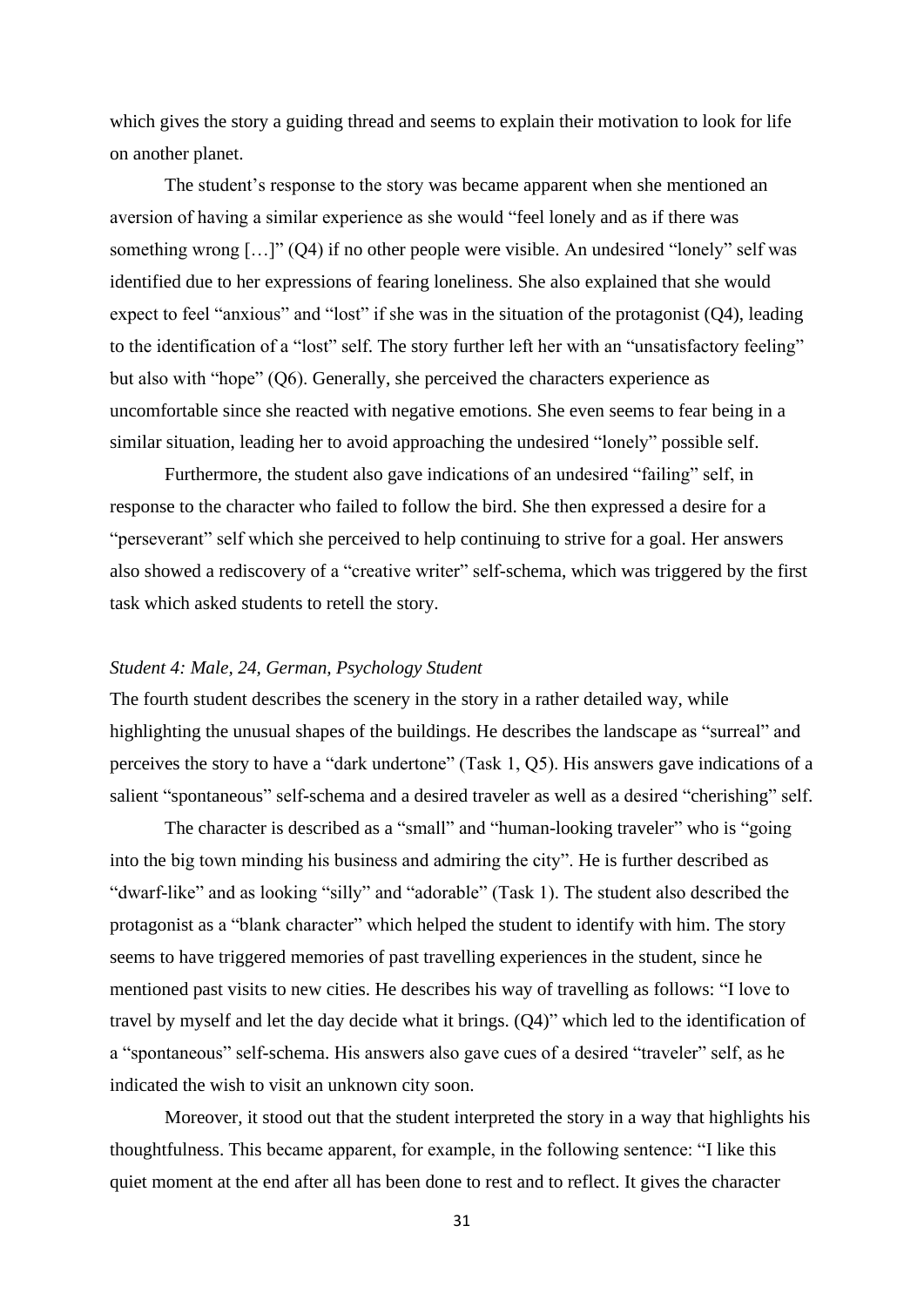some depths and I like these moments of silent contemplation." (Q8). This matches the emotions he associated with the character in panel 16. He stated, the protagonist was feeling "reminiscent" and mourning" (Q2). In his answers, the issue of death seemed to be quite outstanding to the student. He responds to the story with a desire to "treasure" his loved ones "before they are gone.", which resulted in the identification of a "cherishing" self" (Q7). Regarding the general message of the story, he stated: "Perhaps it's about the strangeness of life in general, how strange art can be, how strange buildings can be, and how strange death and living can be. (Q5)".

### *Student 5: Female, 24, German, Psychology student*

Student five also highlighted the "abstract forms" of the buildings which she also described as "surreal". She further points out the "different shades of pink and purple" in the scenery of the story. However, a presumed disaster, which she expects to have occurred in the city, seemed to have a great impact on her construal of the story. The student's responses gave indications of a "traveler" self-schema and an "adventurous" self-schema. Furthermore, there are cues for a desired "traveler" possible self and a desired "perseverant" possible self as well as a desired "aware" self.

The character is described as someone who is "quite adventurous" and enjoys travelling, which was further acknowledged in the following sentence: "The little man is always looking for other beings in new cities to learn as much about them and their culture." (Q1). He is further described as feeling "excited" and "thrilled" in panels 6 and 7, due to his discovery of the bird. However, his expectations do not get satisfied which leaves him "startled", especially when "[…] he realizes that all the beings in this city died and that is the reason for a missing sign of life" (Q2).

The student's response shows a desired "traveler" possible self due to the wish for another travelling experience. However, she would not necessarily enjoy a similar experience as shown in the story. It seems to have reminded her of situations in which one "wants to discover or explore certain thigs but doesn't get the wished result." (Q5). This becomes apparent in her description of the character's experience, which she perceived to realize that the absence of living beings must be due to a disaster that happened in the past.

On the other hand, the student appears to take an impression from the story that leads her to give indications of a desired "perseverant" self. Specifically, she states that "we should not give up, even after setbacks." (Q7). Finally, the students related the story to the issue of climate change by stating "In a far future I expect humans to realize how important our world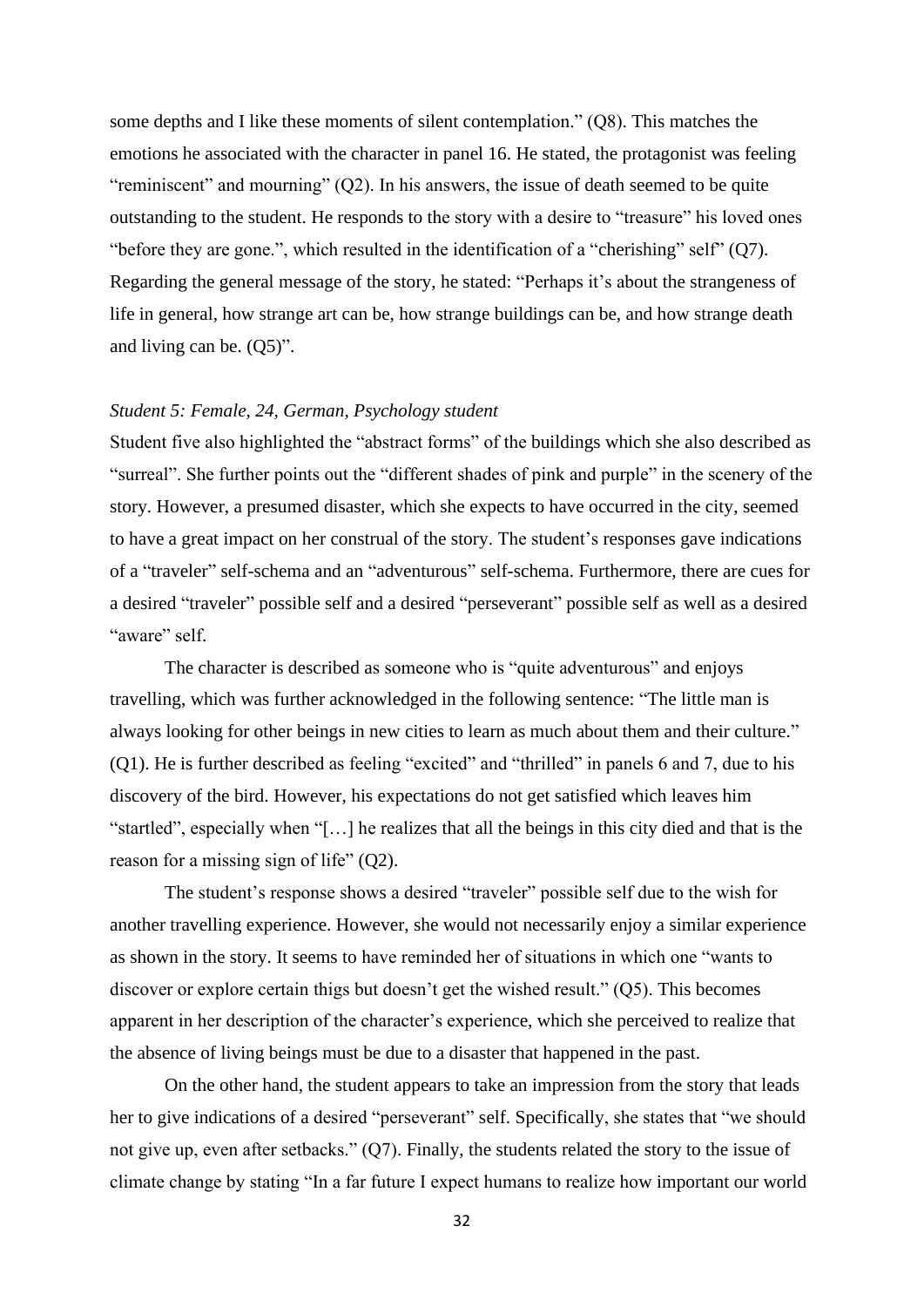is and that we did a huge mistake in our current time in the ways how we treat it […]." (Task 5). A desired "aware" self was identified to summarize the student's wish for a more sustainable society.

### *Participant 6: Male, 25, German, technical orthopedics student*

The last participant perceived the story as showing a tourism situation, in which a girl is visiting another planet. The character is described as having an enjoyable experience. She even seems to like the graveyard as she likes the silence. The student further highlighted the "unconventional style of drawing" that stood out to him (Q5). The student's answers revealed a "sympathetic" self-schema and a "reflective" self-schema, a desired "traveler" self and an undesired "troubled earth inhabitant" self.

The character is described by the student as a "sympathetic" female who owns a dog, "which shows her love to animals." (Q1). The character is further described as being "excited" (Q6) about the city trip but she also enjoys the silence while resting on the graveyard ("A graveyard! I really like the silence on it […]") (Task 3).

The student describes having felt the same emotions, such as "enthusiasm" about "new things", before, which reminds him of a past travelling experiences and led to the identification of a past "traveler" self. On the other hand, the travelling issue reminded him of the impact that tourism may have in "the environment" (Q5). This becomes even more clear in his perception of panel 14, in which he saw a "river", that is "polluted" (Task 2). Nevertheless, his answers gave indications of a desired "traveler" self as he thinks, that everyone should "discover the world" (Q7). The student reacted to the issue with an undesired "troubled earth inhabitant" self which shows in his expectation that humans will have to live on "other planets" in the future (Task 5). He expressed a wish for humans to adopt a more "careful" and "thoughtful" approach of travelling, in order to protect the "environment" (Q7). This desired "reflective" self seems to show his hope for a more sustainable future.

### **4. Discussion and Conclusions**

#### **4.1. Overview of the findings**

The present paper was investigating how students respond to the graphic novel "City" by Wasco. The generated data was used to reconstruct the two input spaces and the blending procedures for each participant to draw conclusions about their individual responses to the novel and about the functionality of the blending theory. The following section will discuss the findings of the study and will provide answers to the research questions.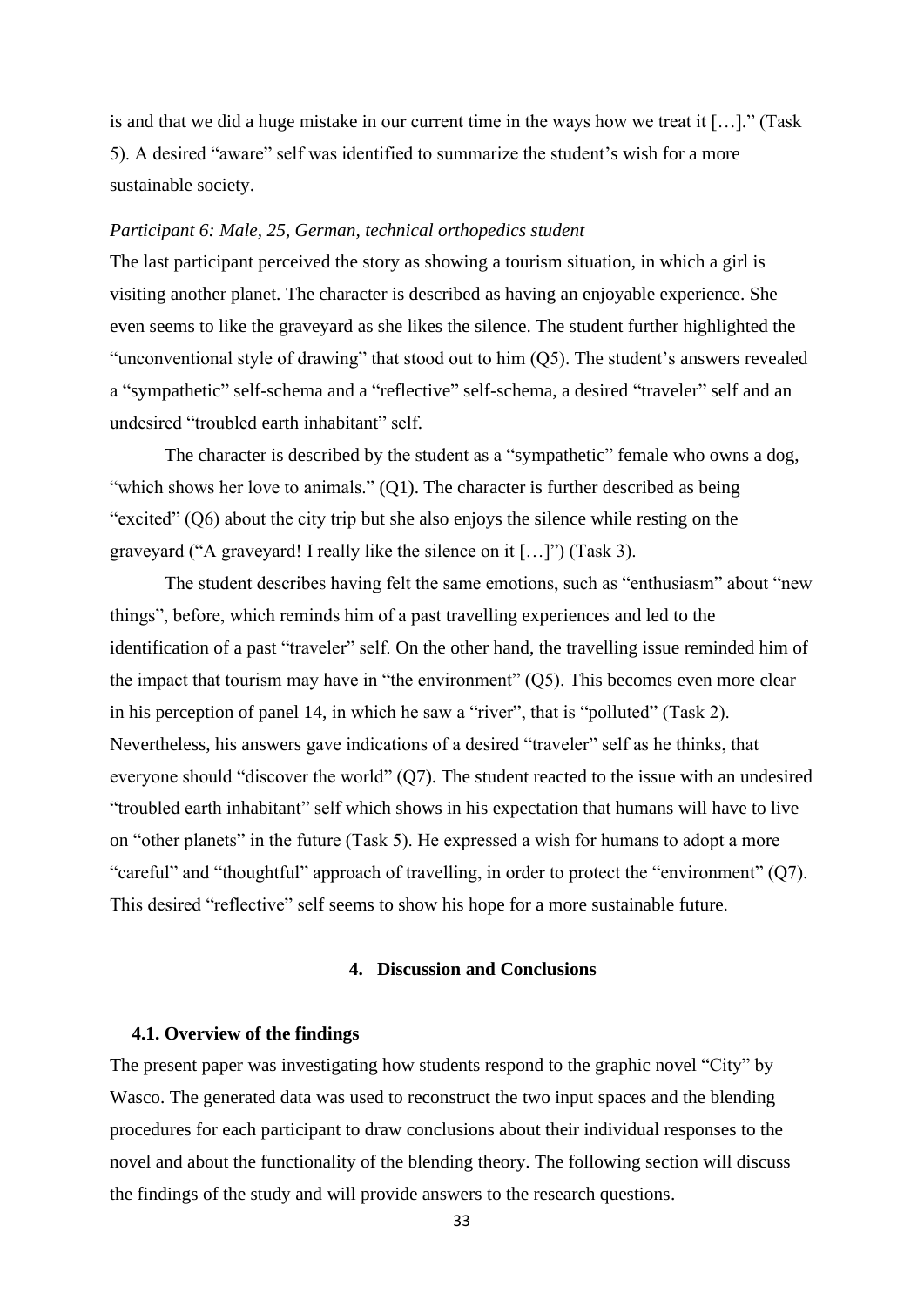#### **The character input space**

The first research question asked for the readers' general impressions of the graphic novel which were considered to be expressed in their interpretations of the narrative and its characters.

There were many similarities in the ways in which the students construed the course of the story. All students interpreted the story as some kind of traveling or tourism situation in which a person and a dog are walking through an unfamiliar, unusual-looking city, which is located on another planet, according to most of the students. The space scenario mainly occurred in response to the little U.F.O. in panel 1. Some students described the main character as having a somewhat reflective realization when he is sitting on a bench in panel 17, which mostly had to do with the absence of other people. The dog played a subordinate role for all students, although it was mostly treated like a dear companion. In the end, the story seemed to have left all of the students with mainly positive impressions, whilst also being thought-provoking.

While perceiving the story generally in a similar way, the students partly seemed to be focusing on different parts in the story which caused them to recall different elements and may have led them to slightly different perspectives on the novel. As mentioned before, people naturally make sense of vague stimuli by comparing them to personal experiences (Petersen, 2011). This may also cause a reader to focus only on the elements of the story that they consider as relevant due to their past experience.

In the study by Herman and Martinez (2019), the students' construal of the story was generally similar. They also mainly perceived it as a tourism and space exploration scenario. However, some of the associations differed from those of the current research. For example, their students partly assumed the main character to be an alien which was not the case in the present study.

#### **The reader input space**

To answer the second research question, the was using a coding procedure which led to a collection of 26 self-concept features. The self that occurred most frequently was the "traveler" self which seems to be in line with the students' impression of a traveling scenario. This was also the case in the study by Herman and Martinez (2019), who used the labels "tourist" or "(space) traveler" self. These selves could be explained with memories of past traveling experiences that were triggered by the novel. The "(space) traveler" self from the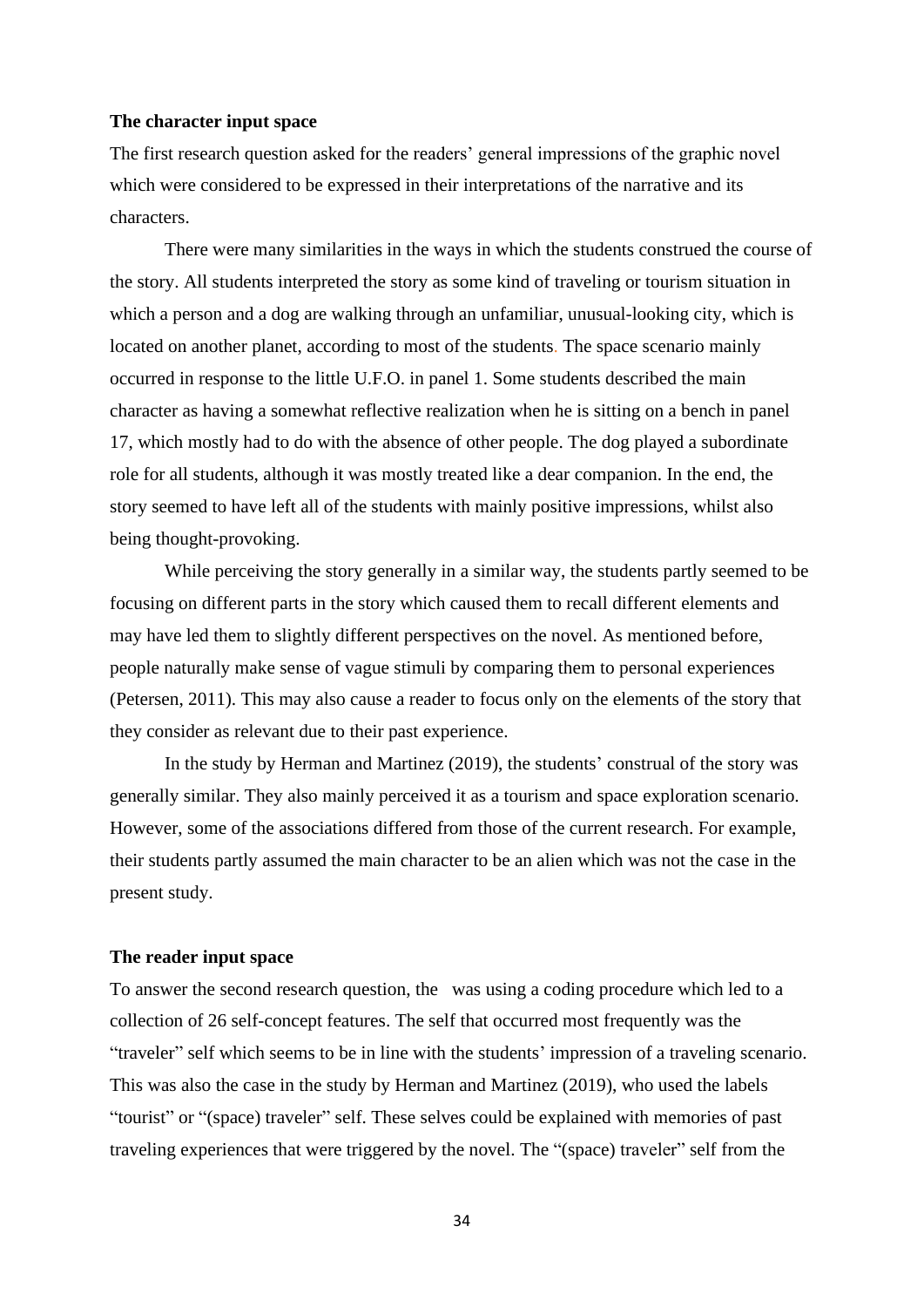previous study summarized both dominant scenarios in one self, whereas space travel references were partly also labelled as "Sci-Fi" past SPSs.

In contrast, all references to space travel in the present study were coded as "reader of space novels" past SPSs, since they were considered as resulting from past narrative experiences, such as the engagement with science fiction. Those occurred in almost all participants which supports the assumed predomination of the "space exploration" scenario.

Other prominent selves were the "troubled earth inhabitant" self and the "reflective" self, both of which were mostly associated with issues, such as climate change. Similarly, the previous study identified a "barren earth" self, to label worries and concerns regarding the state of the planet but, in contrast to the current study, it was also activated by associations with war. In both studies, those kinds of selves seemed to be triggered by cues that imply a disastrous incidence, such as the absence of people and the large number of tombstones.

Half of the selves from the present study, such as the "overwhelmed" self, were newly identified, compared to the previous study, while some of the previously identified selves did not occur in the present research, for example the "social" self (Herman & Martinez, 2019). Both studies identified more inputs for the idiosyncratic slipnets than for primary SPSs. In the pilot study, the inputs for primary SPS were mainly desired possible selves, while in the current study those were primarily self-schemas. The reason could be that there is no existing coding scheme which is why the researchers of both studies had to label the features themselves. With no guidelines available, one might easily overlook the actual similarity between selves and end up with a number of different labels for selves that are actually very similar in their meaning.

The "explorer selves" cluster, which contained the highest number of selves, which, again, shows the prevalence of travel-related interpretations of the novel. The "sensitive selves" cluster had the second highest number of selves which, except for one, were all found in the present study, but not in the previous one. This may be explained by the new participants who could have projected more "sensitive" selves onto the character than the previous sample.

The relatively high number of "thoughtful selves" is due to the frequent associations with disasters. The "resilient selves" were only found as desired possible selves in the current sample, which seems to imply the students' desire for selves that help to cope with bothersome events. Those could also have occurred in response to the cues of disastrous incidences, which were mentioned earlier.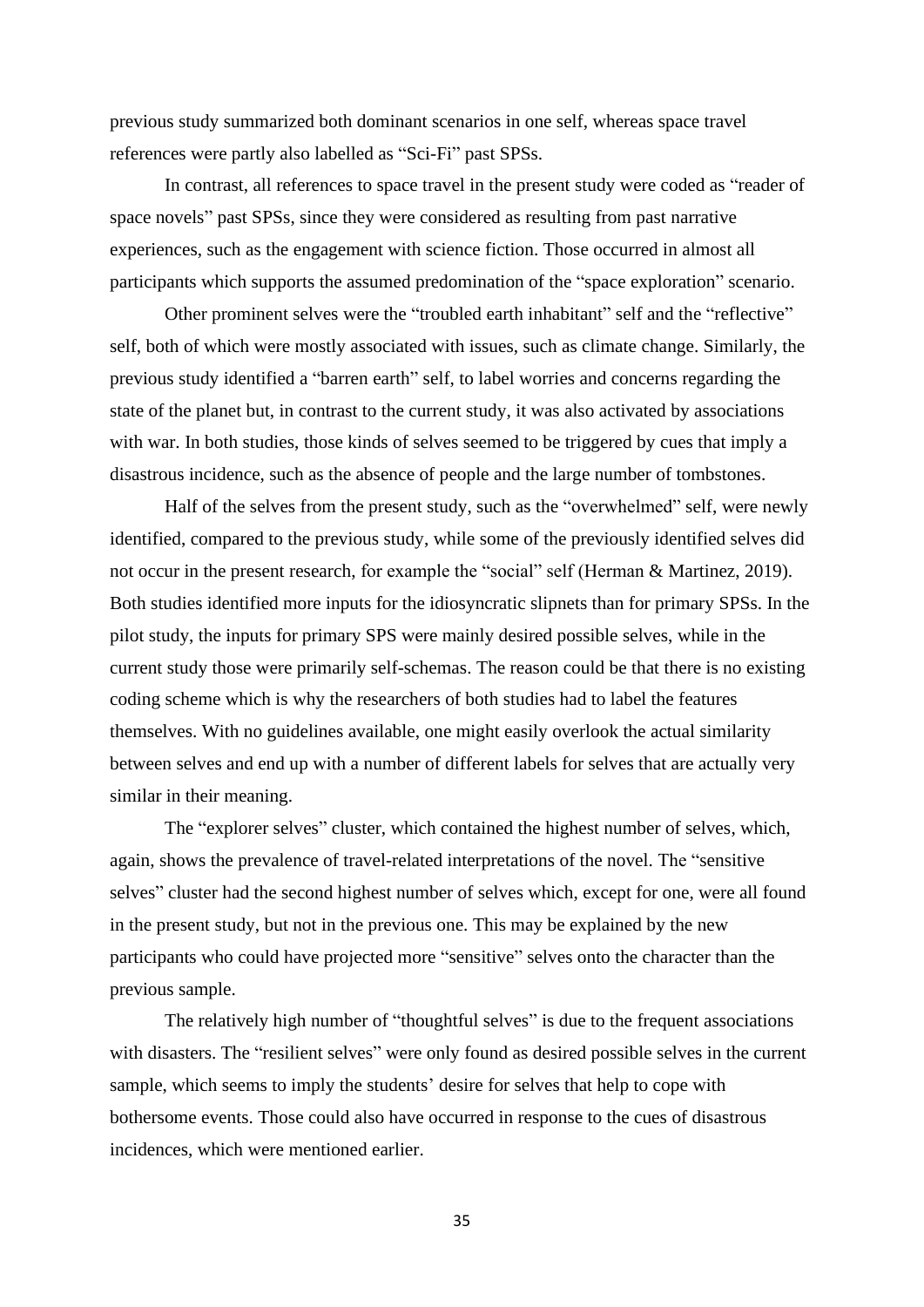Less common selves were in the cluster of the "caring" selves, which mainly appeared in connection to the dog. Their occurrence might be explained with an activation of memories of a caregiving or supervising role. Their rare presence may be associated with the rather subordinate role of the dog and the absence of any other living beings in the story.

The clusters generally show that most selves could easily be summarized to a higher order category, only two selves were not allocated to any cluster. This also shows that the results are rather consistent than idiosyncratic, due to the similarities between the selves.

The clustering method is considered an advantage of the present study since they allow to evaluate the findings on a broader level, while not impairing the comparison with the previous study. Specifically, they summarize the selves that have an overriding common feature, which provides an overview of the sample's most and least prevalent "higher level" features. This may help to detect unique patterns in a sample, which can be compared with those of other studies, and allow to draw conclusions. The current study recommends a continued improvement of the clustering scheme since the detection of patterns in the distribution of features could help to compare the findings of different studies on a broader level.

Furthermore, the list with explanations for the selves is thought to increase comprehensibility for laypeople and may simplify future evaluation of comparable data. In future studies, a uniform coding scheme may facilitate the coding procedure and increase comparability between results of different studies since they would be sharing the same understanding of what the "self" labels exactly mean.

The results of both studies are generally similar in the associations that the readers made with the elements in the story. However, slight differences seem show in the way they made sense of the story, which is probably due to the individual background of each sample and each student. While the original study was conducted with students in Madrid, the sample in the present research consisted mainly of psychology students, who study at a Dutch University.

The different backgrounds may influence the students' perception and construal of stimuli. Ooi (2008) suggests that the reason why people read fiction may impact their selection of fiction books. This may as well influence a reader's perspective on the reading experience itself. While some students may be used to reading fiction for mandatory academic assignments, just as literature students, others read fiction for leisure. In the former case, the students may be impacted by their expert knowledge on fiction which would lead them look at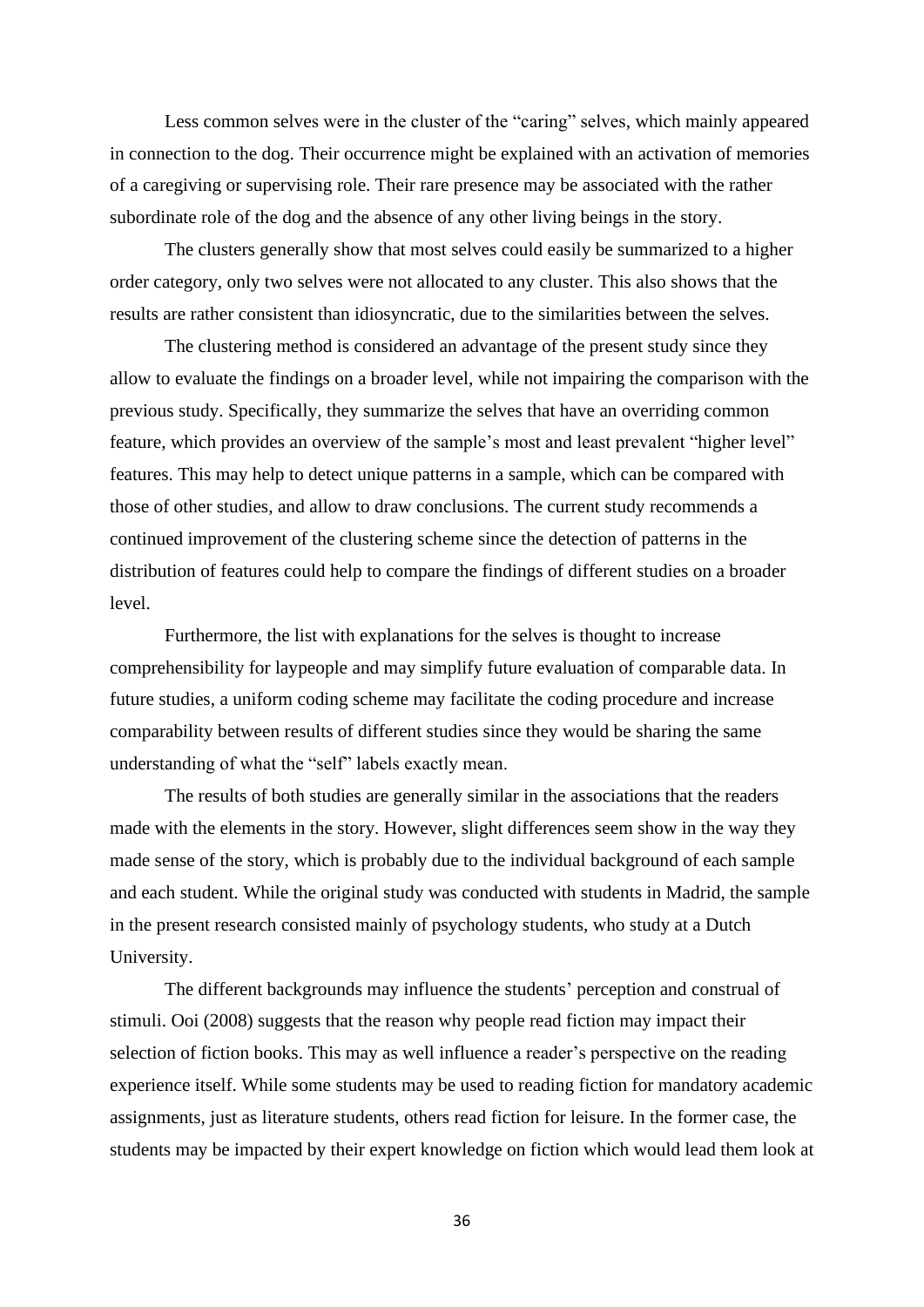narratives from a different perspective than people who do not have that knowledge. In addition, individual past experience may play a role as well.

To conclude, the students seemed to identify with the situation shown in the story. The neutrality of the novel may allow many different readers to easily relate to the character. The most common association in this sample was the traveling or tourism situation. At a time when moving around the planet is easier than ever before, and when technological progress is growing fast, it is not surprising that the readers could easily blend in with the (space) traveler self. The disastrous conditions that some students found in the storyworld were often associated with climate change, an issue that is currently dominating the media.

 The students interpreted the general course of the novel similarly, but some answers did indeed reveal that all of them looked at the novel from their individual perspective. Several details were interpreted in very different ways, such as the "electric chair" that was detected as a "throne" by one student. Partly, they also paid attention to different elements of the novel. Some students were focusing on the experience and thoughts of the character, and were trying to attribute intentions to their actions. In contrast, other students were focusing on the surroundings, such as the shapes of the buildings, the colors or unusual objects they spotted in the city. The general scenery was perceived as rather strange by most students.

# **The reader responses and the blending process**

To answer the third research question, the blending process and responses to the story were reconstructed for each participant, which gave insight into their individual reading experience.

In student 1 an uncomfortable past memory was triggered by the story, which was related to a great number of new impressions in response to the character visiting an unknown city. This may have resulted from an identification with the character that led to the activation of a past "overwhelmed" self. A desired "optimistic" self is supposed to help her view the experience as something that will not cause harm but will rather facilitate her self-growth.

 In contrast, the second student's response was dominated by a dissonance between an undesired "avoidant" possible self, which he encountered with strong disapproval, and a desired "reflective" self", which he would like to see in himself, but also in other people. His thought process was influenced by the issue of climate change which he used as an example to illustrate avoidant behavior. His blending process seemed to indicate a potential for selftransformation.

 Similarly, of student 3 was also focusing on the presumed consequences of some disaster, mainly on the absence of any living beings in the city, which implied the activation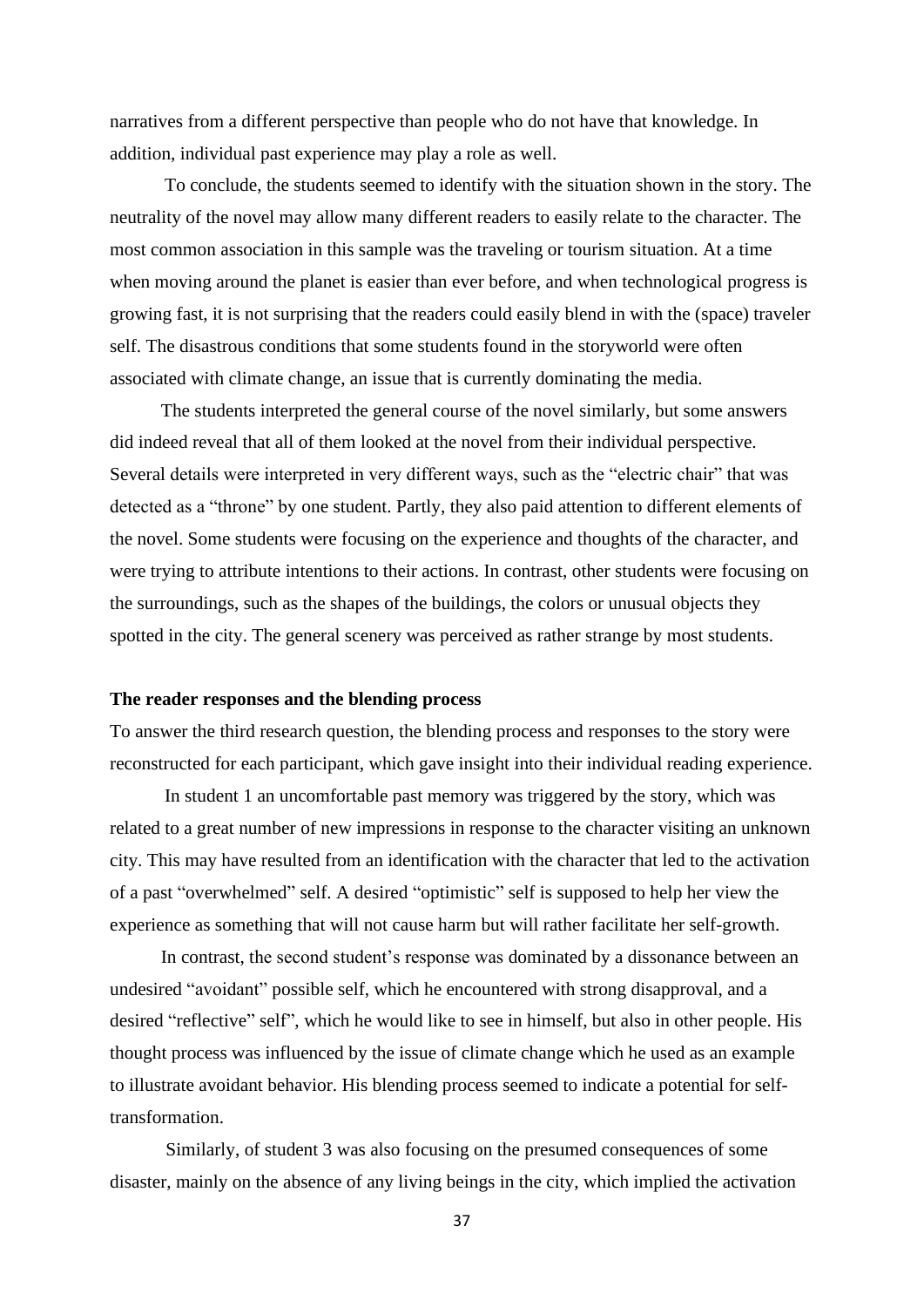of an undesired "lonely" self. Imagining being in the same situation as the focalizer triggered an undesired "lost" self, which shows her empathy for the character. She seemed to have responded to those undesired possible selves with strong refusal and discomfort.

 Similarly, the answers of student 4 were also rather melancholic, as he implied a high significance of the issue of death, although he never made a direct reference to it. For instance, he reacted to the "graveyard" in panel 16 by saying the character was mourning. He also indicated a desired "cherishing" self, by saying he should "treasure" his loved ones "before they are gone". This seems to be supported by his statement that the message of the story could be about the "strangeness" of life and death.

 The answers of student 5 indicated a conception that one should not give up after setbacks. She had perceived the story as illustrating a situation in which a person gets disappointed by the experience which might have led her to the activation of a desired "perseverant" possible self. Just as student 3 she recognized the absence of other beings as something very striking and, like student 2, she related this to the consequences of climate change. She expressed her desire for more awareness in people regarding that issue.

 Similarly, student 6 referred to his worries about the environment because of the impact of tourism. Although he views traveling as an important experience, he seems to be concerned about the impacts of people's behaviors. His answers seemed to be dominated by this desire to be careful and to think about the consequences of one's behavior.

The emotions indicated by the students for the selected panels were mainly similar. The most striking panel, however, was not the same for all participants. This may be due to their different past experiences which caused them to consider different kinds of events or stimuli as striking. Furthermore, positive emotions may be due to the approach of a desired possible self, whereas the negative emotions may have been triggered by the approach of an undesired possible self.

The reconstructed blends in the pilot study were partly similar, as some of the students also indicated the character to be mourning in response to the graveyard, while referring to some kind of dystopia and also mentioning loneliness. Traveling and tourism was also often in the focus of the story. However, part of their answers also addressed issues that did not play a role in the present findings, such as magic, boredom and homesickness (Herman & Martinez, 2019).

Furthermore, Herman and Martinez (2019) highlighted panel 17 as an "operator of mental activity" (Herman & Martinez, 2019; p.14) to put emphasis on the emotions that the students connected to it. In contrast, the current study also reported the emotions indicated for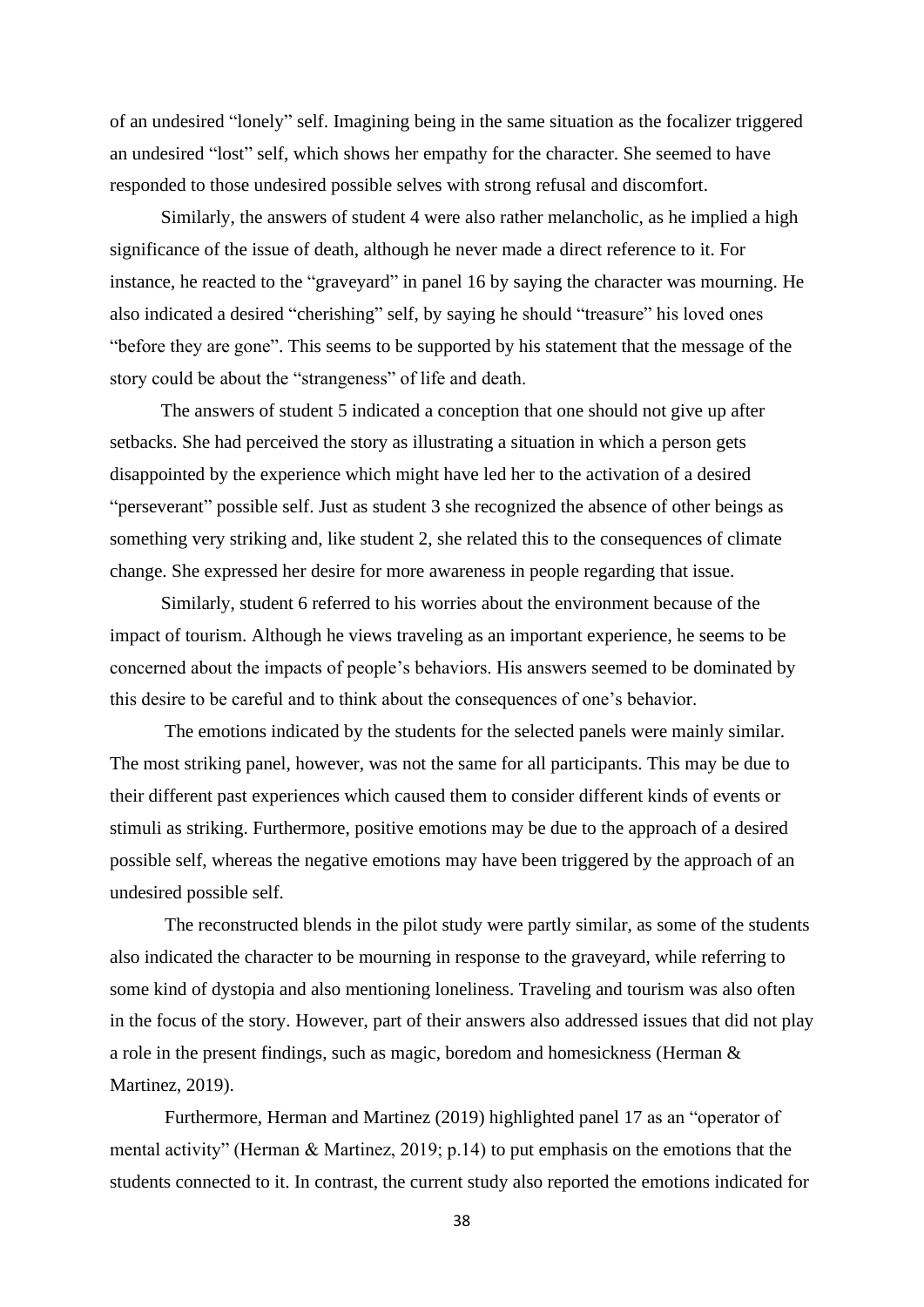panels 6, 7 and 16 as they were also considered as relevant for understanding the readers' narrative experience. Nevertheless, the present study does support the idea that panel 17 may have a special role in this regard, due to its great ambiguity which leaves much room for interpretation. It might be specifically powerful in triggering thinking processes as the character is shown in a resting position instead of engaging in any actions. The reduced physical activity of the character may be associated with higher mental activity, which may have caused the readers to perceive the character in a moment of "contemplation" or "processing".

Similar to the present study, the students in the previous study indicated the character as feeling "tired" or "reflective" in panel 17. However, some of them also stated the character was feeling "amazed" or "enthusiastic", which differ from the other answers. Such differences could be a result of the different sample. Different people may interpret the same image in different ways due to individual past experience.

To conclude, the findings show that the students did identify with the focalizer since they easily recognized emotions, which requires empathy and implies identification with the character (Mangen & Kuiken, 2014, Martínez, 2018a). The application of the model for reconstructing the blending processes seemed to facilitate comprehension of the students' sense-making process. The individuality of the responses imply that the model does work as a tool for reconstructing an individual blending process and partly demonstrated how stories may influence on self-transformation after narrative engagement.

However, this study still provides limited information about the participants' emotions since the questionnaire only asks for emotions felt by the character in four selected panels. Future research could ask participants to indicate the character's emotions for more, or even all panels. Also, from the present study it does not become clear how exactly the theory can help to understand the emergence of fresh emotions since participants were only asked to indicate the character's feelings. Since emotions play an important role in the way that people respond to fiction, it seems relevant to ask participants of future studies to indicate emotions they experience during or after reading the novel (Djikic et al., 2009). Their answers could be compared to the emotions they indicated for the character and differences may imply the occurrence of fresh emotions.

# **4.2. Limitations and further recommendations**

It should be highlighted that the study only tested how University students between 23 and 30 years respond to the graphic novel, which limits the generalizability of the results to this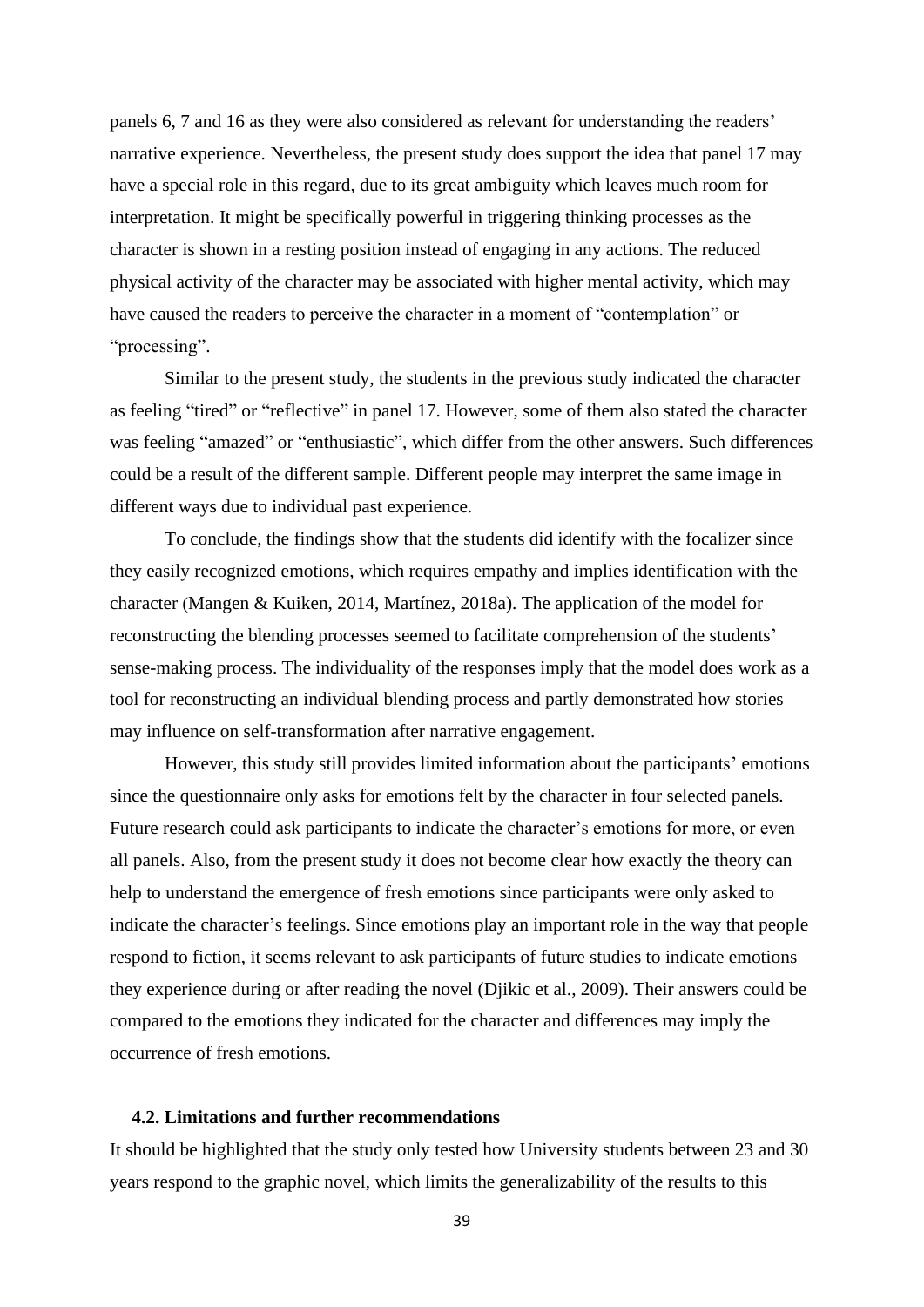group of readers. Since the population of fiction readers goes far beyond University students, future research could generate reader responses to the same novel with readers of a different age group or educational background. Their responses may reveal new aspects of reader engagement since they may interpret the story from a different perspective. The measurement method would have to be adjusted in a way that allows those reader groups to understand the tasks and provide useful answers.

 Furthermore, the analysis procedure of the present research required the evaluation of the data by only one researcher. Results of this kind are generally difficult to categorize which limits the potential of accurate construal. Therefore, differences in the two researchers' interpretation of the data may occur, despite testing intersubjective agreement prior to the analysis. This is indicated by, for example, the differences in the clusters of the first and the second researcher. The differences between their clustering schemes do not facilitate the comparison between the results, which seems to stress the relevance of a uniform clustering scheme, to allow the comparison of different studies.

 Future research might also want to apply the model to other graphic novels or even to other kinds of narratives. The application of Wasco's "City" already led to a set of manifold and complex results. This raises the question of how a similar group of participants would respond to different types of narratives, such as a whole book or even a TV series. Martinez (2018b) herself indicated, that the storyworld may not only be a written or graphical story but may as well be a film, a play or a song. Studies could apply the model to those types of narratives and investigate how reader responses differ in comparison with the existing research.

 Lastly, this paper aims to highlight the relevance of narrative engagement for psychology. The study and the pilot study have shown that a story can trigger responses that reveal how readers see themselves and the world around them. They also provided evidence that the blending model can provide better comprehension of how those responses were generated and how they may lead to effects in the reader, such as self-transformation which may occur from the activation of desired and undesired possible selves (Markus & Nurius, 1986). Activation of a desired possible self stimulates selective information processing that will provoke the use of necessary strategies (Markus and Ruvolo, 1989). The storyworld possible self appears to add an opportunity for trying out potential new strategies that may lead to the desired state.

Earlier research already found that narrative engagement can have a positive impact on one's self-image and other variables. For example, studies show that fiction can change the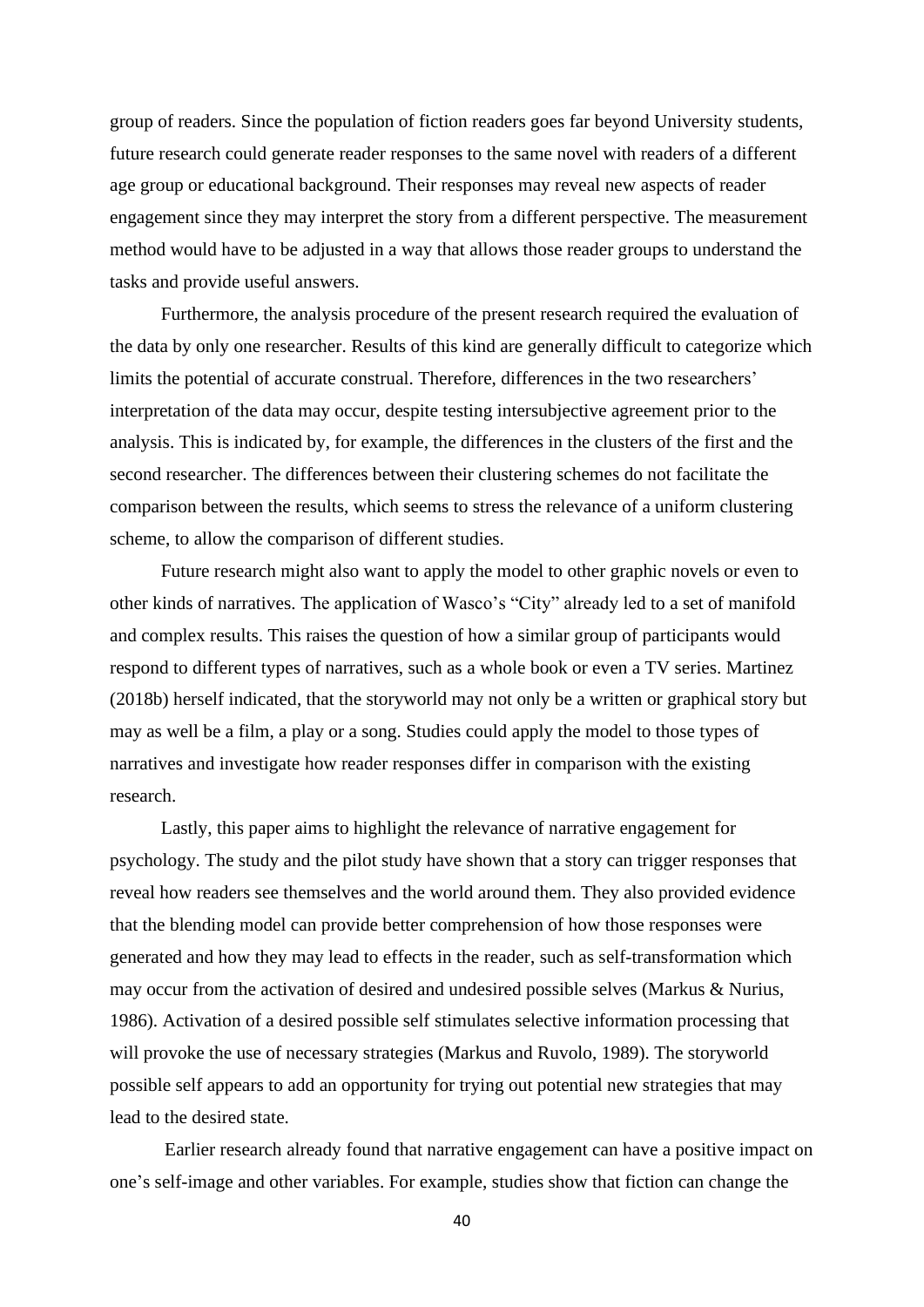way that people report their personality traits in a Big-5 inventory (Djikic et al., 2009; Djikic et al., 2006). Narrative psychology is already using the story element for transforming the self-image of clients, by treating life events like a story. It seems reasonable to assume that the blending model could even work as a tool for explaining how people construe their own story and how their responses to it are developed. An appropriate questionnaire could allow the client an outside perspective on their personal story and may help the therapist to detect the clients' desires and fears.

This type of research seems to provide a new perspective on fiction, one that combines narrative experience with knowledge of psychology. Being familiar with the approach by Martinez (2018), one may look at novels differently, or may even pay attention to their personal identification process with the focalizer and its ability to transform one's selfconcept. The possible outcome is, undoubtedly, one of great potential and will hopefully encourage fiction readers to acknowledge the power of narrative engagement, regardless of whether they do so in an academic context or in their leisure time.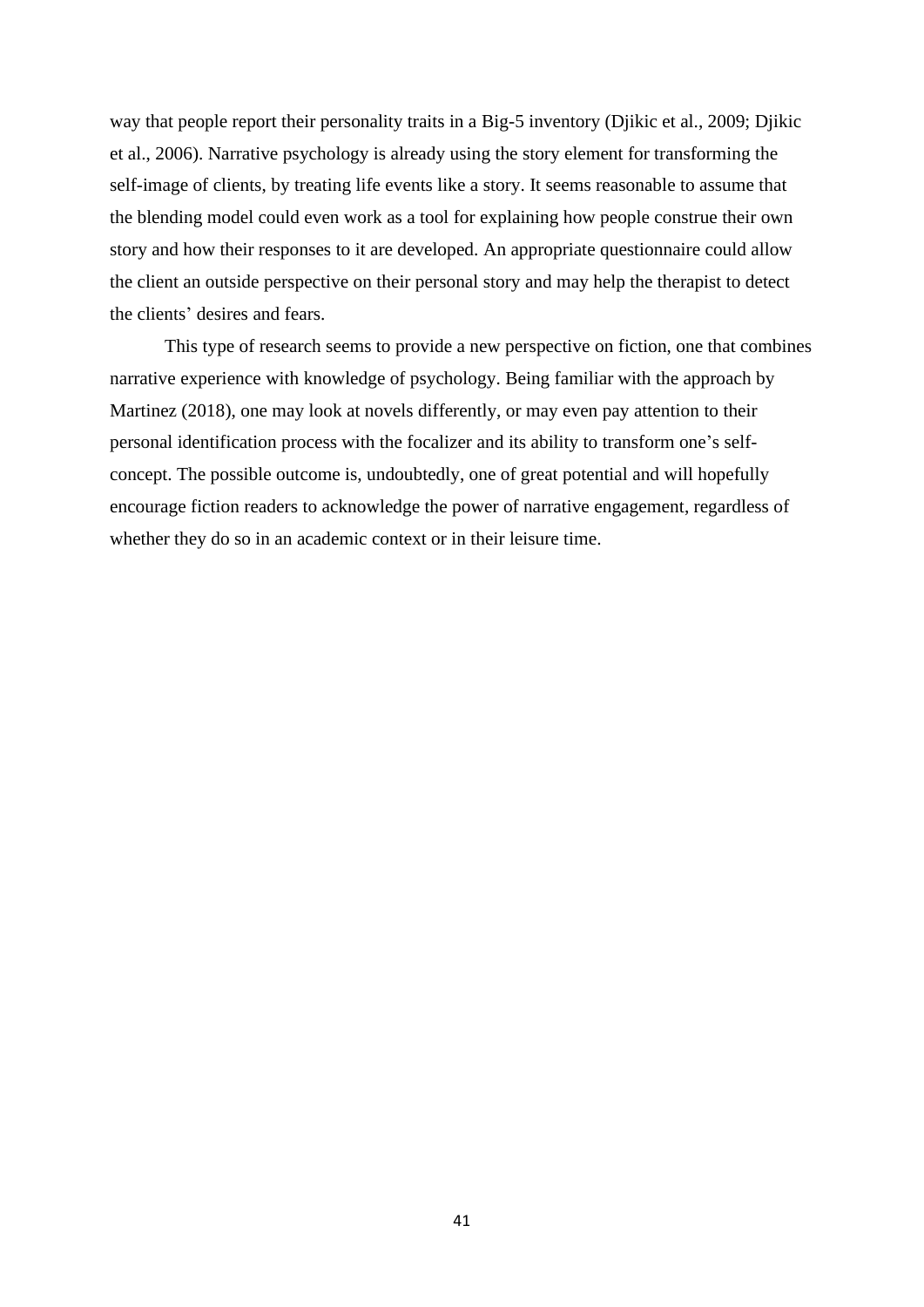# **References**:

Cowley, G., & Springen, K. (1995). Rewriting life stories. *Newsweek*, *125*(16), 70-73.

- Djikic, M., Oatley, K., & Peterson, J. B. (2006). The bitter-sweet labor of emoting: The linguistic comparison of writers and physicists. *Creativity research journal*, *18*(2), 191-197.
- Djikic, M., Oatley, K., Zoeterman, S., & Peterson, J. B. (2009). On being moved by art: How reading fiction transforms the self. *Creativity research journal*, *21*(1), 24-29.
- Dunkel, C., & Kerpelman, J. (2006). *Possible selves: Theory, research and applications*. Nova Publishers.
- Erikson, M. G. (2007). The meaning of the future: Toward a more specific definition of possible selves. *Review of General Psychology*, *11*(4), 348-358.
- Gerrig, R. (2018). *Experiencing narrative worlds*. Routledge
- Hansson, G. (1990). Not a day without a book. *Spiel*, *9*, 277-293.
- Herman, 66–79. Cambridge and New York: Cambridge University Press.
- Holland, N.N., 1975. Five readers reading. New Haven, CT: Yale University Press.
- Fauconnier, G., & Turner, M. (2002). *The way we think: Conceptual blending and the mind's hidden complexities*. Basic Books.
- Fauconnier, G., & Turner, M. B. (2008). Conceptual projection and middle spaces. *Available at SSRN 1290862*.
- Gerrig, R. J. (1993) Experiencing Narrative Worlds. New Haven, CT: Yale University Press.
- Gerrig, R. J., & Rapp, D. N. (2004). Psychological processes underlying literary impact. *Poetics Today*, *25*(2), 265-281.
- Lee, S. J., & Oyserman, D. (2009). Possible selves theory. *Psychology of classroom learning: An encyclopedia*, 695-698.
- Mangen, A., & Kuiken, D. (2014). Lost in an iPad: Narrative engagement on paper and tablet. *Scientific Study of Literature*, *4*(2), 150-177.
- Margolin, U. (2012). "Character." In the cambridge companion to narrative, ed. by David
- Markus, H., & Nurius, P. (1986). Possible selves. *American psychologist*, *41*(9), 954.
- Markus, H. (1977). Self-schemata and processing information about the self. *Journal of personality and social psychology*, *35*(2), 63.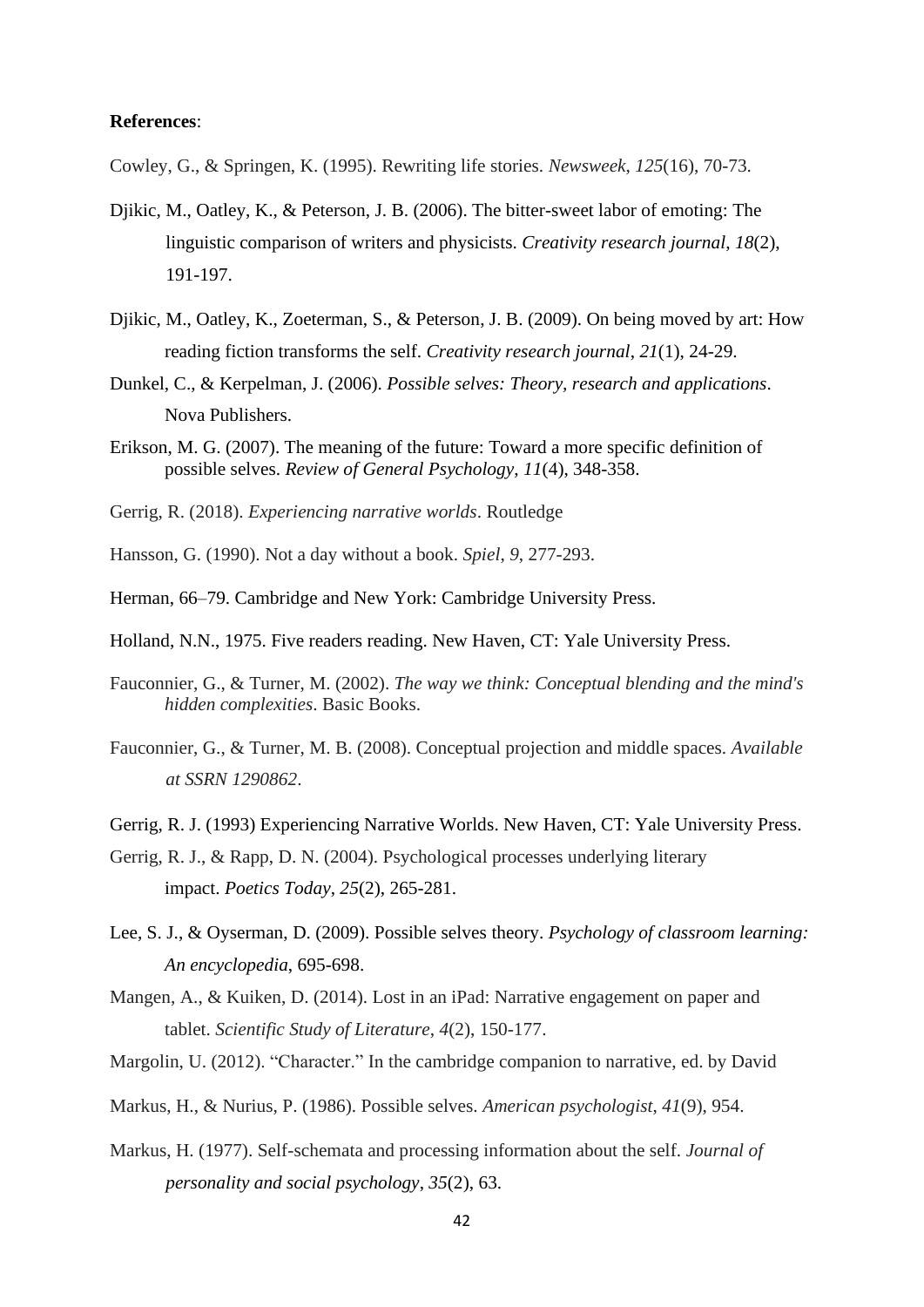Markus, H., & Ruvolo, A. (1989). Possible selves: Personalized representations of goals.

- Mar, R. A., Oatley, K., Hirsh, J., Dela Paz, J., & Peterson, J. B. (2006). Bookworms versus nerds: Exposure to fiction versus non-fiction, divergent associations with social ability, and the simulation of fictional social worlds. *Journal of Research in Personality*, *40*(5), 694-712.
- Martínez, M. Á. (2018a). Empathy versus engagement. *The construction of discourse as verbal interaction*, *296*, 251.
- Martínez, M. Á. (2014). Storyworld possible selves and the phenomenon of narrative immersion: testing a new theoretical construct. *Narrative*, *22*(1), 110-131.
- Martínez, M. Á. (2018b). Storyworld Possible Selves. Berlin and New York: de Gruyter.
- Miall, D. S., & Kuiken, D. (2002). A feeling for fiction: Becoming what we behold. *Poetics*, *30*(4), 221-241.
- Herman, L. & Martínez, M. Á. (2019, June). Testing the theory: storyworld possible selves and the graphic narrative "City" by Wasco. A.M. Martínez (Chair), The Society for the study of narrative, annual conference. University of Navarra, Pamplona (Spain).
- McCloud, S., & Manning, A. D. (1998). Understanding comics: The invisible art. *IEEE Transactions on Professional Communications*, *41*(1), 66-69.
- Nurra, C., & Oyserman, D. (2018). From future self to current action: An identity-based motivation perspective. *Self and identity*, *17*(3), 343-364.
- Oatley, K. (2016). Fiction: Simulation of social worlds. *Trends in cognitive sciences*, *20*(8), 618-628.
- Oatley, K. (1999). Meetings of minds: Dialogue, sympathy, and identification, in reading fiction. *Poetics*, *26*(5-6), 439-454.
- Oatley, K. (2011). *Such stuff as dreams: The psychology of fiction*. John Wiley & Sons.
- Ooi, K. (2008). How adult fiction readers select fiction books in public libraries: a study of information-seeking in context.
- Petersen, R. S. (2011). *Comics, manga, and graphic novels: A history of graphic narratives*. ABC-CLIO.
- Siegel, D. J. (1999). *The developing mind* (Vol. 296). New York: Guilford Press.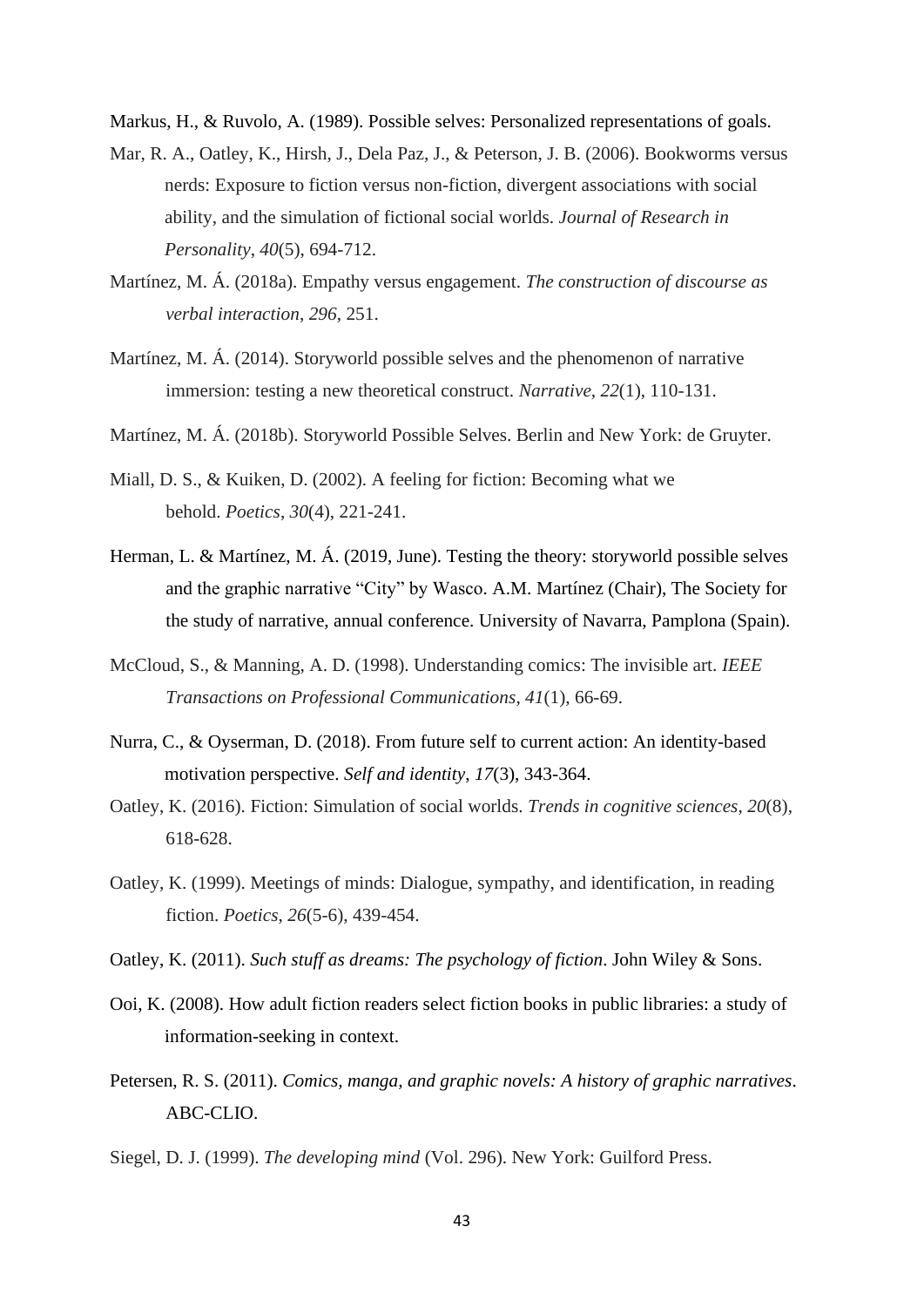- Slater, M. D., Johnson, B. K., Cohen, J., Comello, M. L. G., & Ewoldsen, D. R. (2014). Temporarily expanding the boundaries of the self: Motivations for entering the story world and implications for narrative effects. *Journal of Communication*, *64*(3), 439- 455.
- White, M., & Epson, D. (1990). Narrative Means to Therapeutic Ends. Dulwich Centre.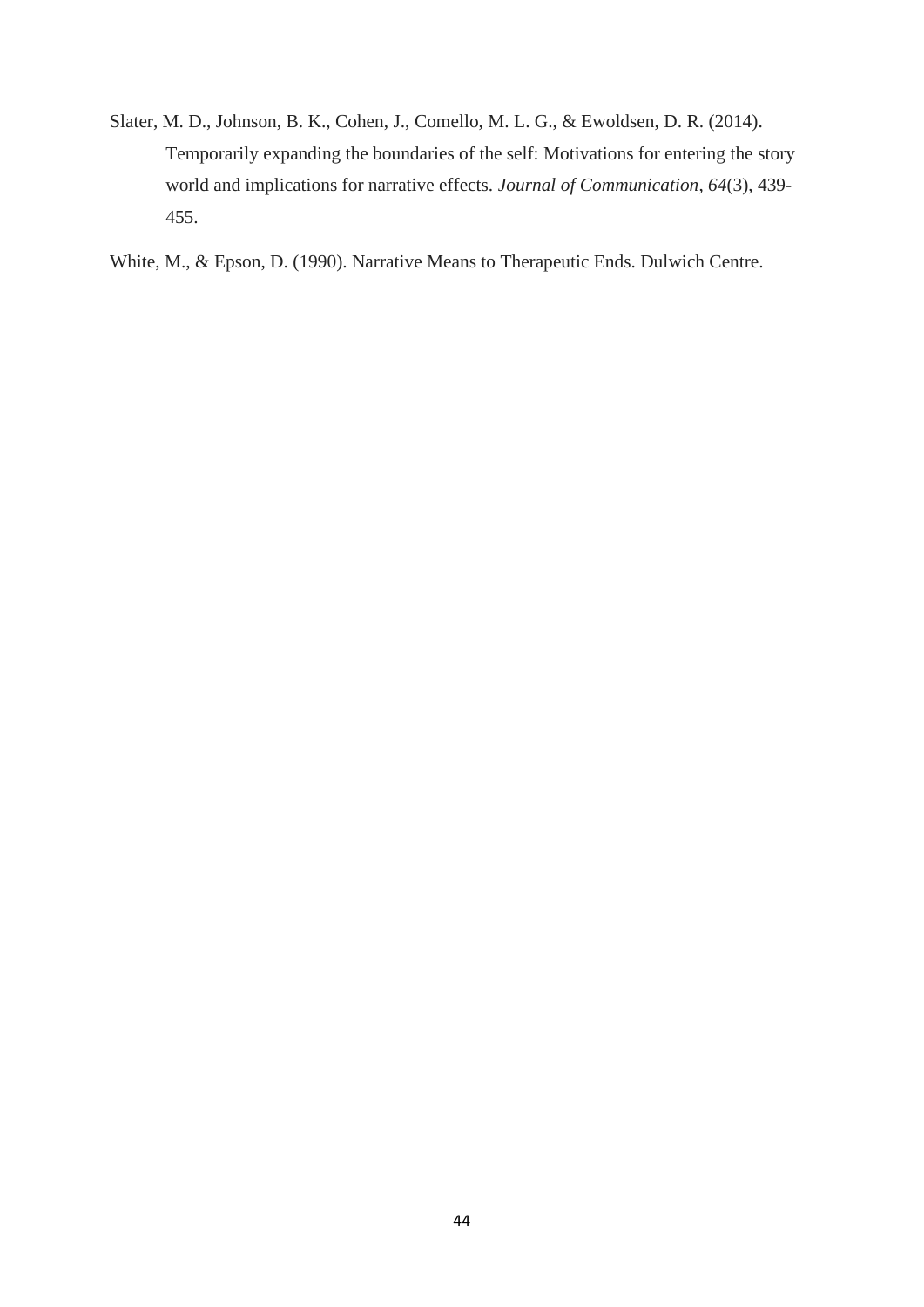# **Appendices**



Appendix A: Graphic narrative "City" by Wasco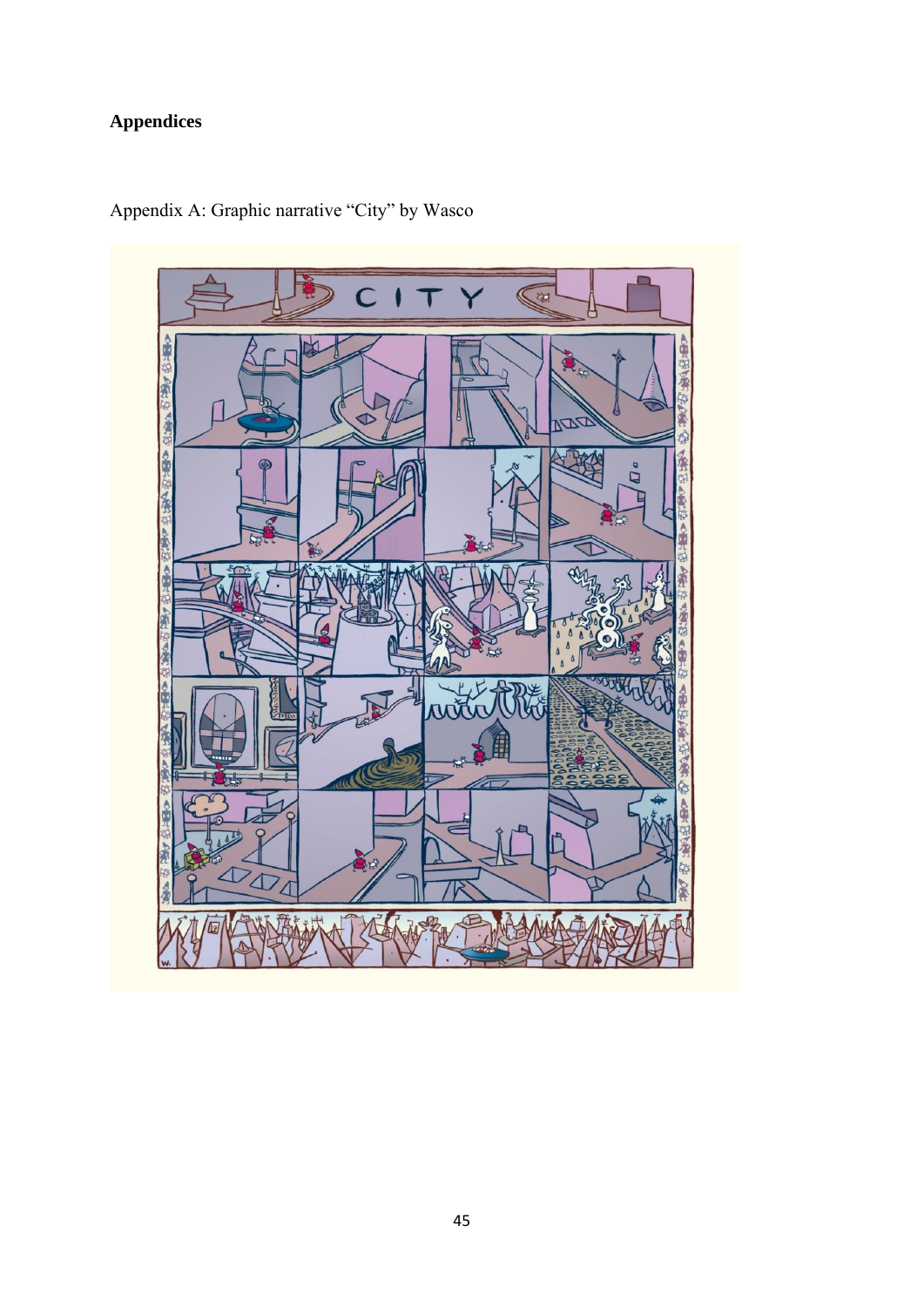Appendix B: Questionnaire

# **TASK 1: RETELL**

Look at the story carefully and retell it using your own words. Length: 50-250 words.

# **TASK 2: INSERT SPEECH BUBBLES**

Look at the story again. If you could insert speech bubbles, what would you write in them?  $(P1 = Panel 1)$ , etc. Line length is just orientative. You may stop at P18 if you wish.

P1: "

# **TASK 3: OPEN-ENDED QUESTIONS**

**1**. Briefly comment on the character in red.

**2**. Use an adjective to describe how the character in red feels in the following panels:

| Slot      | <b>Feeling</b> | <b>Reason</b> |
|-----------|----------------|---------------|
| <b>P6</b> |                |               |
| P7        |                |               |
| P16       |                |               |
| P17       |                |               |
| Other     |                |               |

**3**.Have you ever felt like this? Explain.

**4**. Would you like to have a similar experience? Why? Why not?

**5**. Does the story remind you of any sort of human activity? If so, what do you think the point/message of the story is?

**6**. Has the story triggered any sort of unexpected awareness/realizations in you?

**7**. Write two sentences containing the word "should" that come to your mind after reading the story.

**8**. Describe the panel that you found most striking, and briefly explain why.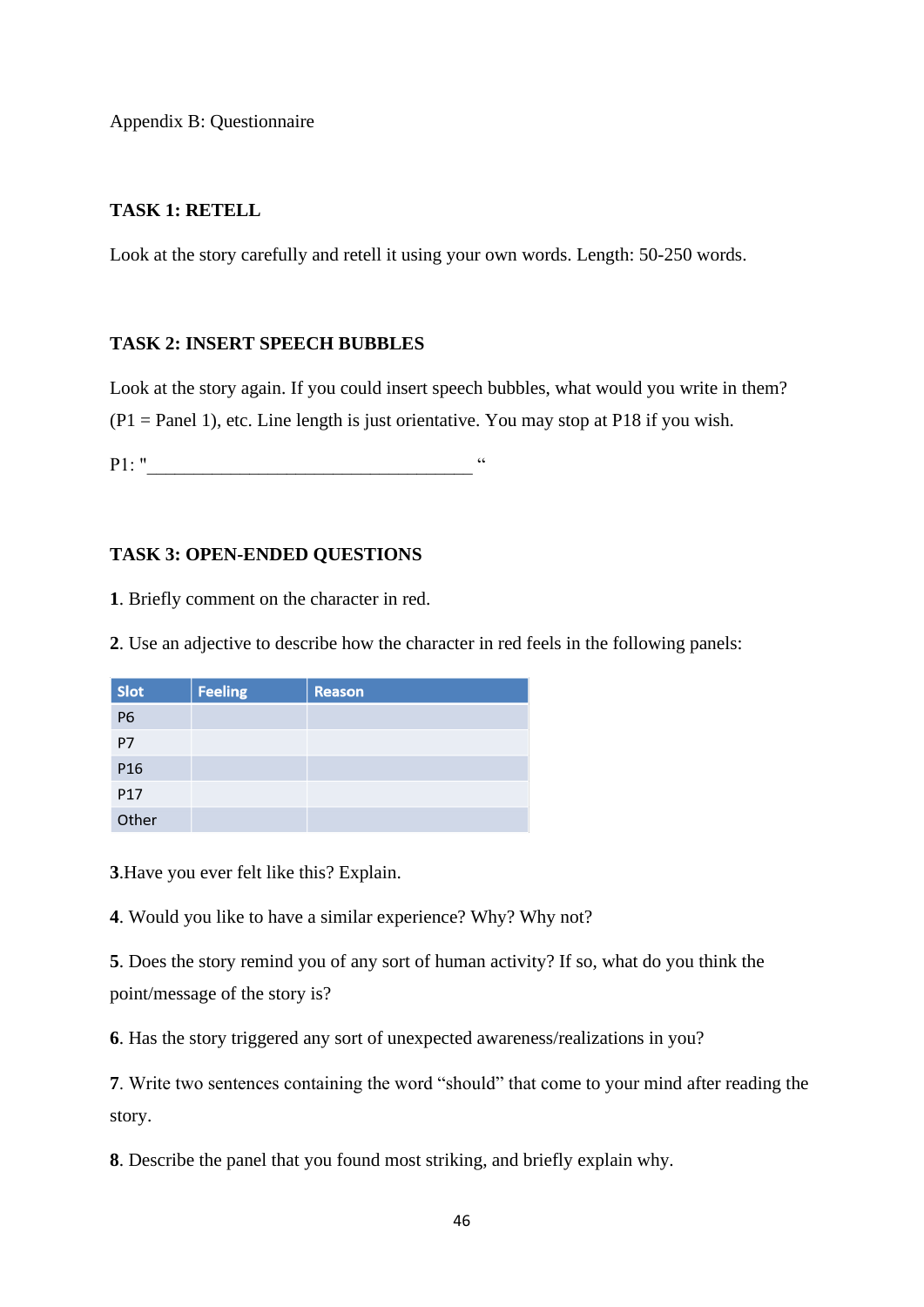# **TASK 4: LIKERT SCALE**

Looking at the story, rank the likelihood of the following scenarios from 1 to 5, 1 being the least likely, and 5 the most:

| <b>Scenario</b>      | 1 | $\overline{2}$ | 3 | 4! | 5 |
|----------------------|---|----------------|---|----|---|
| Tourism              |   |                |   |    |   |
| Space<br>exploration |   |                |   |    |   |
| Other                |   |                |   |    |   |

# **TASK 5: PERSONAL EXPECTATIONS**

Bearing the story in mind, complete the following sentences with something that you believe to be true. Be as specific as you can:

- *- In the near future I expect humans...*
- *- In the near future I expect the world...*
- *- In a far future I expect…*

and briefly explain why.